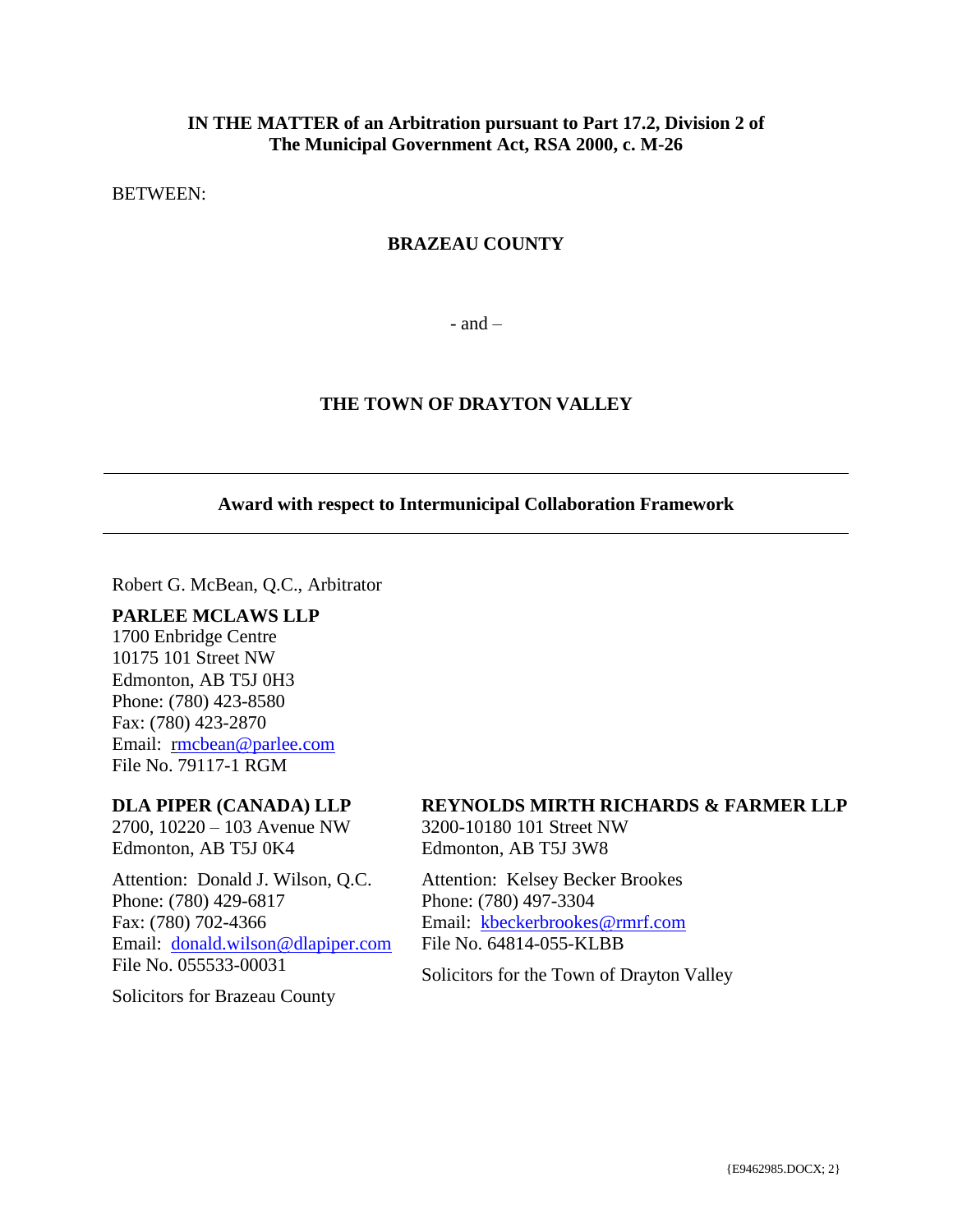## **TABLE OF CONTENTS**

| II.  |                                                                                                                 |  |
|------|-----------------------------------------------------------------------------------------------------------------|--|
| III. |                                                                                                                 |  |
| IV.  | WHETHER THE ECDC SHOULD BE INCLUDED IN THE ICF. IF SO,<br>WHAT SHOULD BE THE FUNDING FORMULA WITH RESPECT TO IT |  |
| V.   | WHAT IS THE EQUITABLE SHARING OF COSTS BETWEEN THE TOWN                                                         |  |
| VI.  | ARE THE OPERATING COSTS OF THE OMNIPLEX REASONABLE AND<br>WHAT LEVEL OF FINANCIAL INFORMATION SHOULD BE SHARED  |  |
| VII. | WHAT SHOULD BE THE EFFECTIVE DATE AND TERMINATION DATE                                                          |  |
|      |                                                                                                                 |  |
|      |                                                                                                                 |  |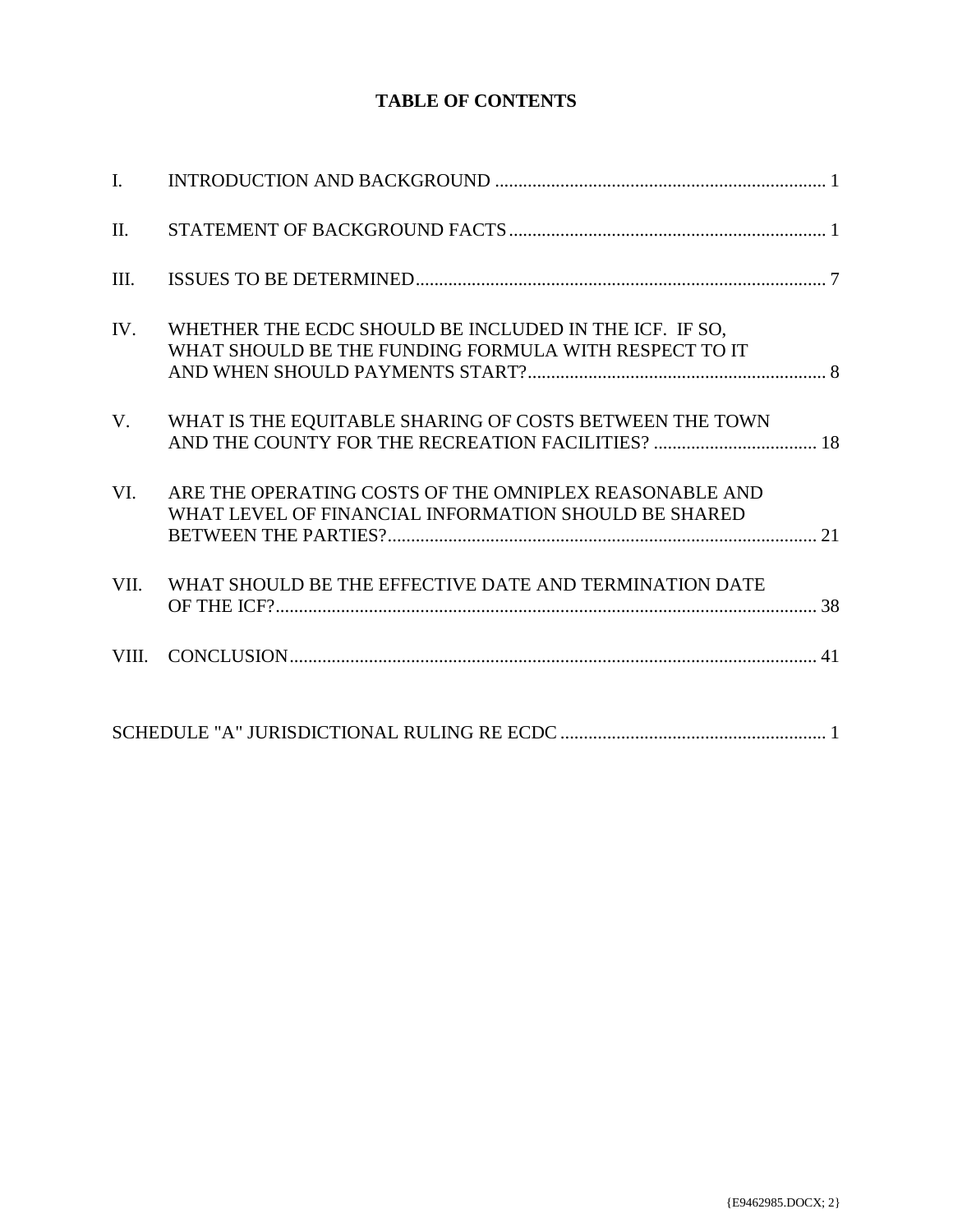## <span id="page-2-0"></span>**I. INTRODUCTION AND BACKGROUND**

1. This is the arbitration Award of Robert G. McBean QC in an arbitration between the Town of Drayton Valley (the "Town") and Brazeau County (the "County") pursuant to part 17.2 of the *Municipal Government Act* (the "*Act*") with respect to the establishment of an Intermunicipal Collaboration Framework (a "Framework" or the "ICF").

## **Legislative Framework**

2. Part 17.2 of the *Act* mandates that all municipalities, including the Town and the County, establish a Framework for the following purposes:

- (a) to provide for the integrated and strategic planning, delivery and funding of intermunicipal services,
- (b) to steward scarce resources efficiently in providing local services, and
- (c) to ensure municipalities contribute funding to services that benefit their residents.

(s.708.27 of *Act*)

3. The Town and the County were unable to agree on a Framework and accordingly the matter was mandated for arbitration pursuant to s. 708.35(1) of the *Act*.

4. As the Town and the County also did not agree on the identity of an arbitrator, the Minister of Municipal Affairs by Ministerial Order No. MSD:054/21 dated June 3<sup>rd</sup>, 2021, appointed me as arbitrator to make an award that resolves the issues in dispute between the Town and the County respecting the creation of the Framework as required under s. 708.28 of Act.

## <span id="page-2-1"></span>**II. STATEMENT OF BACKGROUND FACTS**

5. The Town is an urban municipality and is surrounded by the County. The Town provides a full range of institutional, recreational and commercial services to the region. (Agreed Statement of Facts ("ASF") para. 7)

6. The County is a rural municipality which borders the Town and five rural municipalities, the Clearwater County, Leduc County, Parkland County, Wetaskiwin County and Yellowhead County. In addition, the County has one urban municipality wholly within its boundaries, the Village of Breton. (ASF, para. 8)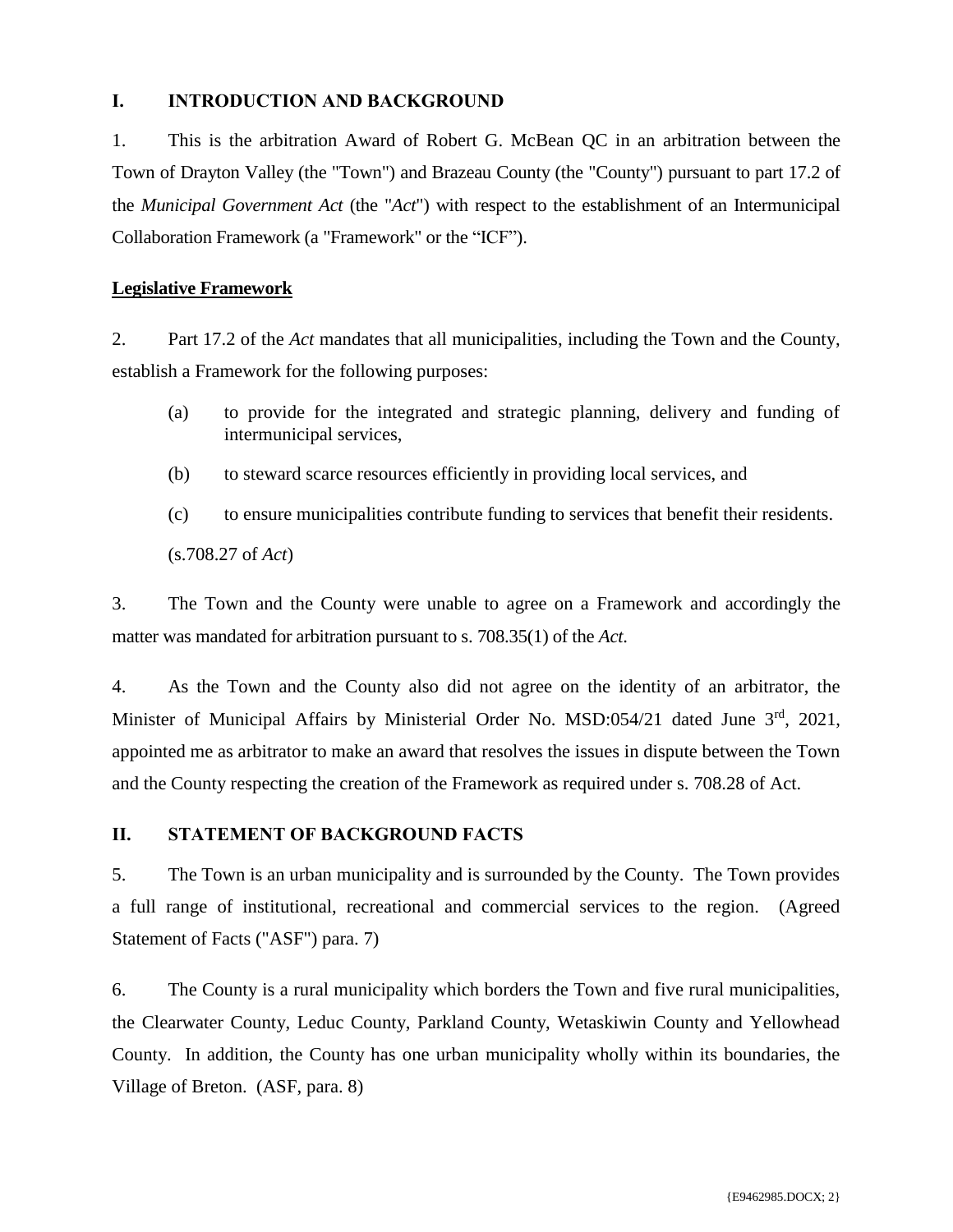7. The Town and the County have agreed the following services provided by the Town and the County are intermunicipal services which should be included in the ICF:

- (a) Omniplex (includes 2 Arenas, Curling Rink and Fitness Centre);
- (b) MacKenzie Conference Centre;
- (c) Park Valley Pool;
- (d) Class A Ball Diamonds Lions West Valley Park;
- (e) Class A Ball Diamonds Brazeau Sports Park;
- (f) Class A Soccer/Rugby Pitches Lions West Valley Park;
- (g) Class A Soccer/Rugby Pitches Park Place;
- (h) Class A Soccer/Rugby Pitches Brazeau Sports Park;
- (i) Tennis Court/Pickleball Courts Hospital Reservoir Site;
- (j) Tennis Court/Pickleball Courts Rotary Park;
- (k) 4-S Skatepark;
- (l) Splash Park; and
- (m) Aquatic Centre

(Collectively, the "Recreation Facilities"). (ASF, para 4)

8. In approximately 2008 the Town established an Early Childhood Development Centre (the "ECDC"). Residents of both the Town and the County utilize the services of the ECDC. The Town has periodically requested that the County contribute to the operational costs of the ECDC. The County has not agreed to do so. It does not agree that the ECDC is an intermunicipal service provided by the Town which should be included in the ICF.

9. The Recreation Facilities are all provided by the Town with the exception of the Class A Ball Diamonds and the Class A Soccer/Rugby Pitches within the Brazeau Sports Park. Those facilities are provided by the County.

10. As set out in the Agreed Statement of Facts, the Town and the County have entered into previous cost sharing agreements which as follows: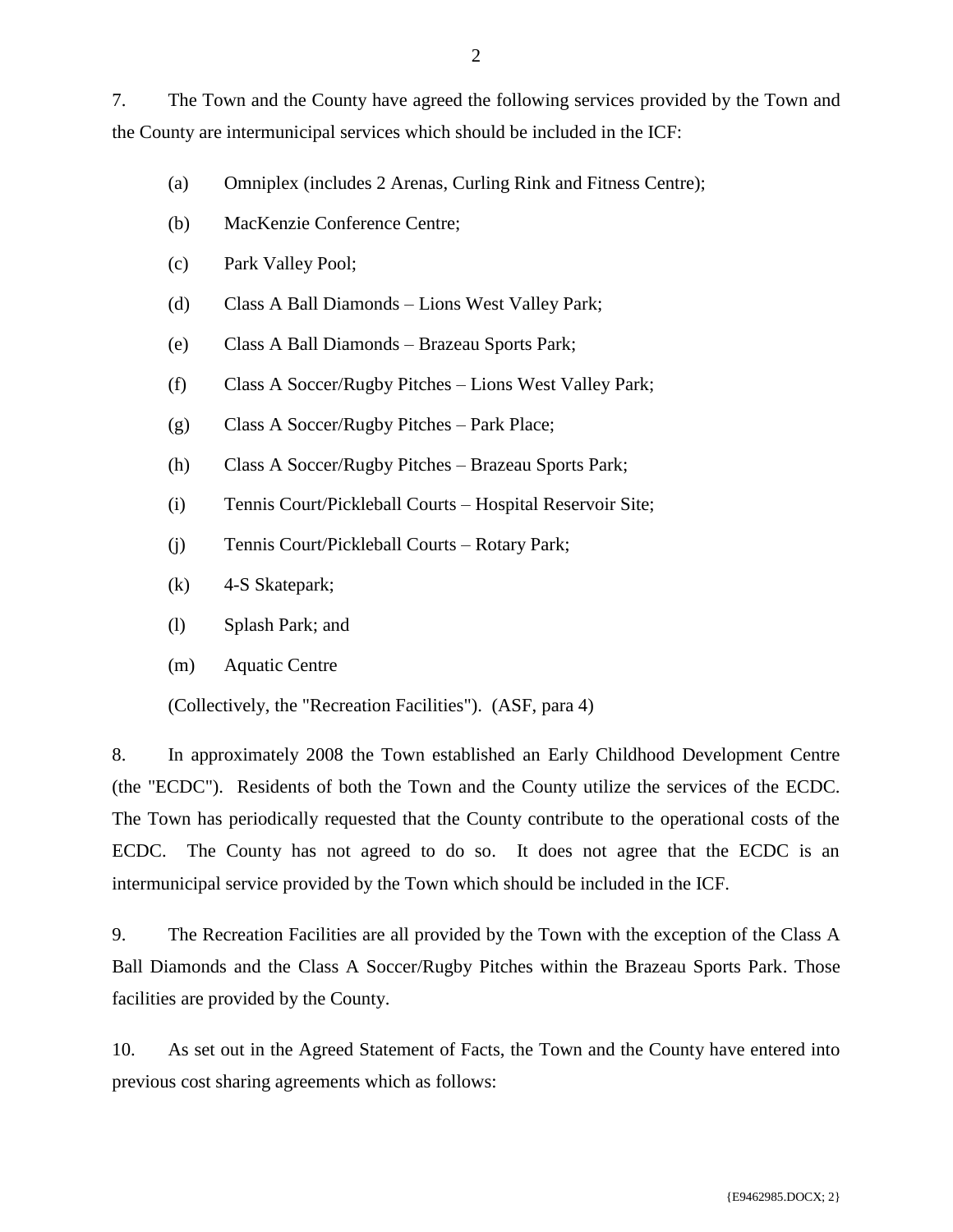- (a) The Town and the County entered into a Recreation and Culture Cost Sharing Agreement, dated September 20, 2007 (the "2007 Agreement"), with a 4-year term, whereby the County agreed to pay \$73.64 per capita (indexed to CPI) towards the Omniplex and the Park Valley Pool. (ASF para. 9)
- (b) The 2007 Agreement was based on usership, which required determining the residency of each user of the recreation facilities. Given the challenges with accurately identifying usership, the Town and the County agreed to approach cost sharing on the basis of residency of students enrolled in the two school divisions, Wild Rose School Division and St. Thomas Aquinas Catholic School Division. It was determined at that time that residency of students was split approximately 50% - 50% between the Town and the County. (ASF para. 10)
- (c) The Town and the County entered into a Recreation and Culture Cost Sharing Agreement, dated January 1, 2012 (the "2012 Agreement"), with a 3-year term, whereby the County agreed to pay \$805,809 per annum (now based on 50% of the average operating deficit for the Recreational Facilities over the previous three years, indexed to CPI) towards the Town's Recreation Facilities. (ASF para. 11)
- (d) The Town and the County entered into a Recreation and Culture Cost Sharing Agreement, dated January 1, 2015 (the "2015" Agreement"), with a 3-year term, whereby the County agreed to pay \$872,364 per annum (now based upon 50% of the average operating deficit for the Recreational Facilities over the previous three years, indexed to CPI) towards the Town's Recreation Facilities, and the Town agreed to pay \$9,222.00 per annum (based on 50% of the annual maintenance costs, indexed to CPI) toward the County's Recreation Facilities. (ASF para. 12)
- (e) The Recreation and Culture Cost Sharing Agreement for 2018 was prepared based on the average operating deficit for the Recreational Facilities over the previous three years. The agreement was prepared by the administrations of the Town and the County and was approved by Town Council, but was not approved by County Council. In 2018, the County paid \$889,890.64 to the Town towards the Town's Recreation Facilities. (ASF para. 13)

11. In the summer of 2018, the Town and the County created the Joint Exploratory Recreation and Culture Ad Hoc Committee (the "Ad Hoc Committee") in order to review the operations of the Recreational Facilities. (ASF para. 14)

12. The Ad Hoc Committee recommended that the Recreation and Culture Cost Sharing Agreement for 2019 should be based on the 2017 operating budget, rather than a three-year average, and this was accepted by Council for both parties. (ASF para. 15)

13. The Town and the County entered into a Recreation and Culture Cost Sharing Agreement, dated January 1, 2019 (the "2019 Agreement"), with a 1-year term, whereby the County agreed to pay \$1,036,000 (based upon 50% of the operating deficit for the Recreational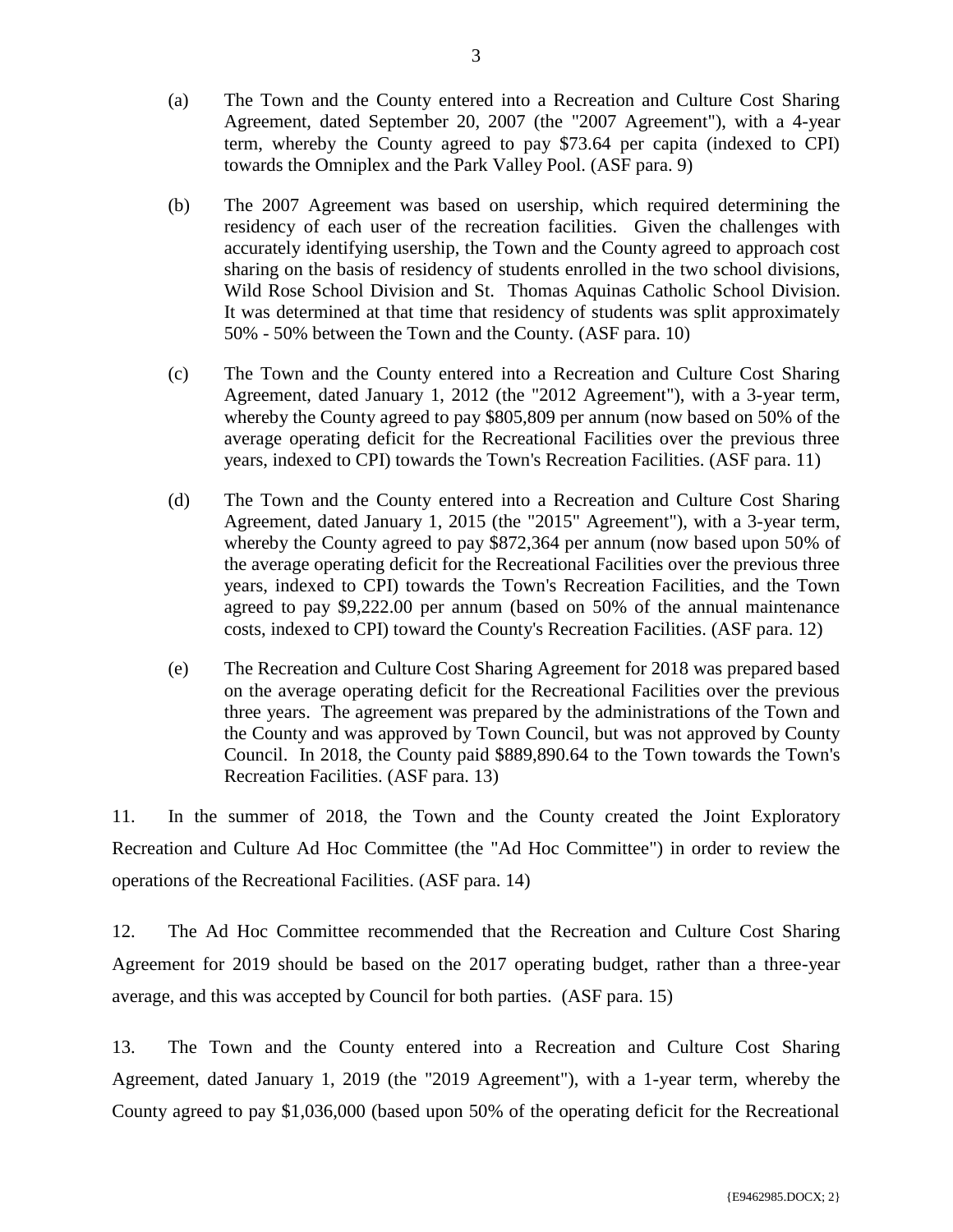Facilities for 2017) toward the Town's Recreation Facilities, and the Town agreed to pay \$4,845.00 (based upon 50% of the operating costs for 2017) to the County's Recreation Facilities. (ASF para. 16).

14. As a result of the work of the Ad Hoc Committee, the Town and the County jointly established an advisory board, the Joint Recreation and Culture Board (the "Recreation Board") in January 2020. (ASF para. 18)

15. The Recreation Board made recommendations to Town Council and County Council; the Recreation Board's recommendations were not binding on either municipality. (ASF para. 19)

16. The Recreation Board reviewed the operations of the Recreation and Cultural Facilities from February 2019 to September 2019. The Recreation Board passed a resolution recommending the parties enter into a Recreation and Culture Cost Sharing Agreement for 2020 based on 50% of the average operating deficit for the previous year, in the following amounts:

- (a) \$1,046,141 plus GST from the County to the Town;
- (b) \$6,650 plus GST from the Town to the County. (ASF para. 20)

17. On September 16, 2020, Council for the Town approved the Recreation and Culture Cost Sharing Agreement recommended by the Recreation Board for 2020 for a 1-year term. (ASF para. 21).

18. At a meeting on September 15, 2020, the County Council did not approve the recommended agreement. Rather, it passed a motion which would have it pay the equivalent of \$58.49 per capita, for a total of \$454,548.28. (ASF para. 22).

19. In December 2020, the Town, in cooperation with the County's administration, engaged Russell Farmer and Associates Consulting Ltd. to conduct a benchmark study of the Omniplex facility which compares it to other facilities in similarly sized municipalities in Alberta. (ASF para. 23).

## **Arbitration Procedural History**

20. By Ministerial Order No. MSD: 054/21 dated June 3, 2021, I was appointed as Arbitrator to make an award that resolves the issues in dispute between the parties.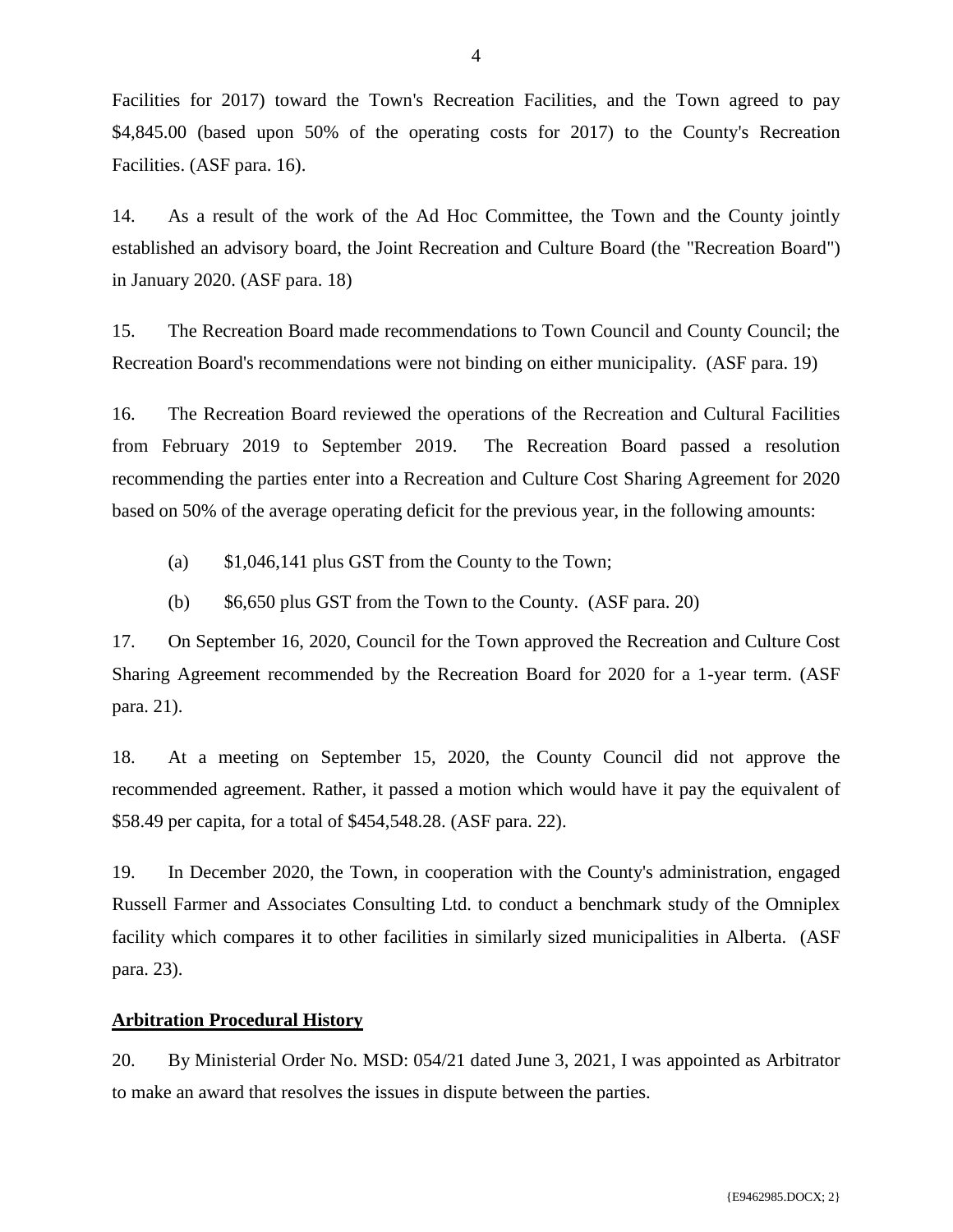21. On July 8, 2021, I convened an organizational video conference with the parties and their counsel. At that videoconference timelines were set for each party to set out a list of issues in dispute between them and to respond to each other's proposed list of issues. In addition, a target date for the Hearing was set for December 13-17, 2021.

22. On August 5, 2021, a further organizational video conference was held with the parties and counsel. The matters discussed and orders made in that conference were set out in my correspondence dated August 7, 2021. As set out in that letter, the outstanding issues between the parties were:

- (a) Recreation and Culture Cost Sharing what is an equitable sharing of costs with respect to recreation and culture?
- (b) Early Childhood Development Centre (ECDC) issues:
	- (i) Is the ECDC a service that qualifies for the ICF (i.e., is there jurisdiction for me to consider any ECDC issues?); and
	- (ii) If there is jurisdiction to determine ECDC issues, what would be an equitable sharing of costs with respect to the ECDC?

23. As set out in my August  $7<sup>th</sup>$  correspondence, I also set out a process with respect to the exchange of documents between the parties. After receiving submissions from the parties with respect to the exchange of documents by letters dated August 12 and 17 and receiving Counsel's oral submissions on August  $24<sup>th</sup>$ , I made an Order dated August 24, 2021, with respect to the production of documents.

24. As noted in that Order it had become apparent that the Town had in May 2020 provided the County with accounting records (variously referred to as detailed "trial balances" or "transaction reports") for the fourth quarter of 2019. I noted that the Town agreed it would be able to provide such documents for the calendar years 2019 to date without having to create new documents. I found the Town's Submissions to be a reasonable and appropriate response to the requests set out in the County's Submissions and I accordingly ordered that the Town needs to disclose only those documents described in its Submissions.

25. By letter dated September 1, 2021, counsel provided a procedural timeline table outlining the steps that they agreed should take place prior to this hearing. The procedural timeline table was satisfactory to me.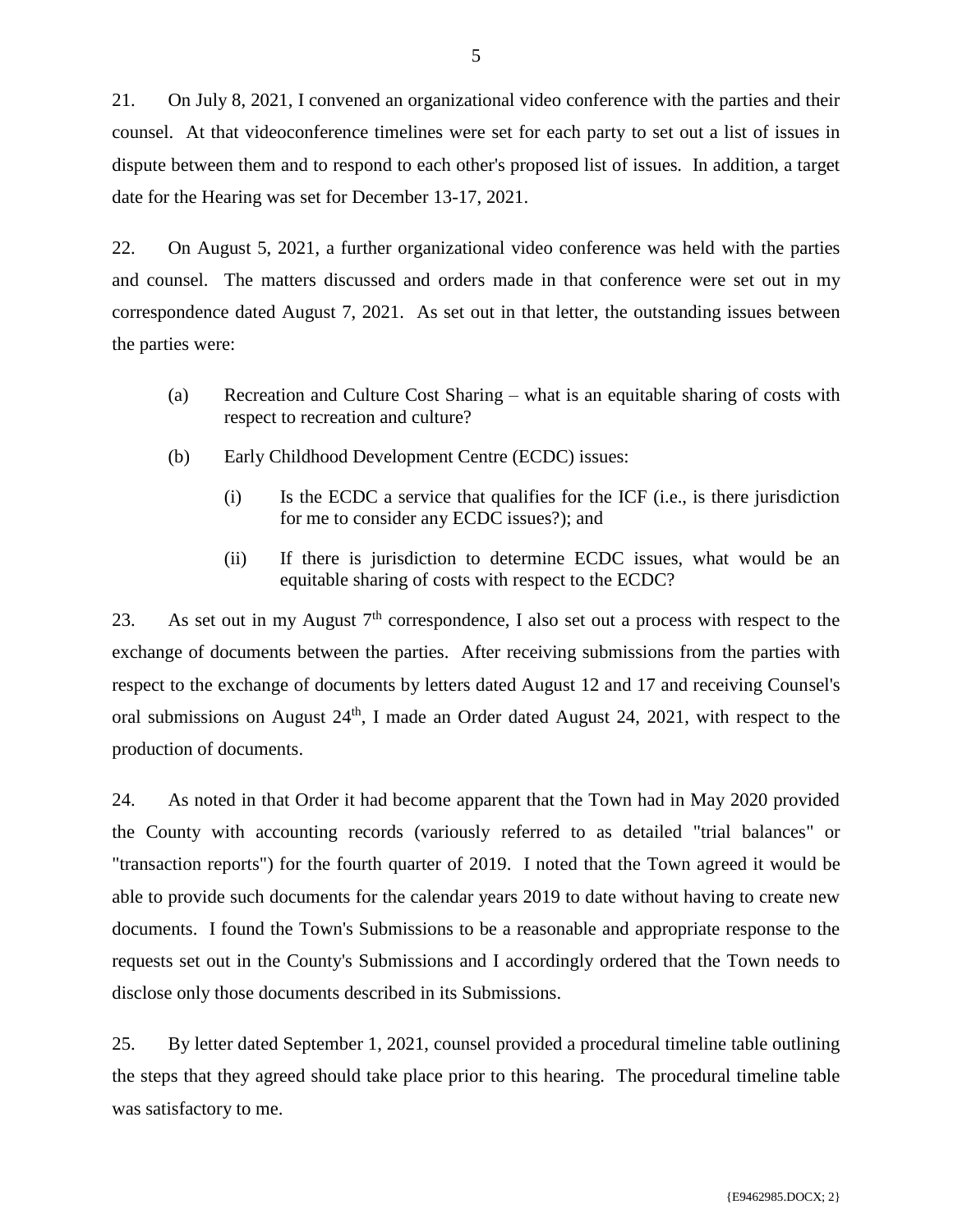26. On September 2, 2021, I issued a ruling with respect to jurisdiction to consider issues related to the ECDC (the "ECDC Jurisdictional Ruling"). That Ruling is attached as Schedule A to this Award. As set out in that Ruling, I found that I do have jurisdiction to make orders with respect to any matters in dispute between the parties related to the ECDC.

27. The parties completed their exchange of documents and will say statements in October 2021.

28. On or about November 15, 2021, the parties exchanged and provided to me their written submissions ("Written Submissions") with respect to the arbitration.

29. On or about December 3, 2021, the parties exchanged and provided to me their rebuttal written submissions ("Rebuttal Submissions").

30. During further prehearing videoconferences with counsel, it was determined that it may be beneficial for the parties and the arbitrator to take a "view" of the Recreational Facilities.

31. That view was conducted on Friday December  $10<sup>th</sup>$ , 2021. Included in the facilities viewed were the Omniplex (two ice arenas, curling rink and fitness centre), the MacKenzie Conference Centre, Park Valley pool, the ball diamonds and rugby pitches at the Brazeau Sports Park, the Four S Skate Park and the Splash Park.

32. The hearing commenced on December 13, 2021, and concluded on December 16, 2021.

- 33. Oral testimony was received under affirmation from the following witnesses:
	- (a) Town Witnesses:
		- (i) Annette Driessen, previously General Manager of Community Services, now Special Project Coordinator;
		- (ii) Owen Olynyk, General Manager of Infrastructure;
		- (iii) Alicia Tiffen, Human Resource Professional;
		- (iv) Elvera Thomson, General Manager of Finance;
		- (v) Michael Doerksen, former Mayor of the Town of Drayton Valley (up to October 2021);
		- (vi) Bill Ballas, Councillor Town of Drayton Valley;
		- (vii) Bernice Taylor, Program Manager for ECDC.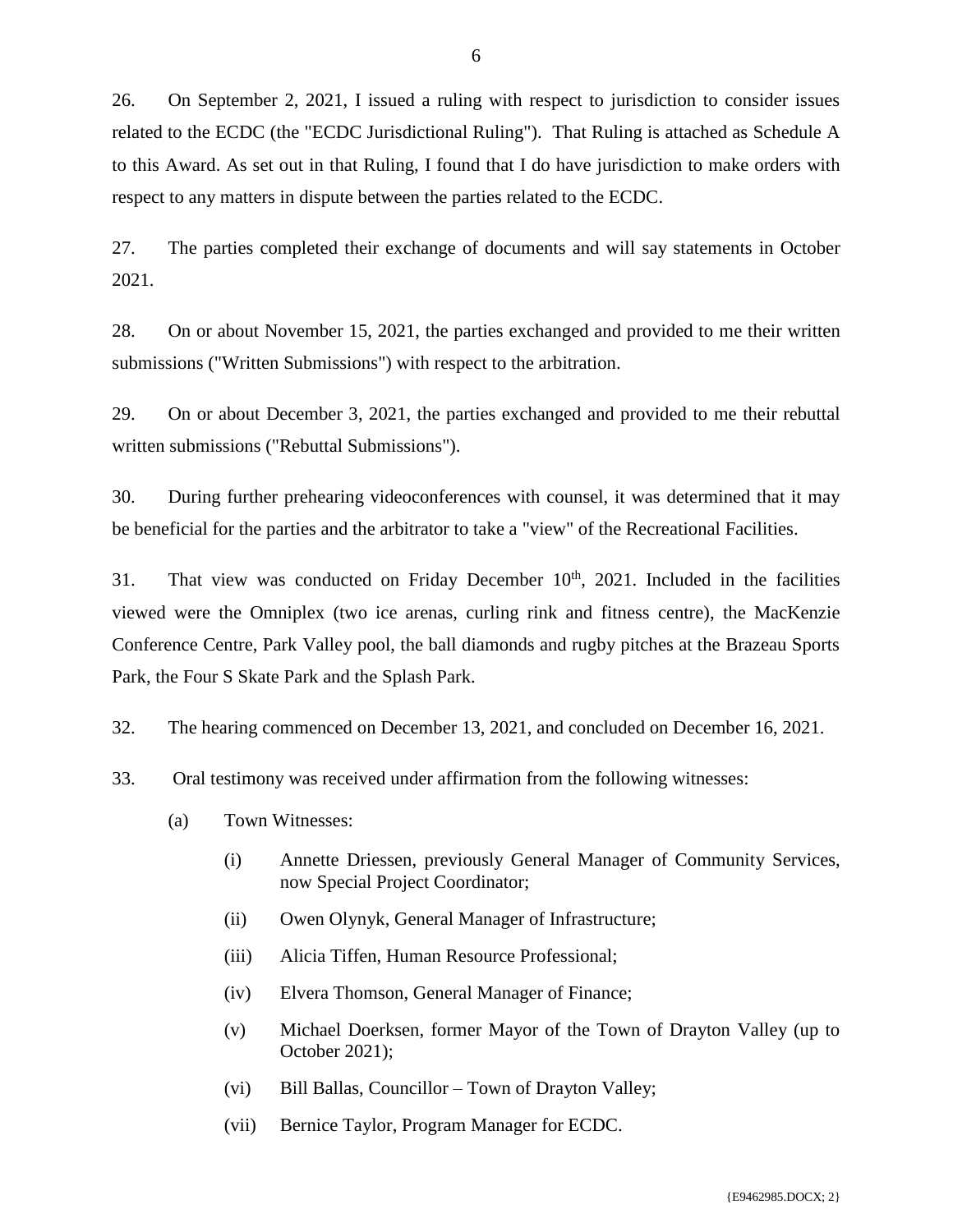- (b) County Witnesses:
	- (i) Lee Chambers, Community Services Director
	- (ii) Shawn McKerry, Interim CAO; and
	- (iii) Colin Swap, General Manager of Finance.

34. Leading up to and contemporaneous with the arbitration proceedings counsel for the Town and the County attempted to agree on the form and content of an ICF agreement. On December 23, 2021, counsel submitted to me their draft agreements which indicated that, while they had agreed upon a number of items, the following matters remained in dispute:

- (a) The Term of the ICF (i.e. its start date and length);
- (b) Article 4.7 funding formula for County's payment to Town for Recreation Facilities;
- (c) Article 4.8 funding formula for Town's payment to the County for Recreation Facilities;
- (d) Articles 4.10 and 4.11 starting dates for payments by County and Town;
- (e) Article 4.12 level of financial reporting to be provided by each party.
- (f) Schedule "B" Whether the ECDC should be included in the Award.

## <span id="page-8-0"></span>**III. ISSUES TO BE DETERMINED**

- 35. The following issues will be considered in this Award:
	- (a) Should the ECDC be included in the ICF and, if so, what should be the funding formula with respect to it and what should be the commencement date of any payments;
	- (b) with respect to the Recreation Facilities
		- (i) what is the equitable sharing of costs?
		- (ii) are the operating costs of the Omniplex reasonable?
		- (iii) what financial information should be shared between the parties?
		- (iv) what should be the commencement and termination dates of the ICF?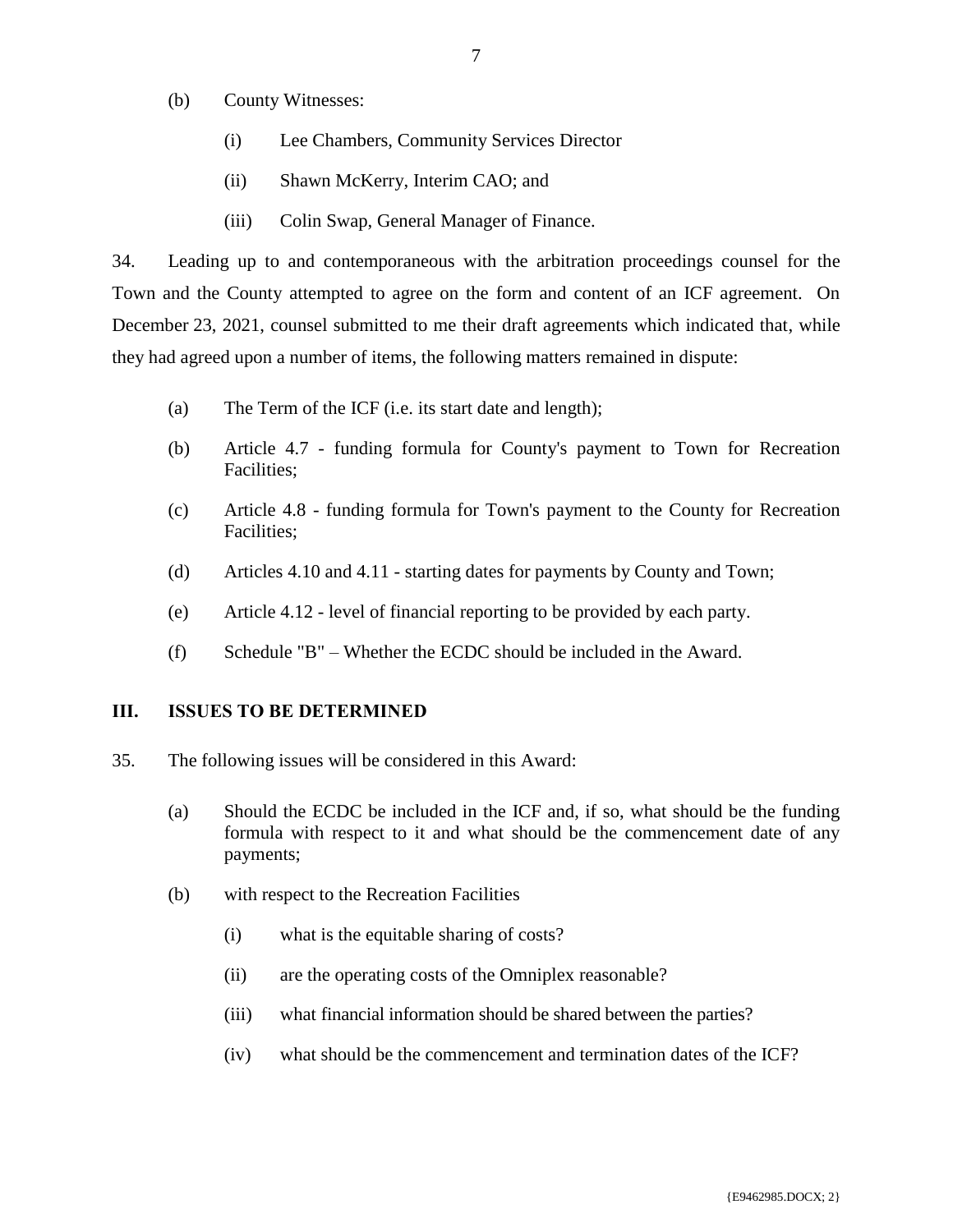36. During the hearing, I heard evidence with respect to some of parties' past disagreements. These include matters such as which party first caught an error in the 2019 financial statements with respect to the characterization of certain expenses as operational or capital. These past disagreements in my view are not relevant to my determination of what would be a fair and equitable allocation of costs in this ICF. I accordingly propose to not deal with such past disagreements in this Award.

## <span id="page-9-0"></span>**IV. WHETHER THE ECDC SHOULD BE INCLUDED IN THE ICF. IF SO, WHAT SHOULD BE THE FUNDING FORMULA WITH RESPECT TO IT AND WHEN SHOULD PAYMENTS START?**

37. The parties agree that there are two issues to be determined in this arbitration with respect to the ECDC, namely:

- (a) whether the ECDC is an intermunicipal service which should be included in the ICF; and
- (b) if it is, what should the funding formula be to determine any contribution from the County towards the ECDC.

38. The County raised as an interlocutory issue whether I had jurisdiction to consider any matter related to the ECDC. The parties provided written submissions with respect to this jurisdiction issue in August 2021. By an interlocutory ruling dated September 2, 2021, I ruled that I do have jurisdiction to make orders with respect to any matters in dispute between the parties related to the ECDC. As mentioned, a copy of that interlocutory ruling is attached to this Award as Schedule "A" and forms part of this Award.

## **Written Submissions**

39. In its November Written Submissions, the Town notes that the arbitrator's jurisdiction is to resolve the disputes between the municipalities in relation to the creation of an ICF, and that therefore the purpose and contents of the ICF are relevant in establishing the arbitrator's jurisdiction. It notes that pursuant to s. 708.29 of the MGA, the ICF must contain a description of the services that are provided under the ICF which benefit residents of more than one municipality.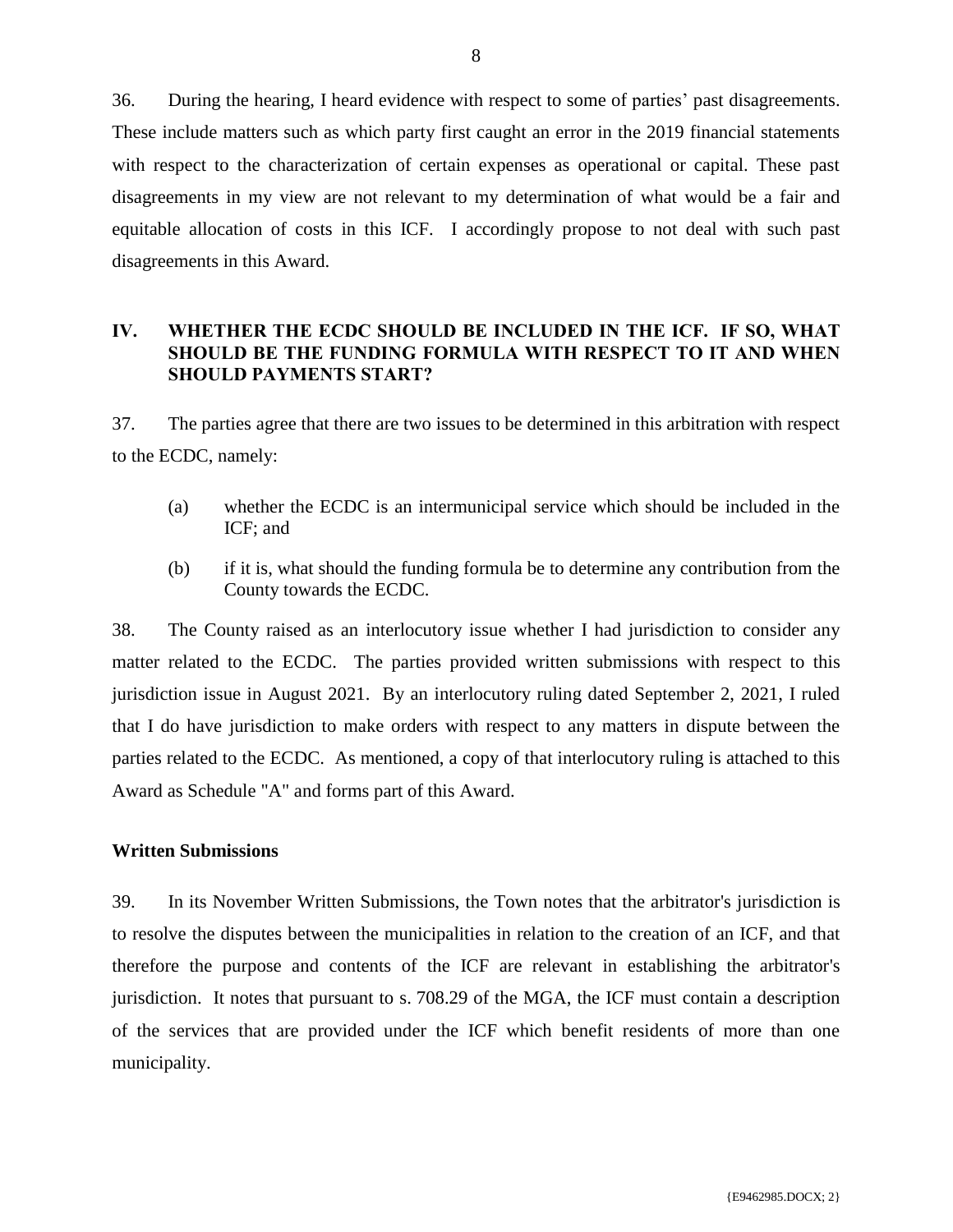40. It further notes that the ECDC is a licensed childcare facility located in the Town and operated by the Town that has been in operation since 2008 and that families from both the Town and the County utilize the ECDC. It acknowledges that there has been no prior cost sharing agreement between the Town and the County with respect to the ECDC.

41. The Town further notes that while the *Act* does not provide a definition for "intermunicipal services", the term is used in part 17.2 of the *Act* to describe services that benefit residents in more than one municipality. (s. 708.27(3) and s. 708.29(1)).

42. The Town also submits in its Written Submissions that while services provided by third parties such as library boards, regional service commissions, the RCMP and provincial governments should not be included in ICF, services provided by a municipality that benefit residents in more than one of the municipalities should be.

43. The Town proposes that the County's contribution to the ECDC ought to be based on the average percentage of children from the County that have attended the ECDC over the previous year. It notes that the average percentage of children from the County at the ECDC in 2019 was 36.17% and that the operating shortfall for the ECDC for that year was \$142,136.44. It accordingly submits that a contribution of \$52,410.75 (based on a 36.17% contribution towards the operating shortfall) would be appropriate.

44. In its November Written Submissions, the County submits that child and daycare services are not a service that one would ordinarily expect a municipality would provide. It submits that to the knowledge of the County the Town is one of approximately four municipalities in Alberta to operate and fund childcare services. It further submits that there are other private and nonprofit childcare services available.

45. Essentially the County submits that childcare services are not properly an intermunicipal service and should not be included in the ICF. The County further submits that while it was a policy decision of the Town's elected officials to set up, operate and provide childcare services to seek to have the County contribute to and pay for that service is the antithesis of a shared service. It further re-argues that if childcare services are an intermunicipal service that can be included in an ICF through the arbitral process, the County residents have no electoral recourse against such decision.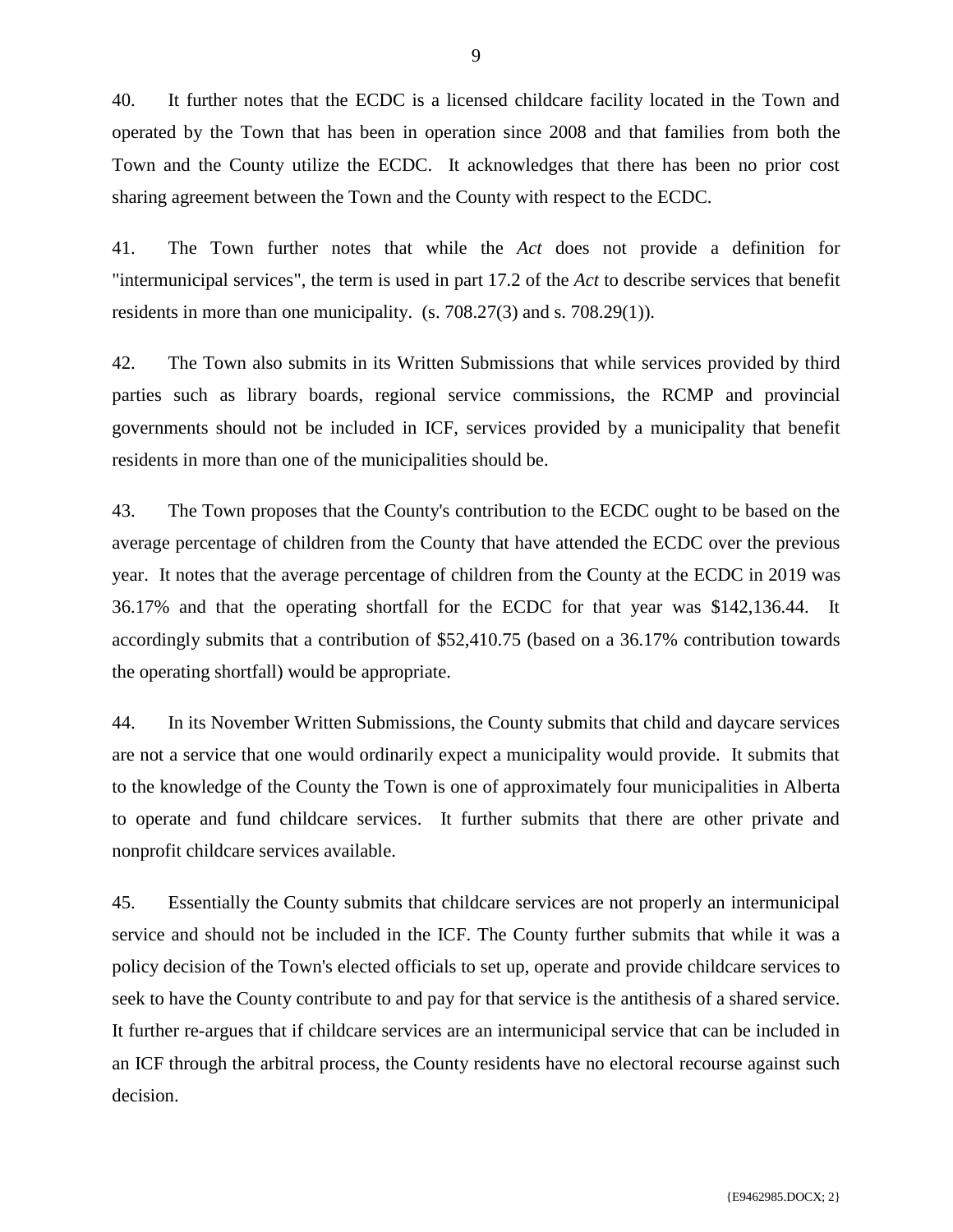### **Rebuttal Submissions**

46. In its December Rebuttal Submissions, the Town reiterates that intermunicipal services are those services provided by a municipality that benefit the residents in more than one municipality and that the ECDC is such a service.

47. It notes that there are very few services that municipalities provide that are "required" to be provided to residents. Rather, the usual intermunicipal services and facilities included in ICFs are all voluntary (such as recreation services, transportation, etc.) and the decision to provide those services is based on the individual municipal council's individual resources, policies and priorities.

48. Once a municipality has made a decision to provide those services if those services or facilities benefit the residents of another municipality, the services and facilities are intermunicipal services and part 17.2 (Intermunicipal Collaboration) of the *Act* requires the benefitting municipality to fairly and equitably contribute to the cost of providing those services.

49. The Town further submits that it is irrelevant how many other municipalities have decided to directly provide childcare services. It further submits that licensed childcare is a scarcity in the region with the number of children significantly outnumbering the number of available spaces.

50. In its December Rebuttal Submissions, the County relies in part on portions of a document entitled "Intermunicipal Collaboration Framework: Cost Sharing Principles", published by AUMA (the "AUMA Publication"). It notes that the AUMA Publication includes some guiding principles. In Paragraph 29 of its Rebuttal Submissions, it sets out:

> The AUMA Publication includes some Guiding Principles for identifying what kinds of services might be included in an ICF. Those principles are:

- (a) The service is open and accessible to all regional residents (i.e., there is no discrimination based on where someone resides).
- (b) The service is meant to serve a wider population and not a local or neighborhood specific population (e.g. local parks).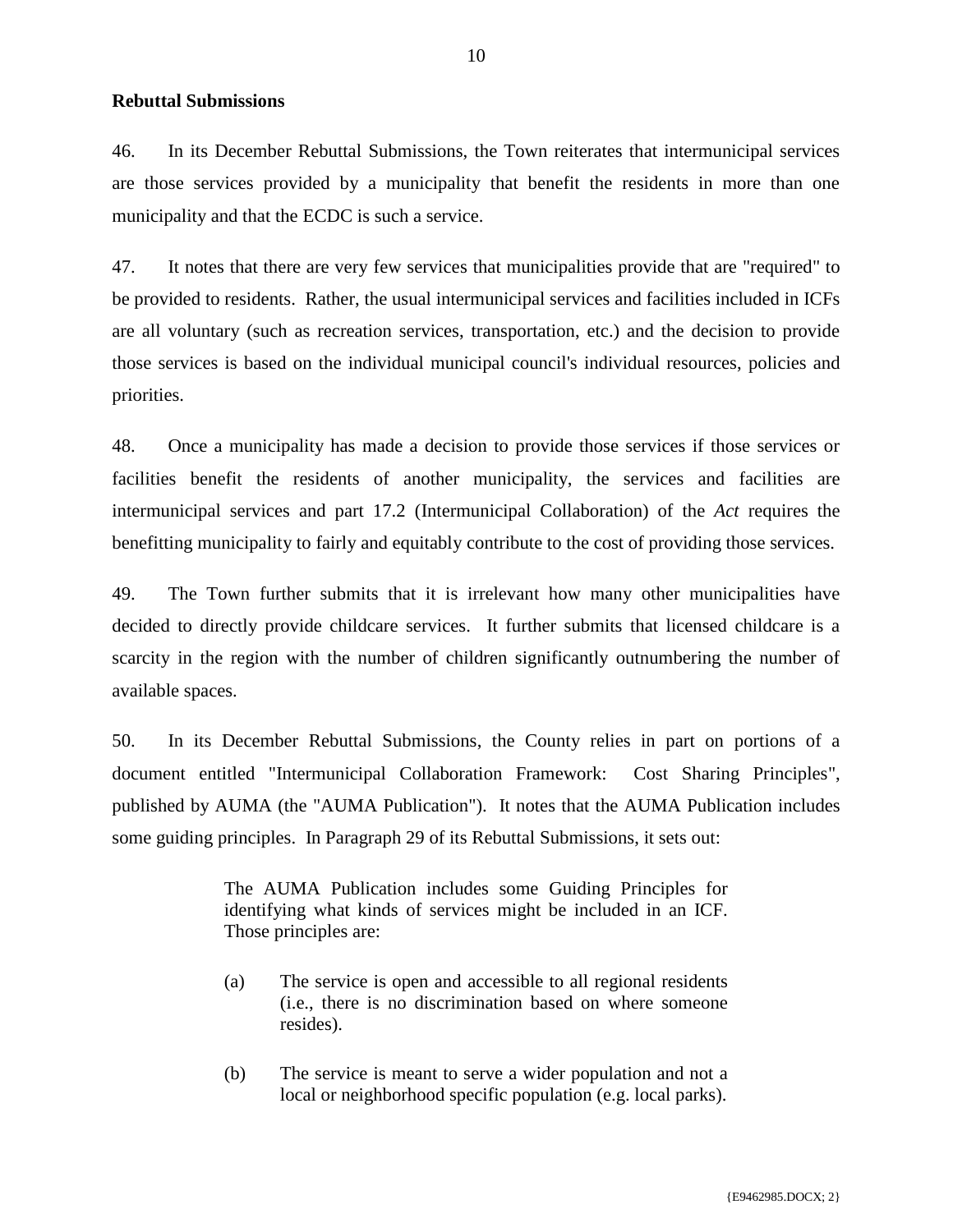- (c) There are established cost-sharing agreements across the province which identify the service.
- (d) Services are municipally delivered or where municipal funding constitutes a significant proportion of the service's funding and is given on a regular, consistent basis. (Emphasis added).

51. The County submits that the Town is not in a position to demonstrate that there are established cost sharing ICF agreements which identify childcare as a service. It notes its previous submission that the Town is only one of four municipalities in Alberta to operate and fund childcare services and that as a consequence of that small number there are likely no established cost sharing agreements across the province which identify childcare services as a "shared service". It submits that childcare services would likely be unique to any other ICFs in the province and as a result this is a factor that weighs heavily in excluding the ECDC from the ICF.

## **Counsel's Closing Submissions**

52. In her closing submissions counsel for the Town noted that the evidence is that the County has contributed to the Town for childcare support in the past. She further noted that there has been no issue raised with respect to the reasonableness of the operating expenses of the ECDC. Finally, she further noted that the Town has a duty to ensure that it is fairly compensated for services that it provides to the County.

53. It his closing submissions counsel for the County advised that the County had not been asked to pay for the ECDC until this arbitration. I take this to mean that this was not the subject of negotiation between the parties in the discussions between the parties immediately prior to the commencement of the arbitration proceedings in June 2021, as there is clear evidence there had been requests by Town for contributions over the years. Counsel also reiterated that only a handful of municipalities provide childcare and that childcare is not an intermunicipal service that should be encapsulated into the ICF.

## **Evidence of Bernice Taylor**

54. Bernice Taylor, the Program Manager for the ECDC, testified with respect to the ECDC's programming.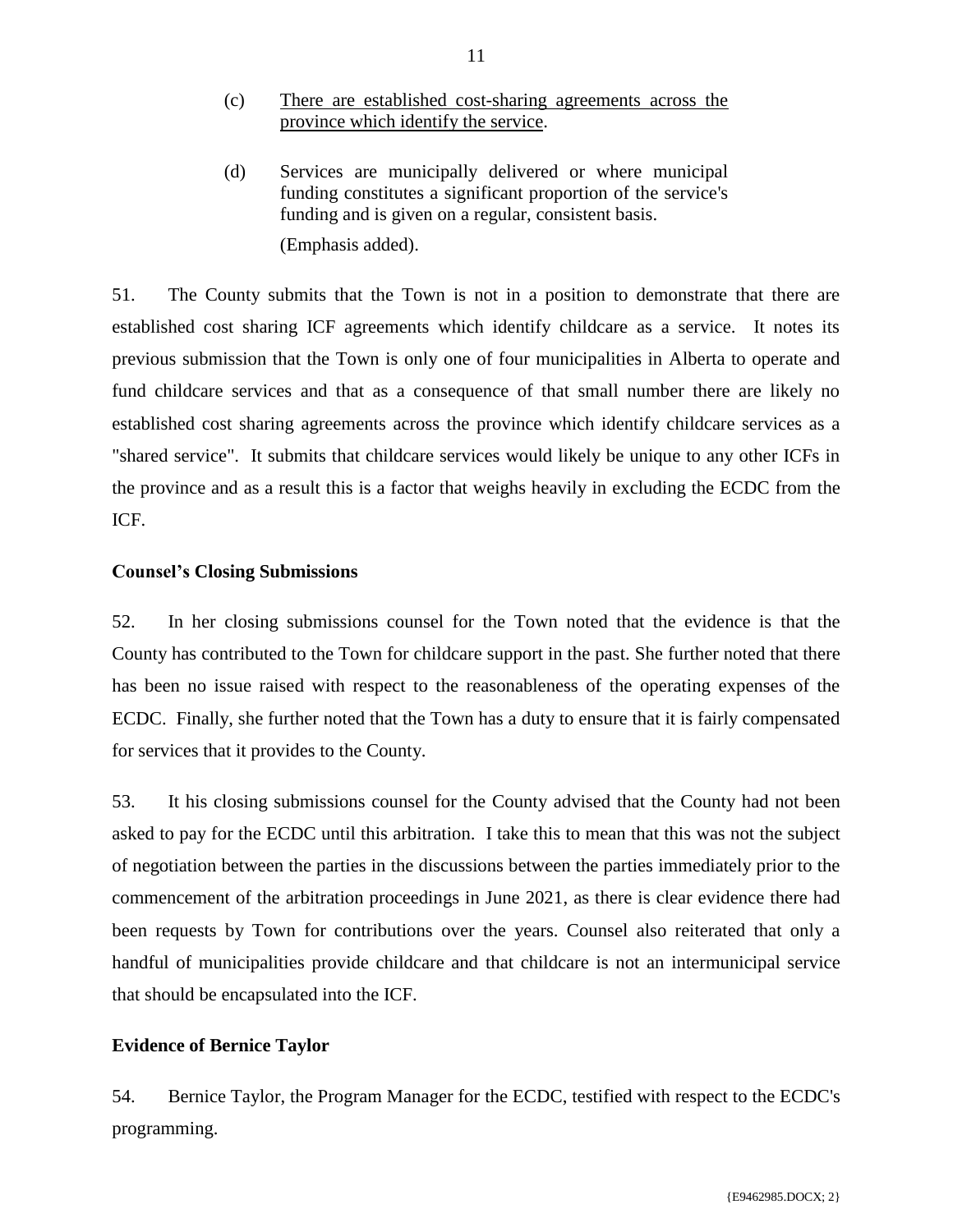55. She confirmed that she had prepared Exhibit 2, Tab 58 ("Tab 58") being the September 17, 2021, ECDC report. As noted in her testimony and in the report, the ECDC has a licensed daily capacity of 93 childcare spaces. Through the pandemic it has been operating with a capacity of 66 children.

56. The ECDC has families who utilize the service from both the Town and the County. The composition of the attendance is set out in Appendix A of Tab 58. It notes that the percentage of enrollment from the County in 2019 (the last full year prior to COVID) ranged from a low of 32% to a high of 39% with most of the months (8 out of the 12) being in the 37 to 39% range.

57. When COVID hit in 2020, the Centre was closed for April and May. When it reopened in June, attendance from the County was low (June -  $7\%$ ; July  $-$  19%; August  $-$  19%). From September 2020 until September 2021 (the last month for which statistics were provided), the percentage enrollment from the County has ranged from a low of 29% (November/December 2020) to a high of 46% (42% for each of April, May and June 2021 and 45% for July, 46% for August and 44% for September 2021).

58. Ms. Taylor's testimony confirmed that the services are available to both residents of the County and the Town. The enrollment is tracked by the parents filling out a registration package that indicates where they live. The fees do not vary depending on residency; rather they vary depending on the age of the children.

59. Ms. Taylor confirmed that all employees of the ECDC are employees of the Town. There are up to 25 employees but the regular everyday number of employees is 17. The salaries were determined by a wage grid established at the opening of the program.

60. Ms. Taylor's evidence was not significantly challenged in cross examination.

61. The parties have agreed in the Agreed Statement of Facts No. 33 that the Town's operating deficit for ECDC for 2019 was \$142,136.44.

62. While it does not appear to be the subject of an agreed fact, Exhibit 2 Tab 84, (the monthly financial summary of ECDC for 2020, appears to show that the operating deficit for 2020 was the identical amount (\$142,136.44**)**. Exhibit 2 Tab 85 indicates an operating surplus of \$113,235.15 for the first 8 months of 2021. This was not the subject of any *viva voce* testimony before me.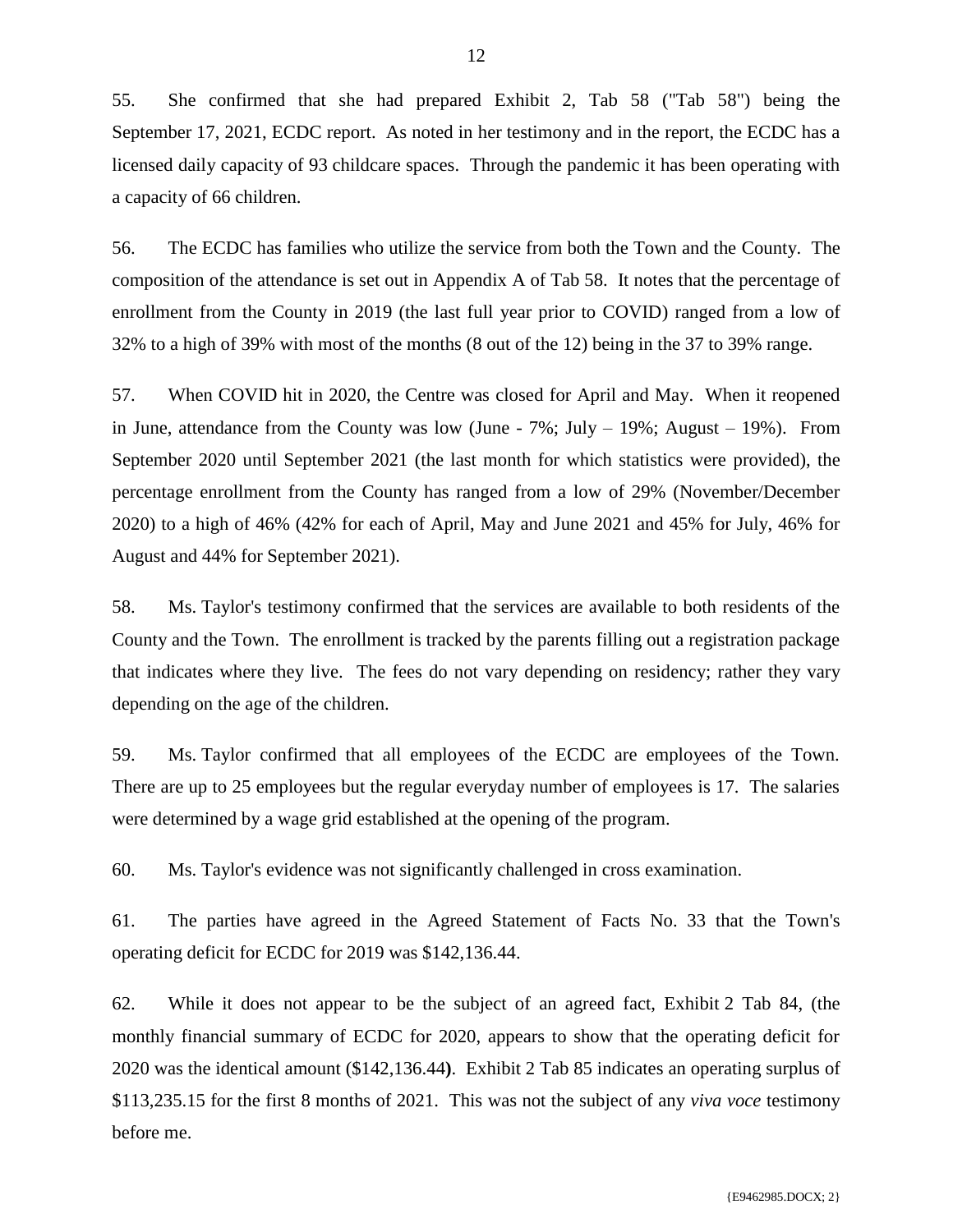### **Evidence of Shawn McKerry re ECDC**

63. Shawn McKerry, the interim CAO of the County since early January 2021 testified on behalf of the County respect to the ECDC issue.

64. He testified that it was his understanding that the County had contributed money in the past with the intent of it going to smaller daycare operations and not the ECDC. He testified that the philosophy of County Council was that if it could reduce fees and keep more money in residents' pockets, they can express their freedom of choice by using the money as they see fit.

65. In cross examination it was pointed out that it was noted in Exhibit 2 Tab 32 (the February 9, 2016, Municipal Inspection Report authored by Russell Farmer & Associates) that the County had budgeted transfers to the Town in 2015 for daycare in the amount of \$45,000.00. He testified that he understood that the intent of the County was that this contribution was to be delivered to the Town to support the independent providers. In any event, he confirmed that he has no information as to how the Town distributed the \$45,000.00 received from the County with respect to childcare in 2015.

66. In my view it is irrelevant whether the County has previously either intentionally or unintentionally provided contributions to childcare at the ECDC to the Town. The reality is that quite aside from whatever contributions may have been made or the intent of the parties in either giving them or receiving them there had been no previous agreement between the parties that the County would contribute to childcare services.

67. The parties entered as Exhibit 2 Tabs 148 to 154 and Tabs 156 and 157 correspondence between them with respect to the Town's requests from the County for contributions to the ECDC.

68. The correspondence confirms that by letter dated November 20, 2007, the Town asked for a contribution. Annette Driessen and others made a presentation to Brazeau County on November 27, 2007, following which Brazeau County passed a motion that it was not prepared to provide the financial support for either operating or capital.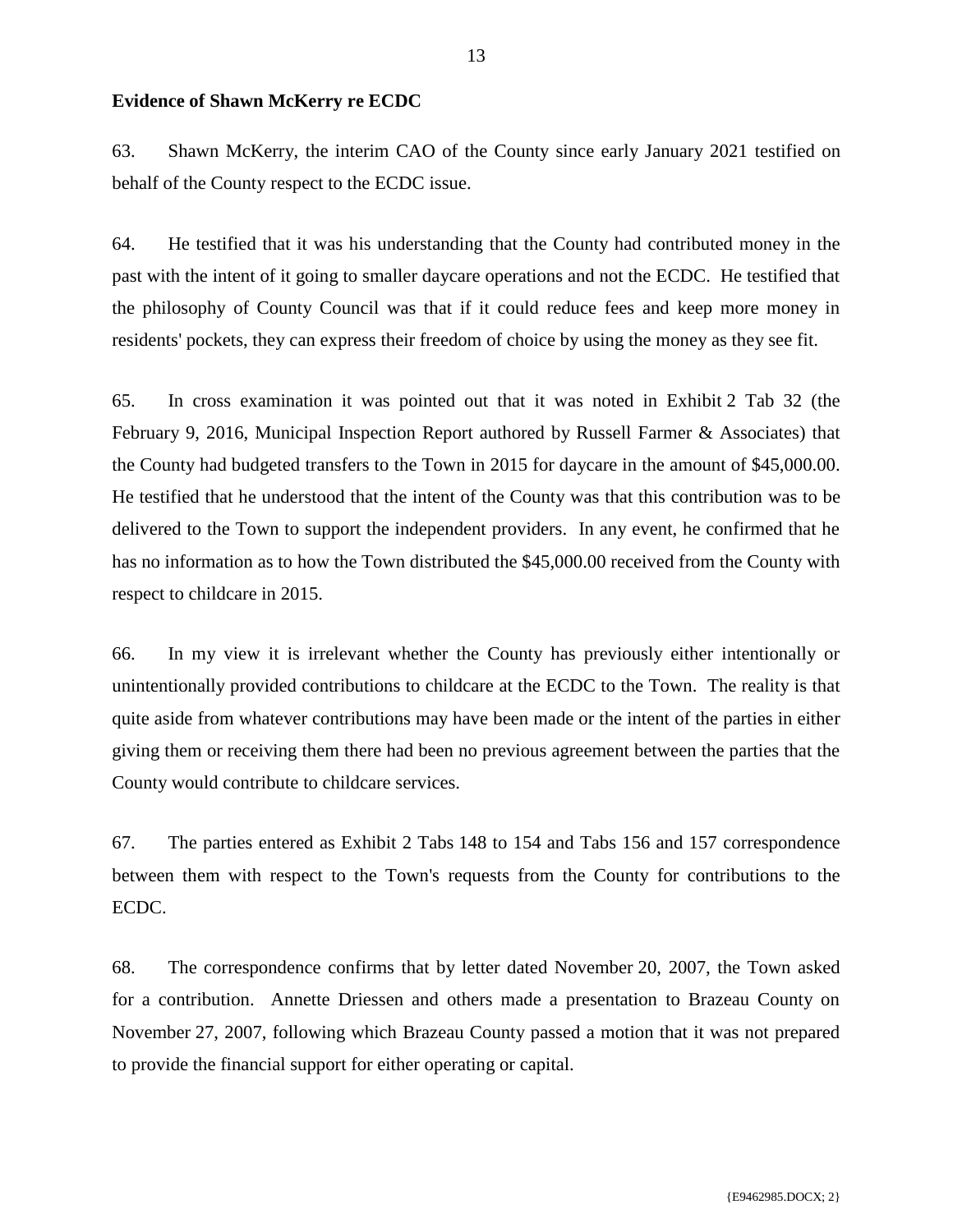69. In 2012 the Town thanked the County for its support of the ECDC and its contribution of \$20,000.00 for the promotion of additional day homes in 2012 and indicated that it hoped that it would consider continuing the funding in 2013. As noted in the County's response of November 6, 2012, the County indicated that it recognized that both the Town and the County "are faced with a significant challenge of meeting the needs of our community specifically addressed in the lack of childcare services" and that there is a waiting list of over 40 children. The County advised that "to avoid exacerbating the current situation we feel we need to complement the current infrastructure by contemplating investing into childcare service through other means in support of the Early and Development Centre".

70. In 2016 the Town again approached the County to extend an invitation to the County to enter into a cost and revenue sharing agreement with respect to the ECDC. It noted the historical reliance that County residents have had on this regional service. It invited the County to enter new discussions with them. By letter of response (Exhibit 2 Tab 148) the County advised that its approach to the ECDC funding has not changed and that in particular the County is not prepared to commit municipal dollars to a childcare centre as it is a provincial mandate.

71. Mr. McKerry also testified that he believes that the present County Council has a vision to be collaborative with the Town and has a strong commitment to be transparent and successful in its partnerships. The 2 Councils have already been brought together in a joint governance session as part of their orientation training.

## **Findings re: ECDC**

72. The first issue to be determined is whether the ECDC is an intermunicipal service that ought to be included in an ICF.

73. This requires an interpretation of the *Act.*

74. The term "intermunicipal service" is not defined in the *Act*. As noted in the Town's Submissions however, there are certain portions of the *Act* which shed light on the intention of the legislature as to what is an intermunicpal service.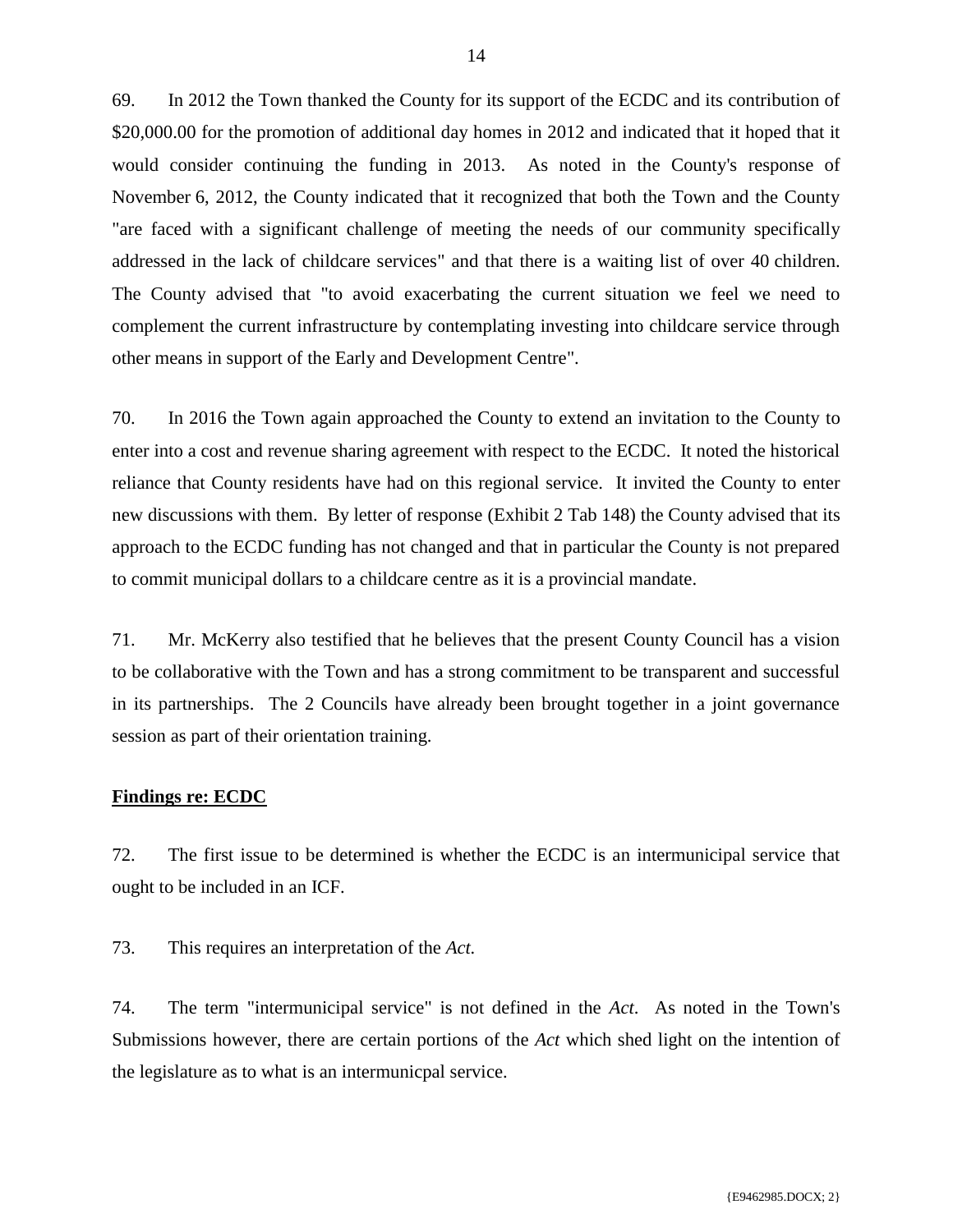75. For example, s. 708.29 provides that an ICF "must describe the services to be provided under it that benefit residents in more than one of the municipalities that are parties to the framework". S. 708.29(2) provides that the ICF framework must identify which municipality is responsible for providing the services and outline how the services will be provided and funded.

76. Further s. 708.27 provides that the purpose of part 17.2 of the *Act* is to provide for ICFs to provide for the integrated and strategic planning, delivery and funding of intermunicipal services, to steward scarce resources efficiently in providing local services and to ensure municipalities contribute funding to services that benefit their residents.

77. While these provisions do not define "intermunicipal services", they do shed light on the intent of the legislature with respect to what services may be included in an ICF. In particular I find that the provisions evidence an intention by the legislature that those services provided by one municipality that benefit residents in more than one of the municipalities that are parties to an ICF, can be included in the ICF.

78. Both parties submit that there are extraneous documents which also may provide guidance with respect to the legislature's intention. These include a document published by AUMA entitled "Intermunicipal Collaboration Frameworks: Cost-Sharing Principles". (Town's Submissions Tab 19). As noted earlier, that document, provides that

"Your ICF position should be consistent and be based on rational and easy to understand principles. Consider the following principles as a way of identifying what kinds of services might be included in your ICF:

- the services open and accessible to all regional residents (i.e., there is no discrimination based on where someone resides);
- the services meant to serve a wider population and not a local or neighbourhood specific population (example local parks);
- there are established cost sharing agreements across the province which identify the service;
- services are municipally delivered or where municipal funding constitutes a significant portion of the services funding and is given on a regular consistent basis.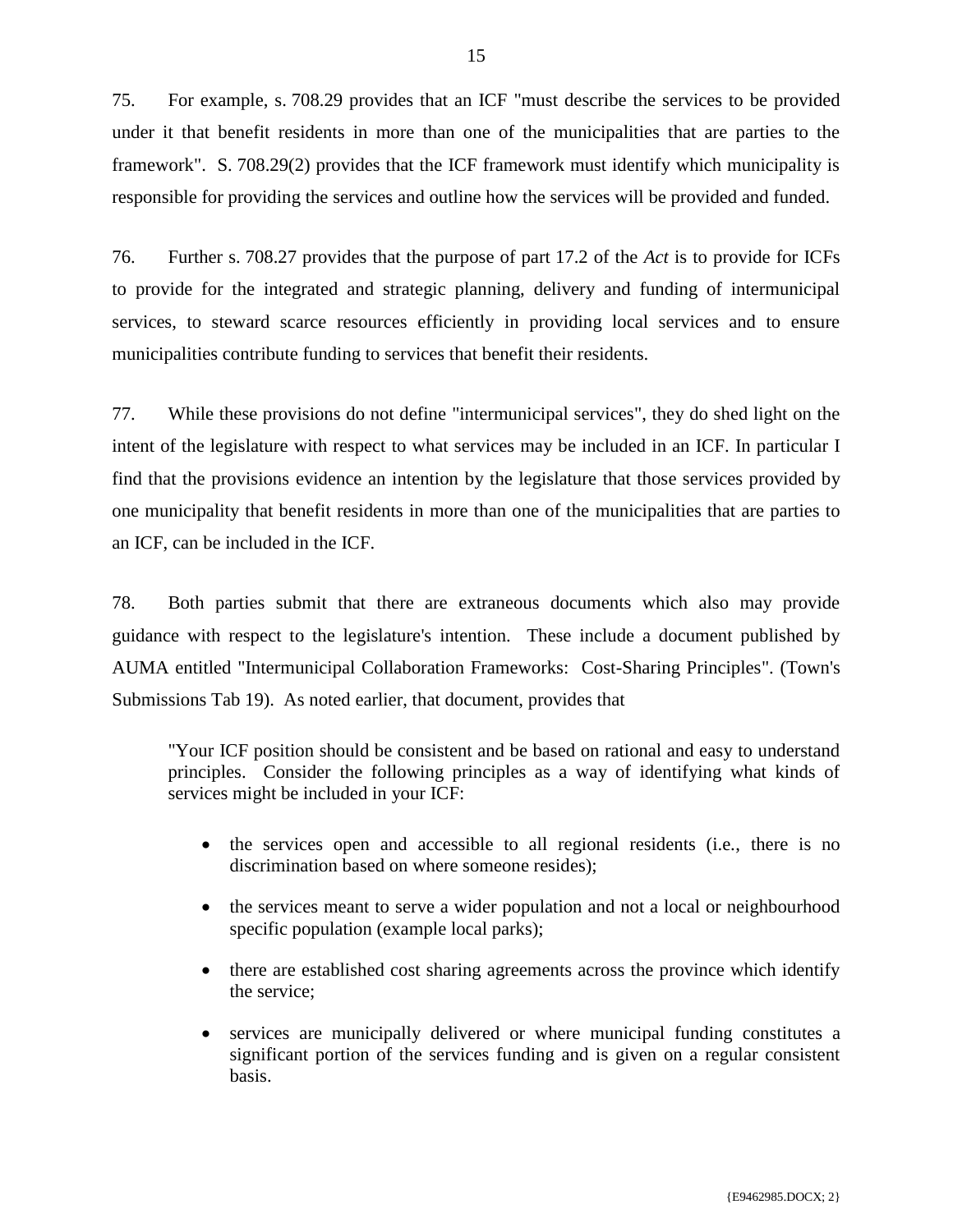79. The County relies on the 3rd guiding principle above (i.e. that "there are established cost sharing agreements across the province which identify the service") and submits that given the apparent small number of municipalities that provide childcare services, to include childcare services in this ICF would be contrary to that guiding principle.

80. However, I am unable to interpret the AUMA document as being an indication that simply because there are (apparently) not a large number of cost sharing agreements identifying childcare services as an intermunicipal service that this would prohibit childcare services being included in an ICF. If the legislature had intended to restrict the type of services which can be included in an ICF, it could have specifically said so in the legislation.

81. I do appreciate and accept however that the fact that there are apparently a small number of municipalities that provide childcare services is a factor for me to consider in deciding whether to include the ECDC in this ICF.

82. Further it is counterintuitive to me that there would have to be some critical mass of established ICFs with childcare services before such services can be included in an ICF. One municipality obviously had to be first.

83. Further other publications from AUMA including the Intermunicipal Collaboration Framework Workbook (Tab 30 of the Town's Written Submissions) appear to evidence a broader intention that is more consistent with the wording of the *Act* referred to above.

84. That document includes as "Tool E" an "ICF Services Summary Tool (Bilateral ICF)" for the purpose of assisting municipalities in developing the content and structure of their ICFs. It appears to suggest that the definition of "intermunicipal" is "a service that is provided to two or more municipalities".

85. The same document notes as "Tool B" the "Services Inventory Development". Tool B encourages the parties to "list any new intermunicipal services that your municipality would like to see and their rationale for providing that service intermunicipally". It notes that "there are a wide variety of services which may or may not apply in different areas." Tool B also leaves additional blanks and spaces to list services provided that benefit more than one municipality other than the typical core services such as transportation, water, wastewater, solid waste, emergency services, and recreation.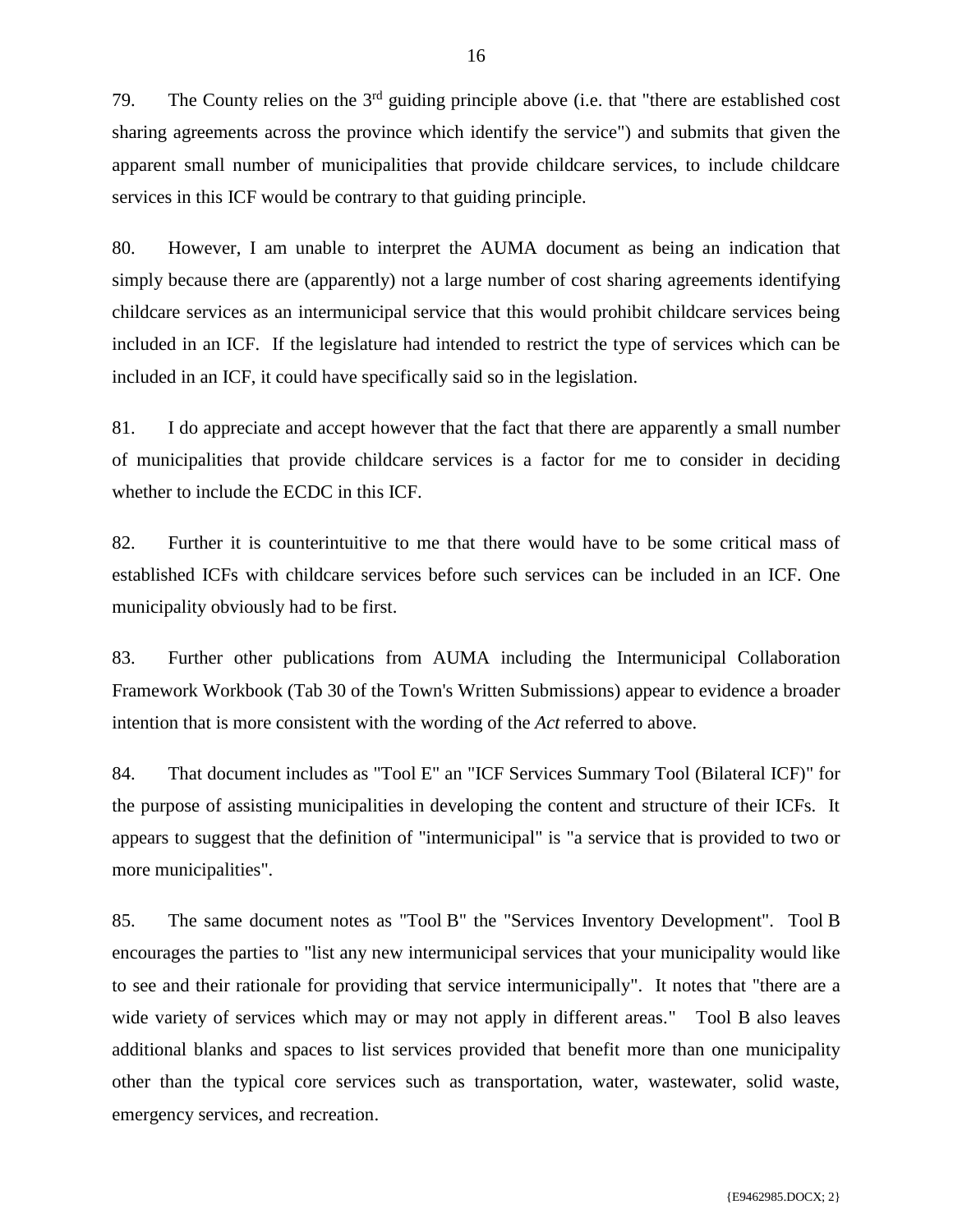86. In the final analysis however, I am loathe to use the AUMA documents as interpretation aids with respect to the *Act*. My view of the AUMA documents taken as a whole is that they do not shed light on whether or not childcare services are properly considered an intermunicipal service that can form part of an ICF.

87. Rather, in my view the best evidence of this is that it falls within the plain wording of s. 708.29, namely that the ECDC is a service that is provided by the Town that benefits residents in both the Town and the County. In my view it is accordingly an intermunicipal service and can properly be included in the ICF.

### **Fair Allocation of ECDC Costs**

88. The next issue to determine is what is the fair allocation of costs with respect to the ECDC.

89. I accept the submission of the Town that cost sharing with respect to the ECDC should be based on the average percentage of children attending the ECDC from the County over the previous year.

90. In this regard the evidence establishes that the use by the County residents of the ECDC has been as follows:

- $(a)$  2019 36.17%
- (b) 2020 26.6 % (10 months)
- (c)  $2021 40\%$  (10 months to September 30<sup>th</sup>)

91. 2020 appears to have been an anomaly given the advent of COVID, the closure of the ECDC for the months of March and April 2020 and the extremely low use by the County residents upon reopening in the early days of COVID in May through August 2020.

92. I order however that the County's contribution to the costs of the ECDC should not commence until the calendar year 2022 (i.e. January 1, 2022), and that the contribution be based on the 2021 attendance numbers when they become available.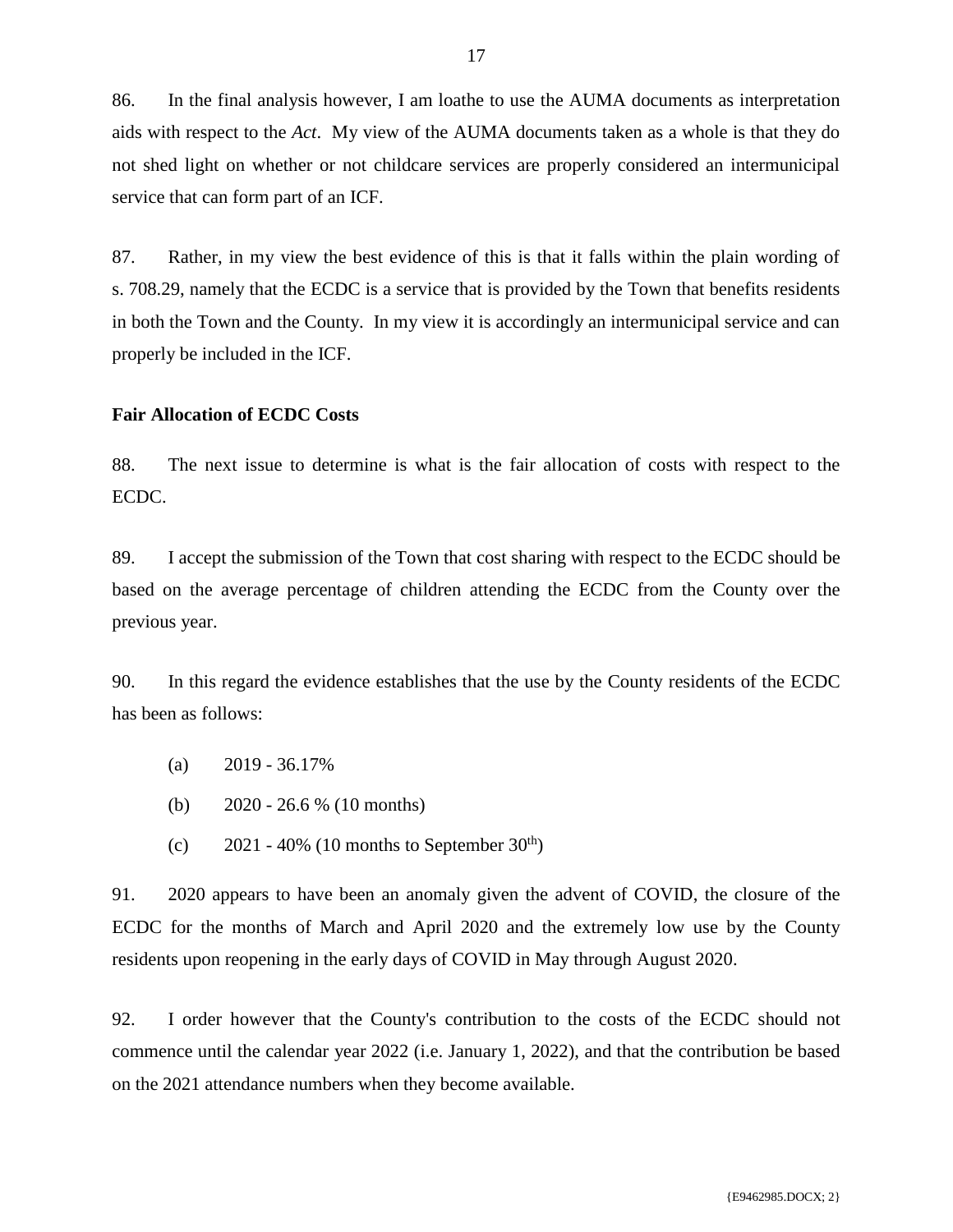93. I have chosen the January  $1<sup>st</sup>$ , 2022, commencement date because, with the implementation of this Award and the ICF, this will be the first time that contributions by the County to the costs of the ECDC will be the subject of an agreement between the Town and the County. In my view it is equitable for the payments to commence contemporaneously with the implementation of the ICF and that there be no retroactivity to these payments.

## <span id="page-19-0"></span>**V. WHAT IS THE EQUITABLE SHARING OF COSTS BETWEEN THE TOWN AND THE COUNTY FOR THE RECREATION FACILITIES?**

94. This portion of the Award will deal with the equitable sharing of costs between the Town and the County with respect to the Recreation Facilities.

95. As noted in paragraphs 9 through 20 of the Agreed Statement of Facts, the parties have a history of cost sharing for the Recreation Facilities. As set out in those paragraphs, the 2007 agreement had a four-year term which was based on usership which required determining the residency of each user of the Recreation Facilities. Given the challenges with accurately identifying usership, the Town and the County agreed to approach cost sharing on the basis of residency of students enrolled in the two school divisions. At that time (and apparently up to the present) the residence of students was split approximately 50/50 between the Town and the County. Subsequent agreements between the Town and the County have been based essentially on 50% of the operating deficit either for a previous year or a three-year average.

96. The Town submits that it would be most equitable for the costs to be shared based on a funding formula based on 50% of the operating deficit for the previous year. It notes that the percentage of the residency of students enrolled in schools located in the Town and County is roughly equivalent. It also submits that the Town and the County's relative total populations are also roughly equivalent (with the County's population representing 51.7% of the population and the Town's representing 48.3% of the total population.

97. The Town submits that relative size of the Town's and the County's equalized assessments also supports a funding formula whereby the County contributes 50% of the shortfall in operating expenses. Equalized assessment is a means of comparing property wealth in a uniform manner. It is a measure of a municipality's ability to generate tax revenues. The County's equalized assessment is almost three times that of the Town. (County: - \$3,637,073,543 v. Town - \$1,275,684,041).

18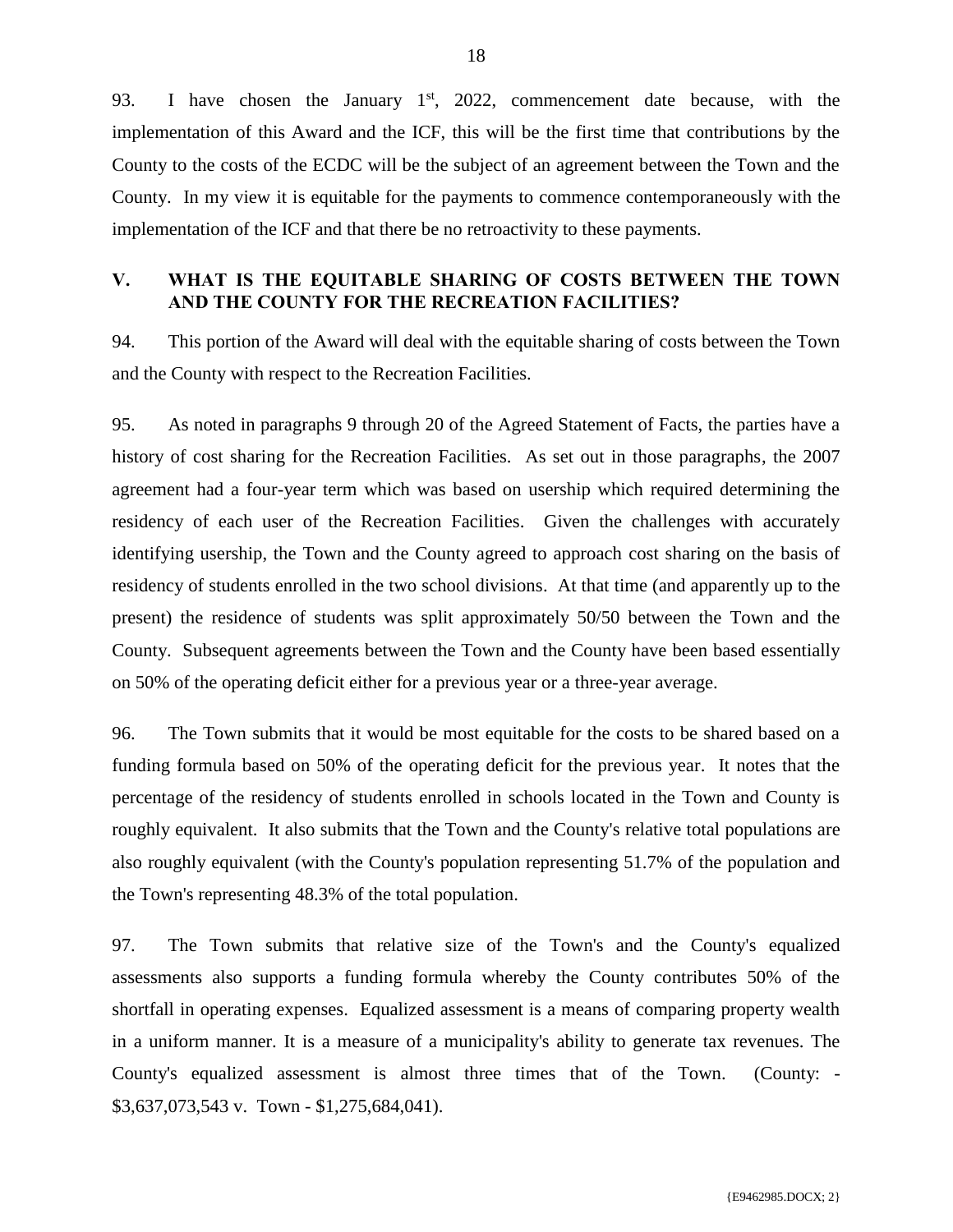98. As an alternative, the Town seeks contribution from the County based on a dollar amount per capita. It submits that the correct per capita number could also be fair and equitable and would have the added benefit of avoiding having the Town having to report to the County on its operating revenues and expenses for the Recreation Facilities. The operating shortfall would be entirely divorced from the calculation of the County's contribution.

99. The Town, in its Written Submissions, also noted that while detailed user numbers are not available, recent inquiries had shown that user figures with respect to the Omniplex tip in favor of the County with between 60% and 73% of the children registered in figure skating, ringette and minor hockey residing in the County. However, this was not the subject of evidence before me so I will not take it into account in this Award.

100. In its Written Submissions, the County submits than ICF providing for fixed amounts for individual services and a total maximum contribution amount (a "cap") is warranted and appropriate. It submits that this is particularly true for the ICF term made retroactive to January 1, 2020, which the County proposes be based on a five-year term concluding on December 31, 2024.

101. In its Rebuttal Submissions, the County submits that while enrolment figures from schools within the County may be useful in assisting in a determination based on a percentage contribution, there are additional contextual factors that are relevant and should be considered when dealing with the Recreation Facilities usage. It submits that there are relevant practical considerations that act to reduce the actual usership of the Recreation Facilities by County residents as opposed to Town residents. It submits that at the conclusion of the school day many school children are required to bus home and that County residents are spread out throughout the boundaries of the County and often have considerable distance to access the facilities while the Town residents have no such spatial problem in accessing the facilities.

102. The County submits that a fixed lump sum amount is more appropriate. It submits that fixing the operating costs that are used to calculate the County's contribution per recreation would ensure the County contributes fairly to the Town's recreation costs while acknowledging the County has no control over the operation of the Town's facilities, and that the Town and County are autonomous entities. It submits that it will encourage the Town to run its facilities in a cost effective and efficient manner.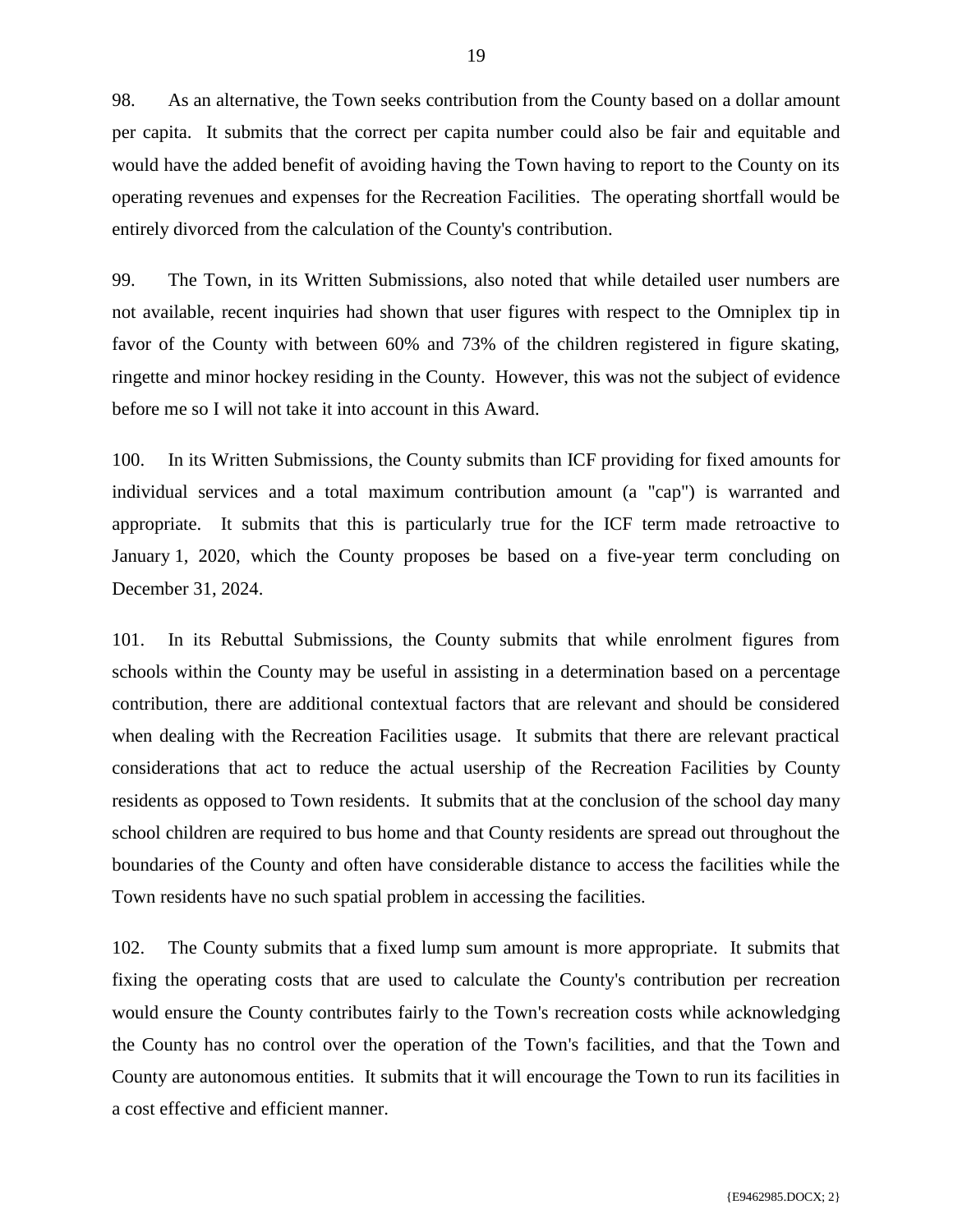103. In its Rebuttal Submissions, the Town notes that while contribution to operational funding for Recreation Facilities based on a fixed amount per annum or a per capita figure does provide absolute certainty to the parties, it does not take into consideration the inevitable fluctuation in operating costs and revenue which are unavoidable in facility operations.

104. It points out that any fluctuation in the operating costs from year to year would be disproportionately shouldered by the residents of either the County or the Town if a fixed contribution amount was set. On the other hand, a funding formula based on 50% of the operating deficit for the previous year would result in any fluctuation in operating costs being equitably distributed to those who benefit from the services.

105. It further points out that the Town is the only municipality to provide Recreation Facilities of this type and quality. It submits that all residents of the County are within a 40 minute drive of the Recreation Facilities and are just as likely to use the Recreation Facilities as Town residents.

106. In closing Oral Submissions, the County's counsel acknowledged that there were pros and cons to a fixed lump sum contribution and that, while the parties get the benefit of certainty, changes in the operating costs could work for or against either party. Counsel advised that he was thinking of a lump sum of about \$700,000 or, if based on a percentage, a formula where the County contributes 40% rather than the 50% proposed by the Town.

107. In its December  $23<sup>rd</sup>$ , 2021, correspondence, the County's counsel advised that if a lump sum is awarded, the County would like clause added to the ICF that funding is contingent upon the continued operation of each of the facilities delivering a level of services substantially similar to those offer by each of the facilities in the years 2017 to 2019. If levels of service are reduced, the non-operating party would be entitled to a return of funding proportional to the reduction in services.

## **Decision re Funding Formula**

108. I have considered the parties' submissions. I am of the view that it would be fairest and most equitable for the Town and County to contribute to the applicable operating deficits of the Recreation Facilities pursuant to a funding formula based on 50% of the operating deficits for the previous year.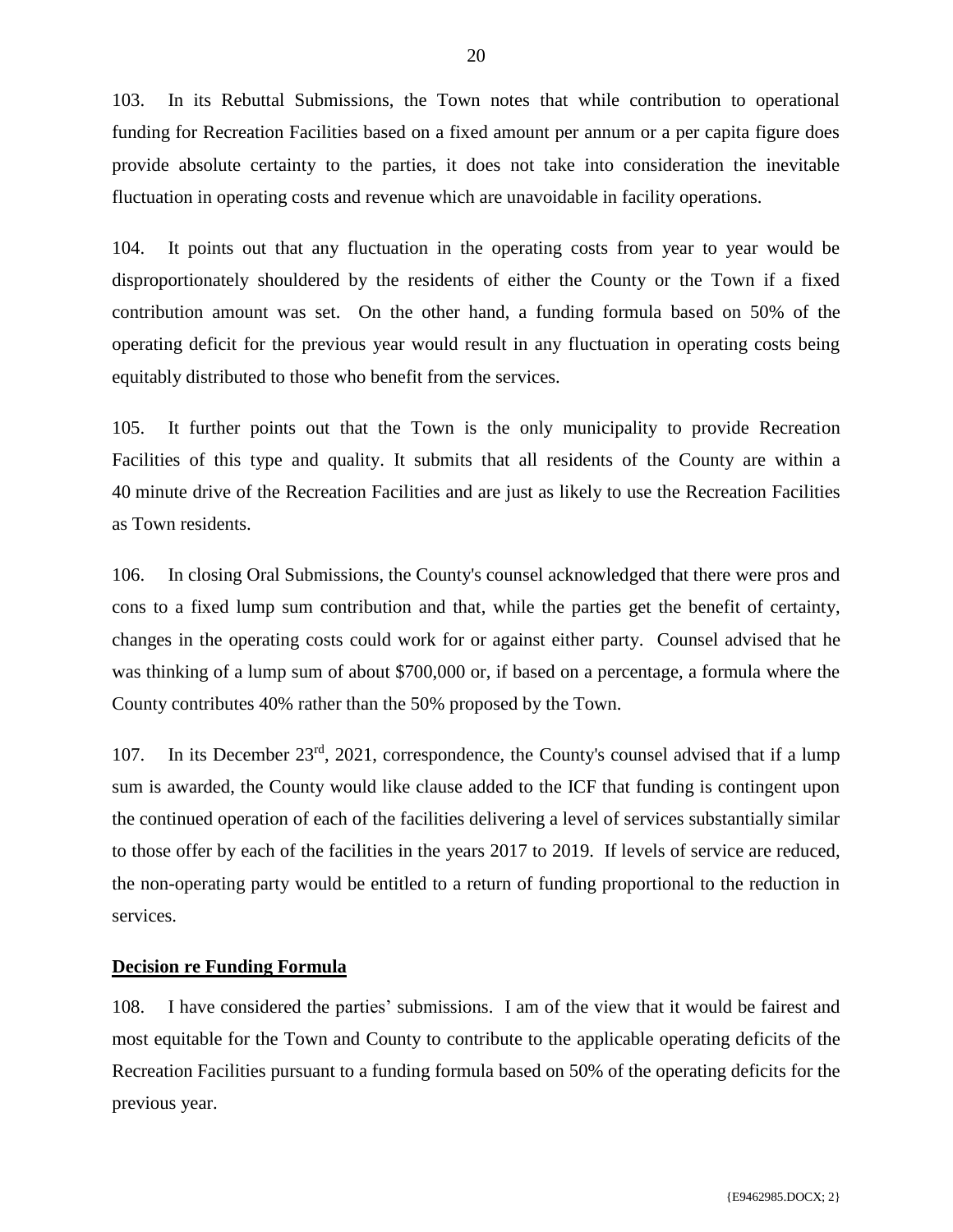109. I considered the option of setting a fixed amount for the parties to contribute. However, I agree with the submission of the Town that the inevitable fluctuation of operating costs each year would result in either the Town or the County disproportionately shouldering the burden in any given year.

110. I also considered whether a percentage other than 50% would be appropriate. In my view 50% is the most appropriate percentage for a number of reasons.

111. First, it is the historical percentage the parties have voluntarily agreed to over the years and recommended by the parties' Recreation Board in 2020. There does not appear to be any evidence of a change in circumstances or facts to justify a departure from it.

112. Second, it reflects the approximate percentages (although the County is a bit higher) of both the general population and the school populations of the Town and County.

113. I considered the County's submission that a lower percentage should be attributed on the basis that actual usership of the Recreation Facilities by County students *may* be less than Town students due to their reliance on school bussing. I also noted the anecdotal evidence of Mr. Swap that when he was in school a lot of his friends who resided in the County were reliant on bussing and he wouldn't see a lot of them after school or on weekends. However, in my view there is an insufficient evidentiary basis for me to justify departing from the 50% sharing of costs.

## <span id="page-22-0"></span>**VI. ARE THE OPERATING COSTS OF THE OMNIPLEX REASONABLE AND WHAT LEVEL OF FINANCIAL INFORMATION SHOULD BE SHARED BETWEEN THE PARTIES?**

114. The parties are agreed that the Town's operating deficit for the Recreation Facilities in 2019 (less appropriate adjustments) was \$2,092,282.43. (ASF para 31)

115. The agreed breakdown for the Town's operating deficit is set out in paragraph 31 of the Agreed Statement of Facts which is reproduced below:

> The Town's Operating Deficit for the Recreation Facilities for 2019 were as follows.

| <b>Operating Costs: Recreation Facilities</b> |                    |  |  |
|-----------------------------------------------|--------------------|--|--|
| <b>Service</b>                                | Net Operating Cost |  |  |
| Omniplex 1 and 2                              | (1,310,484.96)     |  |  |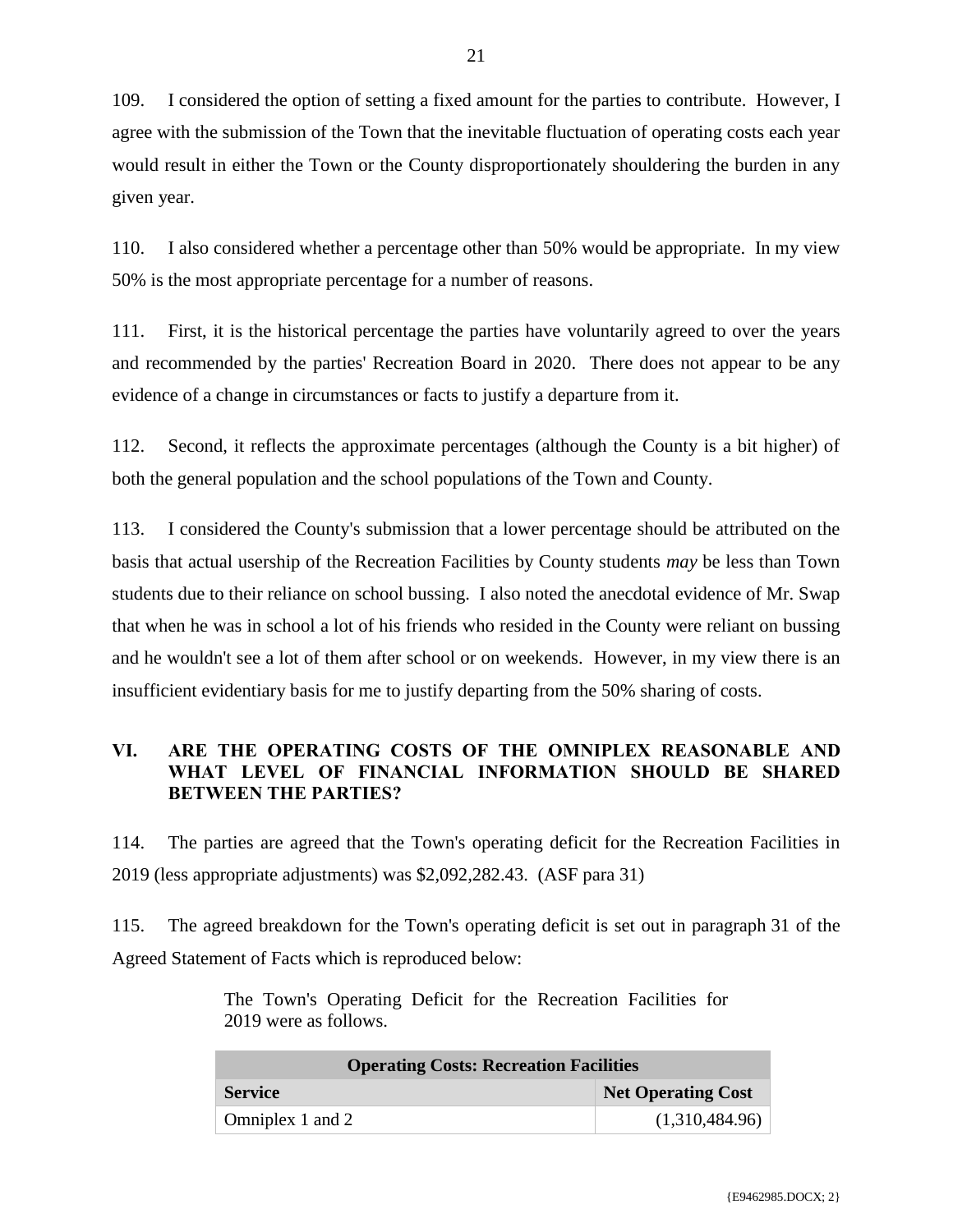| <b>Curling Rink</b>                                                                                         | (54,306.10)    |
|-------------------------------------------------------------------------------------------------------------|----------------|
| <b>Fitness Centre</b>                                                                                       | 28,108.76      |
| MacKenzie Conference Centre                                                                                 | (144, 567.17)  |
| Park Valley Pool                                                                                            | (717, 365.76)  |
| Parks (includes Lions West Valley Park, Park<br>Place, Hospital Reservoir Site, Rotary Park &<br>Skatepark) | (805, 054.49)  |
| Splash Park                                                                                                 | (33,314.65)    |
| <b>Total Operating Deficit</b>                                                                              | (3,036,984.37) |
| Adjustments                                                                                                 | 753,819.46     |
| Parks Provision                                                                                             |                |
| <b>Parkland County Cost Share</b>                                                                           | 120,609.00     |
| Debenture Interest                                                                                          | 31,017.10      |
| Thunder Ice Rental                                                                                          | 39,256.38      |
| <b>Total Operating Deficit Less Adjustments</b>                                                             | (2,092,282.43) |

## **Positions of the Parties re Reasonableness of Costs**

116. The County has had a historical and ongoing concern that the operating costs of the Town's Recreation Facilities are too high.

117. While initially the concerns related to a number of facilities, the remaining concerns with respect to operating costs relate solely to the Omniplex 1 and 2. Indeed the County's concerns now seem to relate almost exclusively to the salaries, wages and benefits at the Omniplex. The County does not take issue with the operating costs of the other Recreation Facilities.

118. In support of its position that the costs are too high, the County relies on survey information it has obtained or developed which indicates that the Town's operating costs significantly exceed the operating costs in other municipalities.

119. The Town's position is that there is no evidence that its operating costs are anything but accurate and reasonable and that it runs it operations efficiently. It submits that the survey information relied on by the County are not useful comparators in the absence of a detailed analysis of the factors leading to the differences in cost.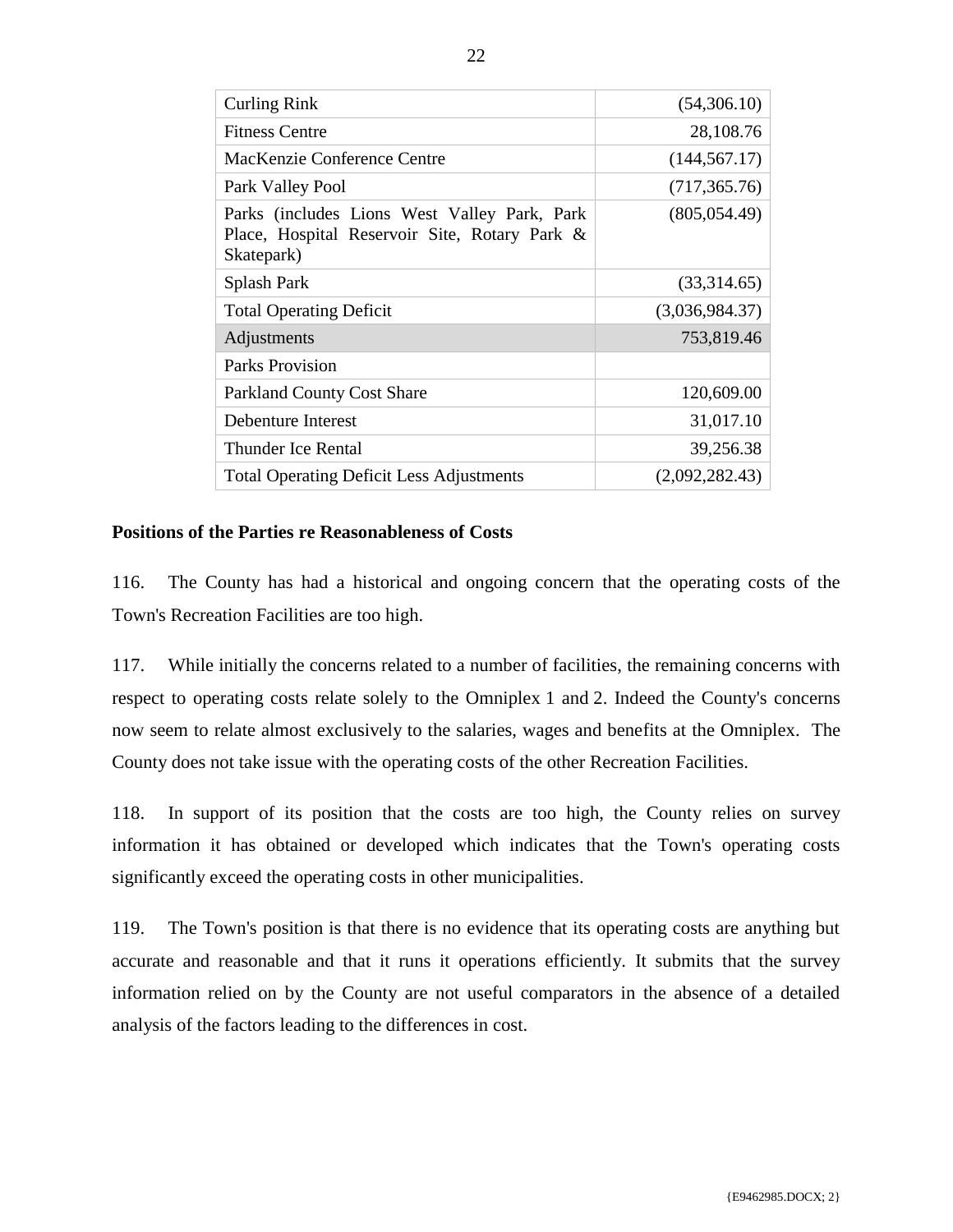#### **Positions of Parties with respect to Access to Financial Information**

120. One of the themes of the County's evidence during the hearing was that it did not have access to the appropriate level of financial information in its dealings with the Town.

121. The Town's position is that the County, through the Ad Hoc Committee and the Recreation Board, has had access to any financial information that it has requested.

### **Chronology re Concerns about Costs and Access to Financial Information**

122. The County and the Town, initially through the Ad Hoc Committee and subsequently through the Recreation Board have at various times examined the operating revenues and expenses with a view to maximizing revenue and minimizing expenses.

### 2016 Inspection Report

123. The County's concerns with respect to the Town's operating expenses appear to have their genesis (at least in part) from a February 2016 Municipal Inspection Report authored by Russell Farmer & Associates Consulting Ltd. (the "2016 Inspection Report"). That report is contained at Exhibit 2 Tab 32.

124. The 2016 Inspection Report is a wide-ranging report which covers a number of topics not related to the issues in this arbitration. The inspection was undertaken by the Minister of Municipal Affairs following a petition from the electors of the County requesting that the Minister undertake an inquiry into the affairs of the County. As noted in the 2016 Inspection Report, one of the petitioners' concerns was that the County's expenditures on Town projects were excessive.

125. Mr. Farmer compared the 2015 County budgeted per capita transfer to Drayton Valley of \$142.58 to the average of other benchmark municipalities. He looked at six counties with populations comparable to the County (plus or minus 30%), all of which had a town falling within their boundaries with a population comparable to the Town's (plus or minus 35%). The median per capita expenditure for the comparables was \$42.50, compared to the County's \$142.58. Farmer also noted that the total expenditures on recreation for the County were approximately 59% above that of a comparison group of municipalities.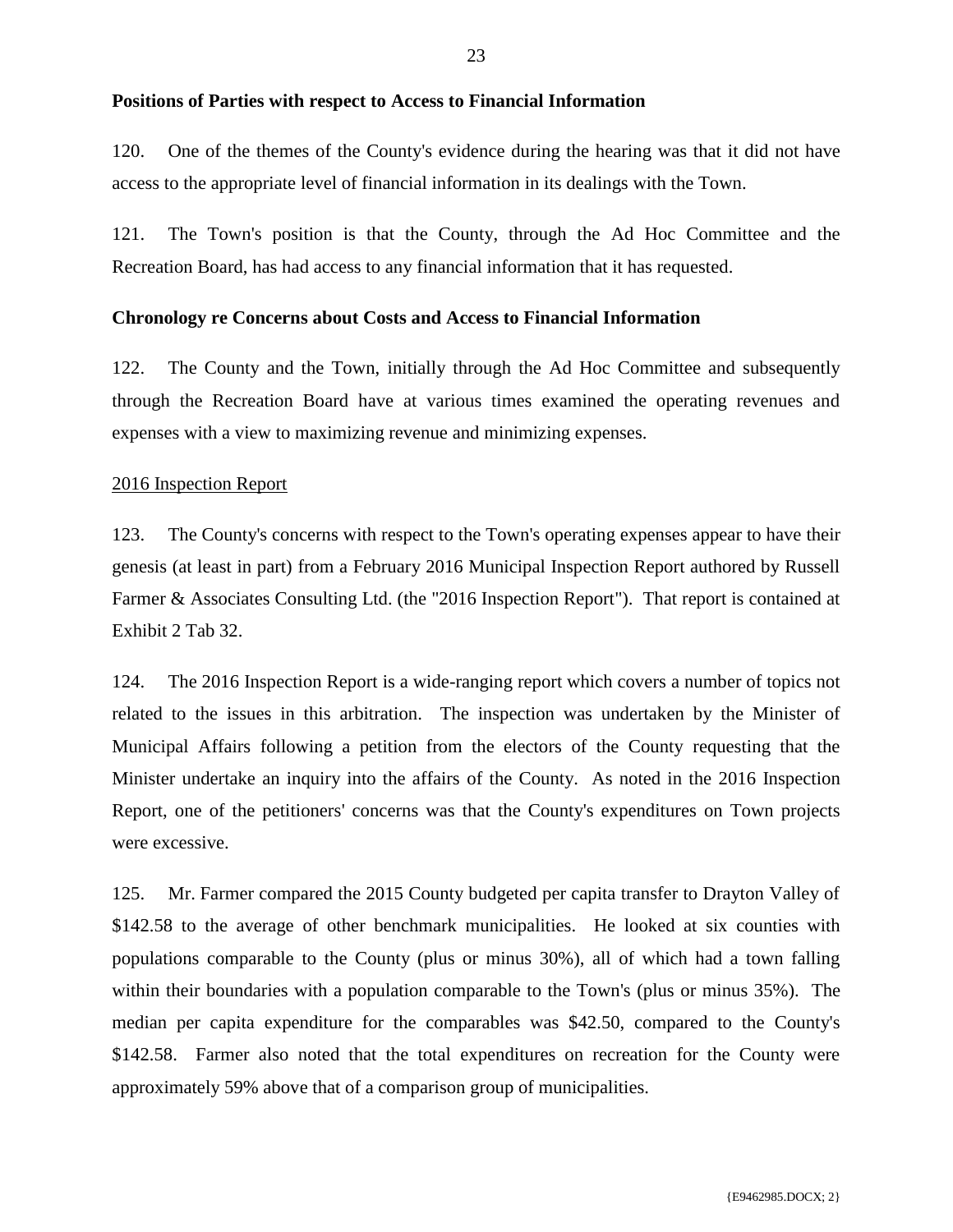126. It does not appear from the 2016 Inspection Report that any effort was made to determine what recreation and culture amenities were available in any of the unidentified benchmark municipalities. This is understandable given the purpose of the report.

127. Mr. Farmer went on to opine that while the per capita recreation transfers were substantially higher than the comparable municipalities, he did not consider this to be a problem. He noted that the County is in a strong financial position with lower than average residential tax rates and that the inter-municipal transfers being provided to the Town does not appear to be a hardship for County residents.

128. He also noted that regional service delivery and inter-municipal cooperation is encouraged by Alberta Municipal Affairs as a sustainable approach to service delivery. He further noted that the County is benefitting from the Town's role as the regional service hub and that the inter-municipal transfers are consistent with the County's mandate. He did not consider the level of inter-municipal transfers to be a significant point for criticism.

## The Ad Hoc Committee and the Recreation Board

129. As previously noted, in the summer of 2018 the County and the Town established the Ad Hoc Committee. It appears to have held its first meeting on Friday, August 3, 2018. The Committee consisted of two Town councilors and two County councilors as voting members. Annette Driessen and Lee Chambers attended in their capacities as Director of Community Services for the Town and County respectively.

130. The minutes of that meeting (Exhibit 2 Tab 8) indicate that the Ad Hoc Committee reviewed a summary of recreation cost sharing agreements from other municipalities. It was recommended that administration review the expenditures and revenues from similar facilities in neighboring communities. As noted in the minutes, there was a request for a breakdown of expenditures for facility staff including pay scale range for each position and number of staff in each position. The minutes also note that the County administration will retrieve quarterly financial reports submitted to the County corporate services for distribution as appropriate and that Town administration would compile the utility expenditures over the past several years for the Park Valley Pool.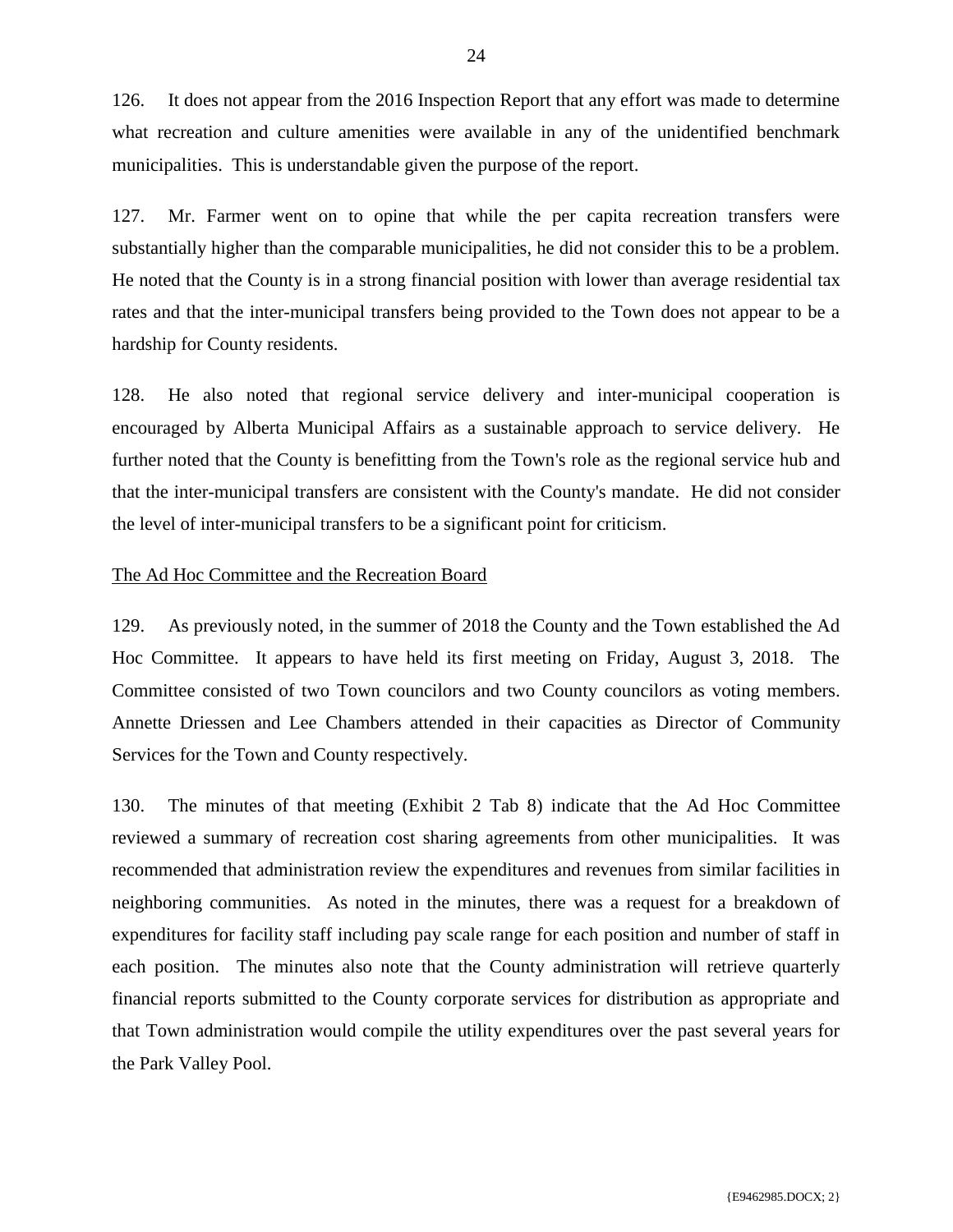131. The Ad Hoc Committee met again on October 1, 2018. At that meeting, Lee Chambers presented information he had obtained comparing the 2017 operating costs of the twin arenas and pools in Lacombe and Rocky Mountain House with Drayton Valley.

132. Mr. Chambers prepared tables which are attached to the minutes outlining the 2017 operating costs for the twin arenas and the swimming pools and comparing Drayton Valley's costs to those in Lacombe and Rocky Mountain House.

133. Those tables were presented at the October 1, 2018, meeting. They show that the costs for "salaries/wages/benefits" at Drayton Valley were significantly higher than those at Lacombe or Rocky Mountain House. This resulted in the total expenses also being also significantly higher. (Drayton Valley's total expenses being \$1.587 million compared to Lacombe's and Rocky Mountain House's being slightly more than \$1 million dollars).

134. The minutes (Exhibit 2 Tab 9) at Item 4.0 Cost Sharing Agreements – Comparative Analysis indicate that Mr. Chambers presented his information and a number of items were discussed with respect to it. These included what might be the influencing factors such as contracted services, facility operating hours and construction materials that may need to be considered when comparing one facility operation to another and the application of external management fees to facility operations.

135. Mr. Chambers acknowledged at the hearing that Rocky Mountain House was not unionized and that he wasn't aware whether Lacombe was unionized. He was not aware whether the "salaries/wages/benefits" column contained items other than the union wages. He testified that he didn't ask the Town if salaried employees and portions of their salaries were included in the Town's figures for total salaries for the pool and the Omniplex. He also acknowledged that the population of Lacombe was some 13,000 compared to Drayton Valley's population of approximately 7,000.

136. Ultimately, Mr. Chambers and indeed the entire Ad Hoc Committee, were not able to say why Drayton Valley's operating costs were higher than those in Lacombe or Rocky Mountain House other than that the difference appeared to relate to the salaries/wages/benefit column in the Tables.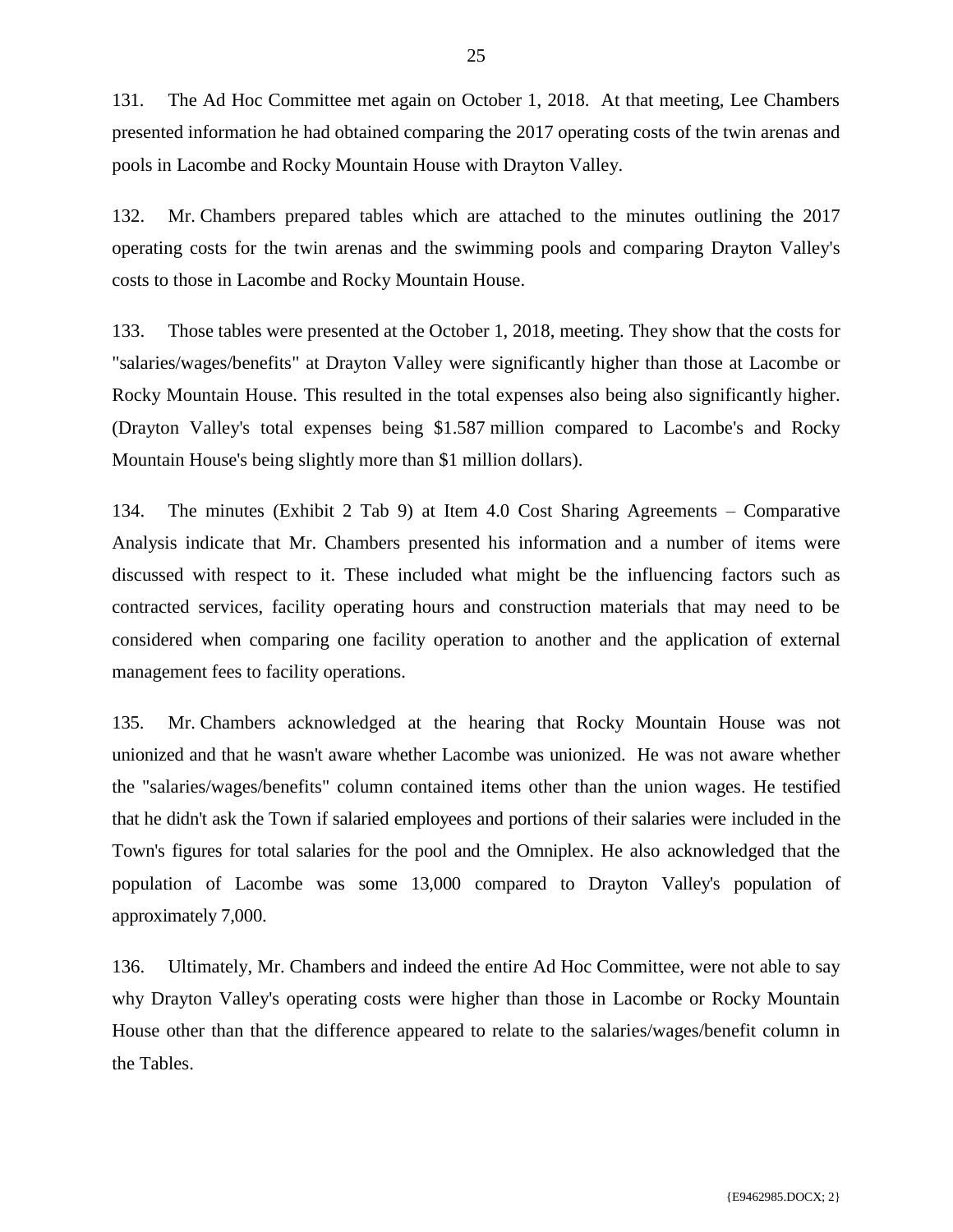137. The next meeting of the Ad Hoc Committee took place on October 19, 2018. Its minutes reveal that additional information was shared at the meeting including a breakdown of the staff allocations for the Omniplex and the Park Valley Pool. The minutes note that the County councilors outlined a number of questions to administration that speak to the operation of the Recreation Facilities and the basis of the cost sharing agreement and that administration will address these inquiries for review at the next meeting.

138. The Committee established as its top priority receiving all relevant information in order to address the recreation and culture cost sharing agreement. Administration was directed to prepare a memo with all relevant information for the Committee to send to the two Councils.

139. The Ad Hoc Committee met again on November 2, 2018 (Exhibit 2 Tab 11). Under Old Business, it was noted that the municipal councils were desirous of finding solutions to the challenges presented by the operations of the Recreation Facilities. It was apparent that there was a presentation made at the meeting which was discussed in detail.

140. At the December 10, 2018, meeting (Exhibit 2 Tab 12), it was noted the committee reviewed the 2017 operating financials for the Omniplex and Park Valley Pool. A number of items were noted including that administration would provide the CAOs with a breakdown of the salaries and wages for the Omniplex and Park Valley Pool. At this meeting, a draft outline of the 2019 Recreation and Culture Cost Sharing Agreement was put forward.

141. The minutes also reflect that Town Council was apprising County Council of a request by the Drayton Valley Thunder for special consideration and reduction in ice rental fees. The minutes note Town Council is apprising County Council of this request as it impacts the Omniplex budget. Town administration provided an outline of the contributions of the Town to Drayton Valley Thunder and Thunder's contributions to the community.

142. The next meeting was held on December 20, 2018 (Exhibit 2 Tab 13). The minutes of that meeting reflect that there was a review of the 2017 operating financials and the Town administration provided additional financial information addressing the requests made at the December 10 meeting. The Committee then determined the calculation of the cost sharing amounts and requested administration to prepare the final draft Recreation and Cost Sharing Agreement for 2019.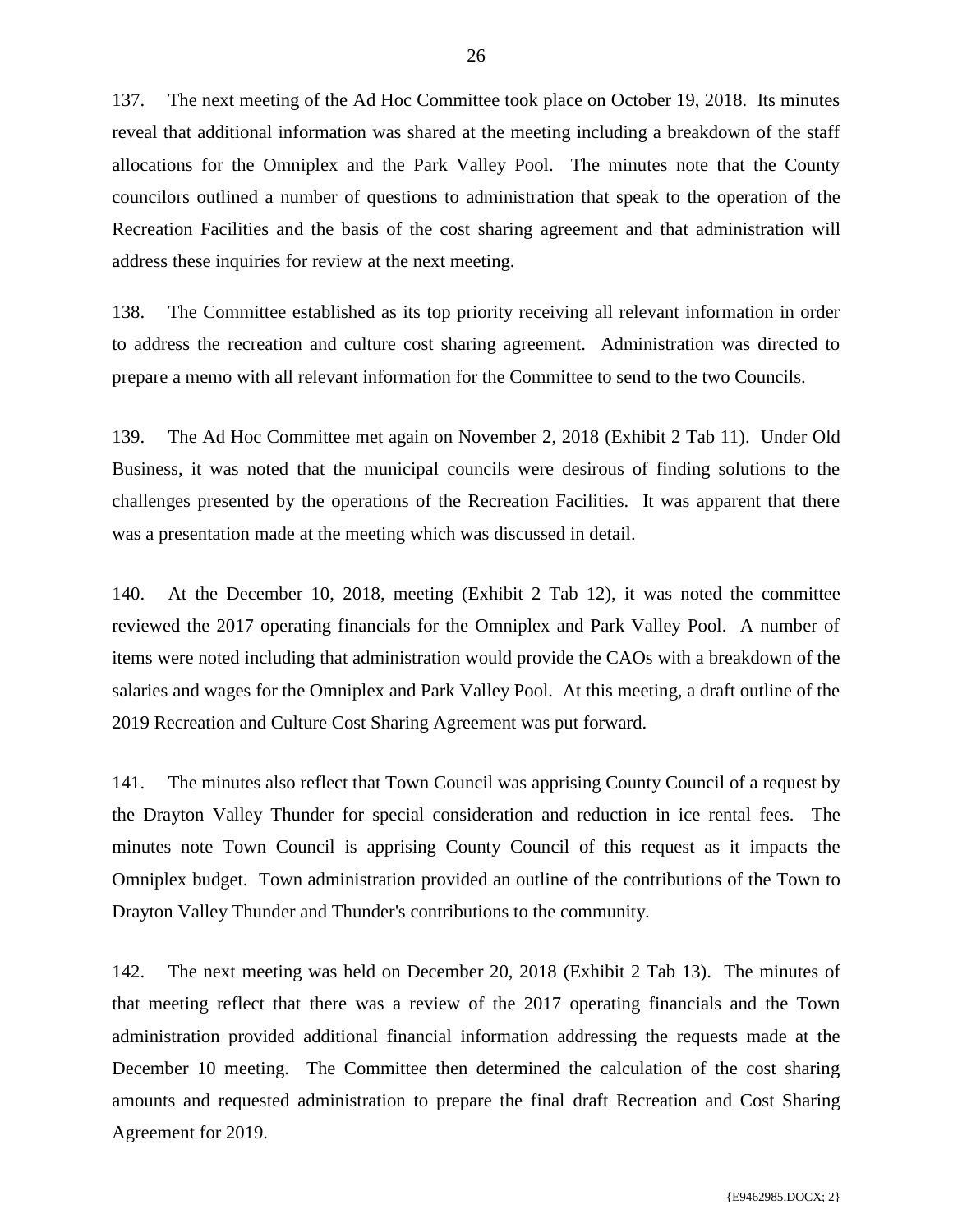143. A further meeting was held on February 28, 2019. At that meeting it was noted that the Recreation and Cost Sharing Agreement for 2019 had been approved and signed by both the Town and County councils.

144. At this meeting it was also noted that, in response to the Committee's request, Town administration had presented an outline of the expenditures that would be reviewed for inclusion in future cost sharing agreements. It was noted that this matter would be considered after discussion and decision on governance structure for recreation.

145. Commencing at the April 8, 2019, meeting, the Ad Hoc Committee began to discuss a revised governance structure.

146. At the July 25, 2019, meeting (Exhibit 2 Tab 16), the financial tracking for the Omniplex and Park Valley Pool was presented and reviewed, and Town administration agreed to prepare a comparative budget from January 1 to July 31, 2018, and submit this information with the minutes. At this meeting the Ad Hoc Committee started to discuss the 2020 Recreation and Culture Cost Sharing Agreement and the different methods available to establish it.

147. In the summer of 2019, the Ad Hoc Committee commenced the process of changing its governance structure to a Recreation Board. At the August 2019 meeting it was noted that the Ad Hoc Committee would present its Final Report to the respective councils in October. The Committee also discussed the basis for the 2020 Recreation Cost Sharing Agreement and noted that the objectives were to have the cost sharing formula based on true current costs and to have the agreement be on an annual renewal basis.

148. The Ad Hoc Committee prepared a final report to the Town and County councils. That report is Exhibit 2 Tab 19. That report outlined a number of matters including:

- (a) the mandate of the Committee was to complete an operational review of the Omniplex including the MacKenzie Conference Centre and Total Works Health and Fitness Centre and Park Valley Pool to identify issues, trends and gaps in service and to identify potential cost reductions and revenue generation opportunities. The operational review will ultimately lead to a determination of optimal service delivery system;
- (b) with respect to communications, the Committee identified methods to facilitate the purposeful flow of information between the municipalities including quarterly financial reports for the Omniplex and Park Valley Pool;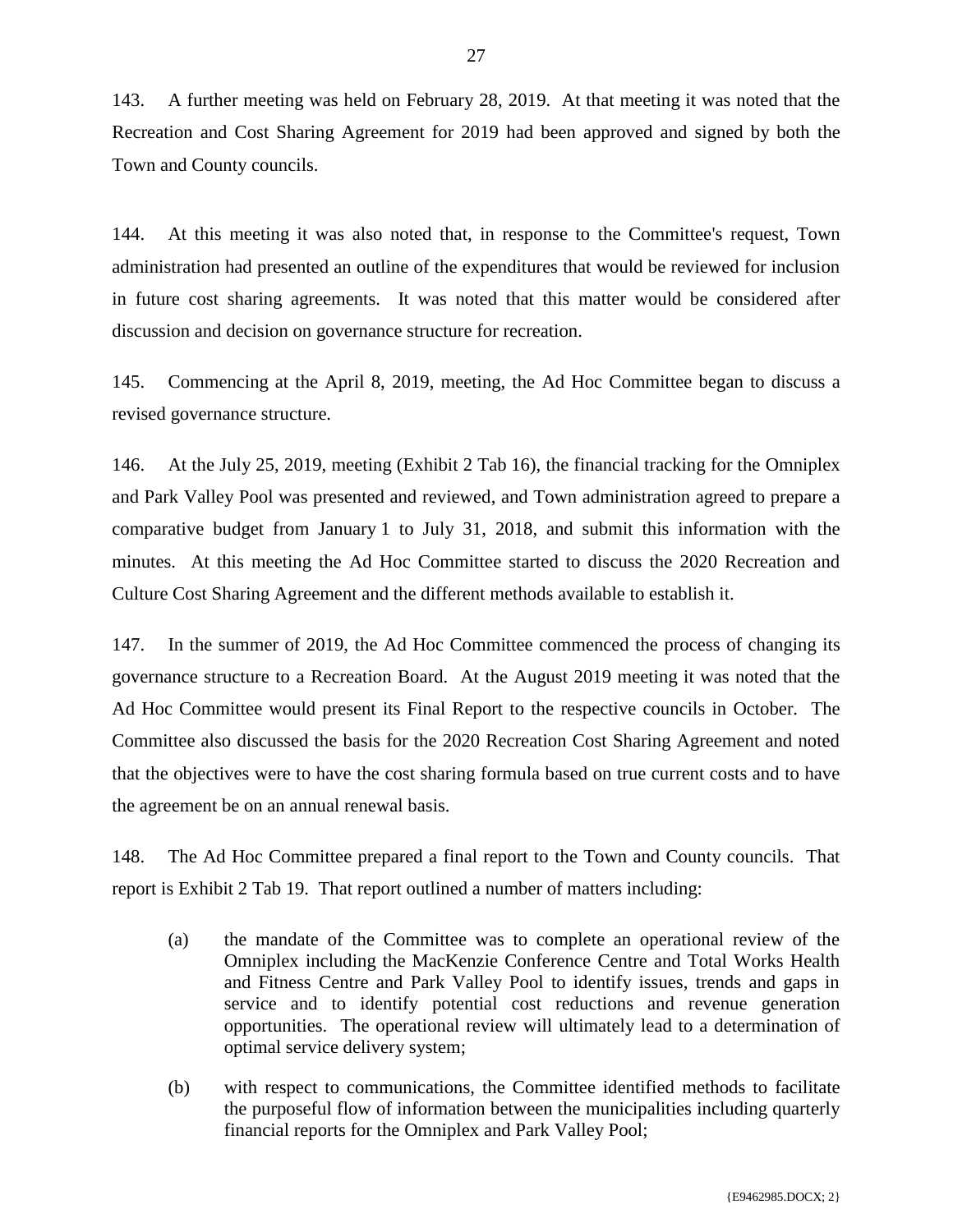- (c) it was further noted that the Ad Hoc Committee was motivated by the need to understand the significant increase in operating deficits of the major recreation and parks facilities over the past few years. The causes of the increased deficit were examined.
- (d) it attaches a breakdown of the Town's staff allocations for the Park Valley Pool and the Omniplex, McKenzie Cultural Centre and Fitness Centre, including the 2018 proposed Salaries and Wages for all 3 venues.

149. By municipal bylaws dated January 15 and January 31 respectively, the Town and the County established the Recreation Board. Its powers and the duties are to make recommendations to the Councils with respect to the management and operation of the Recreation Facilities as identified in the Recreation and Culture Cost Sharing Agreement. The Board continued to meet on a regular basis apparently until September 2020.

150. The Board met on February 27, 2020. (Exhibit 2 Tab 20). It was noted that as the 2019 audit would be completed soon, it was recommended that the Board use the full 2019 calendar year to determine the budget for 2020.

151. The Board next met on May 28, 2020 (Exhibit 2 Tab 21). As noted in the minutes, with respect to item 4.1 -Revised Cost Sharing Agreement, the Board reviewed the 2019 year end financials. The Town's General Manager of Finance Jennifer Fancey presented the 2019 financial information and the Board had a discussion on the financial information as set out in the minutes.

152. It was noted that the Board would review the quarterly financial information at their respective meetings that that the Quarterly reviews are intended to confirm transparency and accountability. The Chair recommended that the Board review the financial information and discuss it at a subsequent meeting.

153. A motion was carried to direct administration to research comparable twin arena facilities in an effort to identify areas of efficiencies. The Board also requested information on the impact of COVID-19 and information was provided. Included in the individual priorities of the members were to explore potential cost saving efficiencies without affecting customer service (Bill Ballas) and to "work diligently to dispel perception that the Town and the County do not get along (Donna Wiltse).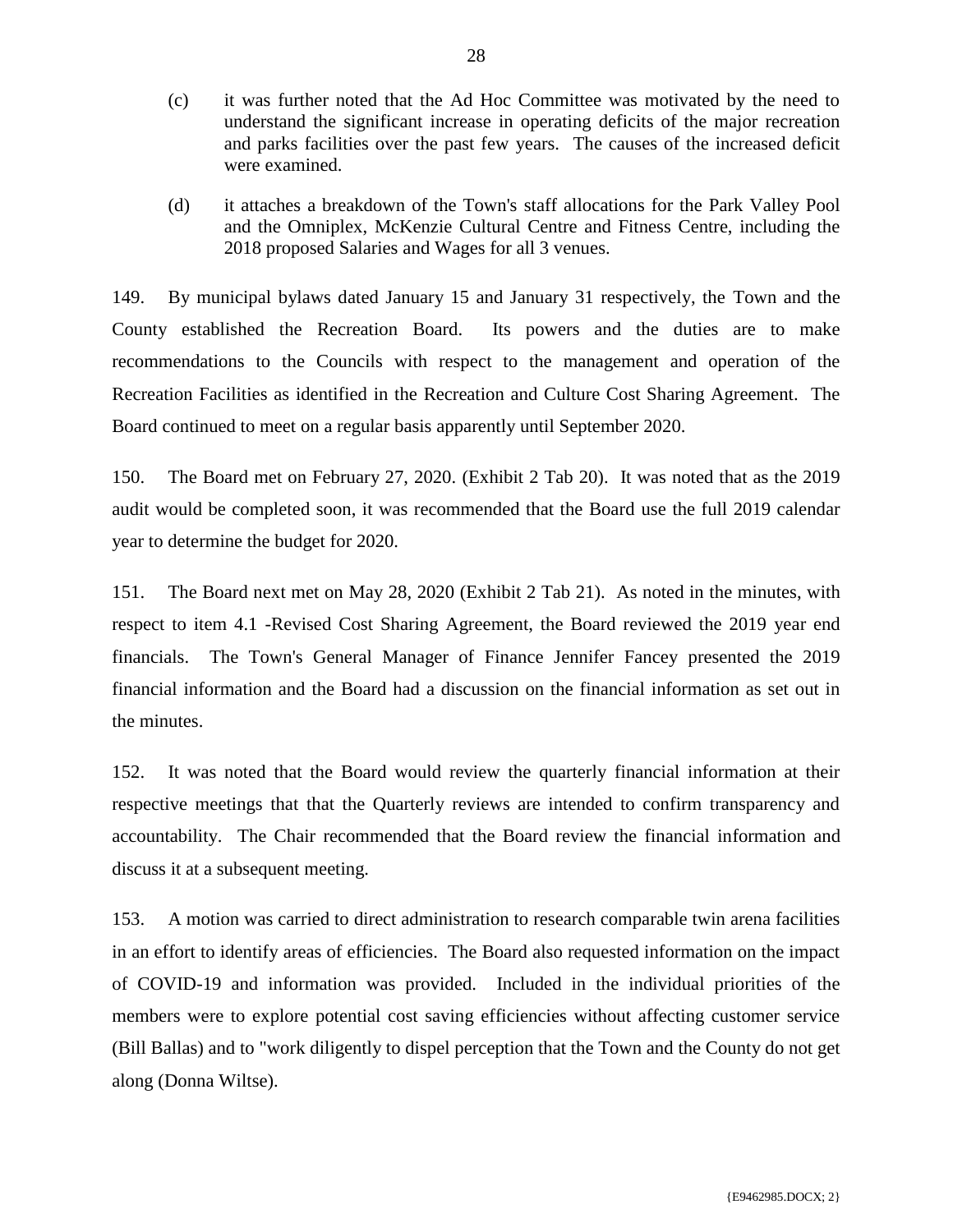154. The next meeting of the Recreation Board was held on June 25, 2020 (Exhibit 2 Tab 22). The minutes reflect that the 2019 Financial Statement was reviewed to reallocate capital projects to operating. Jennifer Fancey indicated she would review the statements and carry-overs to make the necessary corrections.

155. The minutes at Item 4.3 - Recreation Cost-Sharing Agreement - reflect that Lee Chambers provided further recreation cost comparisons of other municipalities. A general discussion ensued on the analysis of these comparisons and receiving information to assist in improving local services. Jennifer Fancey noted that Treasury will provide financial breakdowns for the Omniplex without the Fitness Centre, Curling Rink and the MacKenzie Conference Centre for such expenditures as wages and utilities.

156. The Twin Arena and Pool and County Cost-Sharing survey results were accepted as information. The Board indicated that it was targeting August as the month to present the 2020 Recreation Cost Sharing Agreement to the municipal councils.

157. The June  $25<sup>th</sup>$  minutes (as corrected by the July  $23<sup>rd</sup>$  minutes) also reflect that at that this meeting the 2019 Financial Statement was reviewed in light of the reallocation of capital projects to operating, and that Jennifer Fancy will review the Statements and carry overs to make the necessary corrections.

158. This reallocation of a capital projects to operating was the subject of some controversy in the testimony at the hearing. In particular the controversy surrounded whether the error was initially caught by the Town auditors or by the County (Mr. Swap and/or Mr. Chambers) when they received the transaction level accounting information from the Town through Ms. Fancey on or about May  $25<sup>th</sup>$ , 2020.

159. At the July 23, 2020, meeting (Exhibit 2 Tab 23), the Board reviewed the Q2 2020 Financial Summary and Transactions. Jennifer Fancey presented the revenues and expenditures for each recreation venue. The minutes reflect that she highlighted corrections to staff wages at the curling rink and the MacKenzie Conference Centre to reflect the actual costs.

160. The minutes also reflect that Jennifer Fancey provided clarification on the Capital Projects and that she advised that these projects were presented and approved as capital, however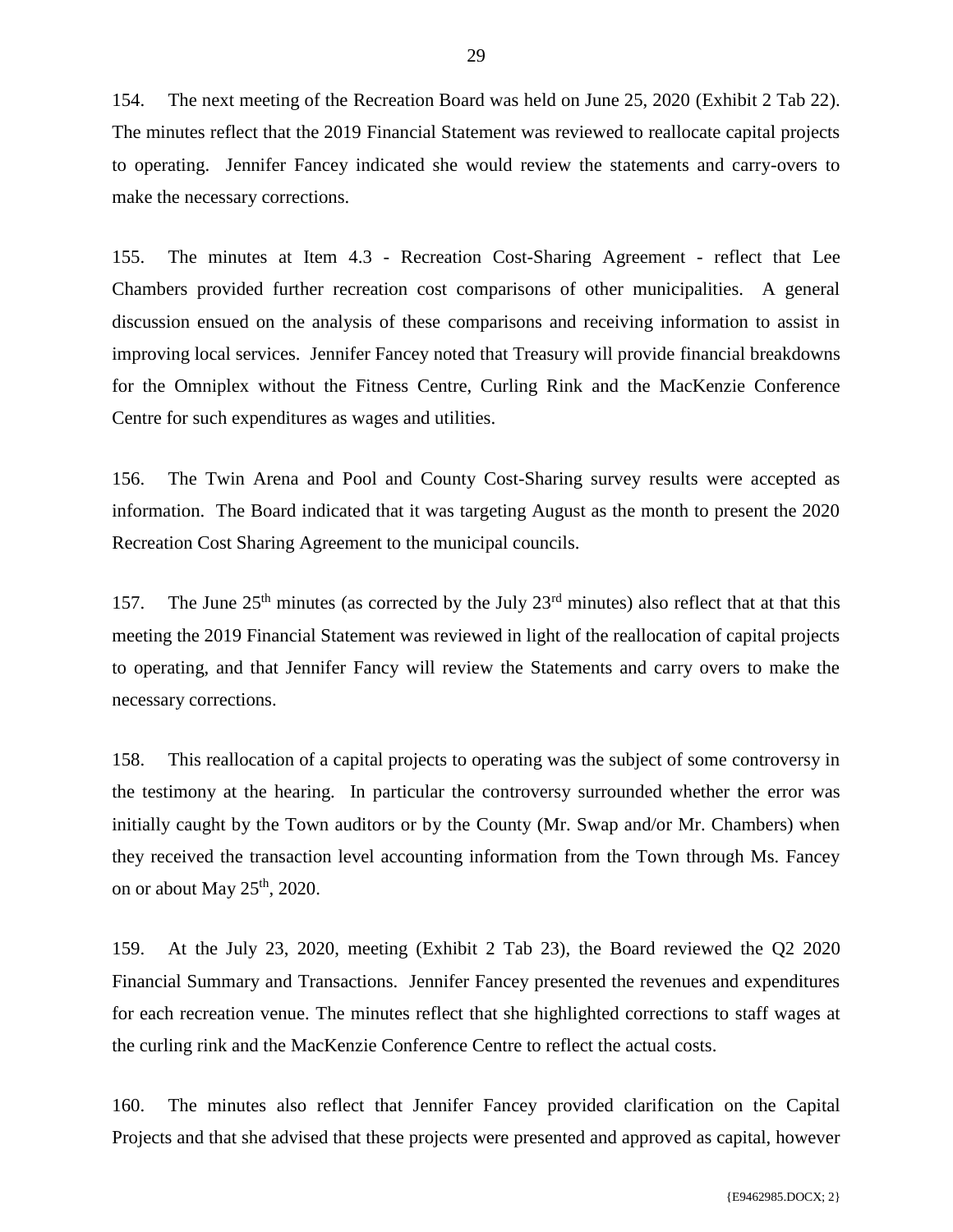the Town's auditors directed they be included in the Operating Budget. The minutes reflect that the Town would be reimbursing the County for the capital amounts of \$17,767.49 and \$27,003.38.

161. Further items discussed at the July  $23<sup>rd</sup>$  meeting included discussions on the efforts to reflect more accurate financial statements on the Curling Rink and a motion was made to obtain Curling Rink comparables from other municipalities and to determine how it impacts on the Omniplex operations. Further, the finalization of the 2020 Recreation Cost-Sharing Agreement was tabled to the August 27 meeting.

162. The next meeting of the Board was September 3, 2020 (Exhibit 2 Tab 24). The minutes reflect that (with respect to the finalization of the Recreation Cost Sharing Agreement), the Board held a discussion with respect to the average deficits for facilities in neighboring communities with the desire expressed to identify causes and concerns. It was noted that the Town's pool deficits were approximately the same as the average of other pools however the Omniplex's deficit is of note (i.e., it was higher). Jennifer Fancy noted the challenge in comparing facilities and being able to break down the costs to the particular venues in the Omniplex. Chair Heinrich recommended that the focus needs to shift to find adjustments or savings and emphasized the need to show County Council viable opportunities that would create positive change.

163. Following discussion, the Board passed a motion that was carried unanimously. The motion was that the Recreation Board recommend the Recreation Cost-Sharing Agreement for 2020 based on the attached financial showing the \$1,046,141.00 to both Councils for approval, and further, that the Joint Recreation Board shall investigate how increased efficiencies and increased revenues will occur.

164. At the September 3 meeting there were also further discussions about the costs of the Curling Rink and that the Board would make the Curling Rink a focal point to identify where cost savings and new revenues could be found. The Recreation Board would be presented with an opportunity to ask the Omniplex staff questions regarding the Curling Rink and the President of the Curling Rink be present as a delegation to speak about the Club's operations and future plans. A meeting was arranged for September 23 for this to occur.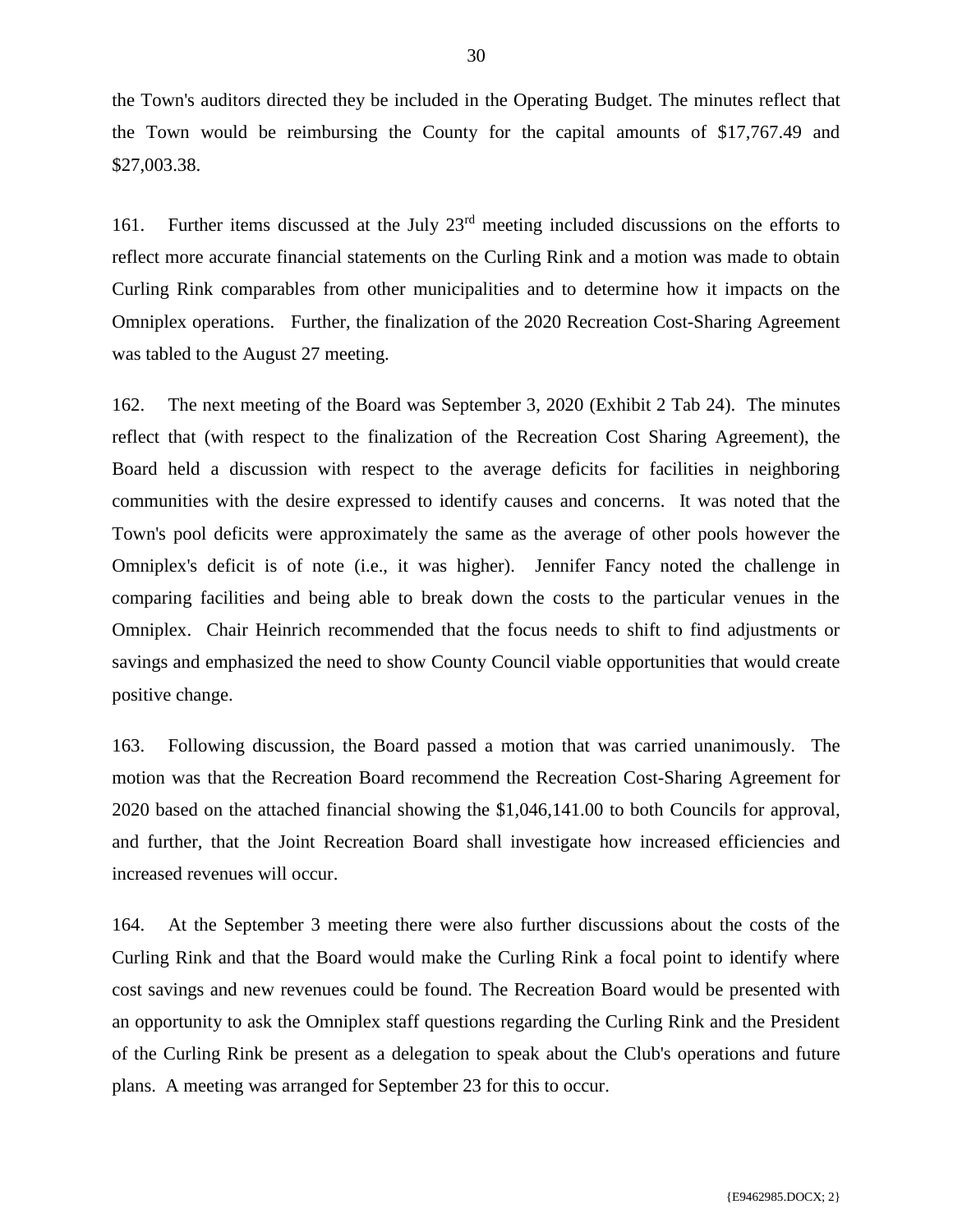165. On September 15<sup>th</sup>, 2020, Mr. Chambers presented the proposed Recreation Cost-sharing Agreement to County Council. The Council considered two motions; the first being to contribute \$83.43 per capita in 2020 and \$58.49 per capita in 2021 and onward. That motion was defeated. A second motion to not accept administration's recommendation and to set the recreation cost sharing contribution at \$58.49 per capita for 2020 and moving forward was passed.

#### **Oral Testimony with respect to Costs and Access to Financial Information**

#### Lee Chambers

166. Lee Chambers, the County's Director of Community Services, characterized the meetings of the Ad Hoc Committee and the Recreation Board as being very professional, courteous and respectful. He did note that occasionally there was controversy with respect what documents (particularly his survey) should be attached to the minutes.

167. With respect to the information he shared with the Ad Hoc Committee at the October 1<sup>st</sup>, 2018, meeting, he picked Lacombe and Rocky Mountain House because they were of similar size to the Town in central Alberta and had twin arenas. He is aware that Rocky Mountain House's employees are not unionized. He also is aware that Rocky Mountain House has an agreement with its surrounding municipality in which it shares the costs on a 50/50 basis.

168. Mr. Chambers testified with respect to information in the table that he provided at the June 25<sup>th</sup>, 2020, meeting with respect to Twin Arena Operating Costs at Lacombe, Ponoka, Olds and Rocky Mountain House. (Exhibit 2 Tab 33). He picked these because they were central Alberta communities that had Twin Arenas and the populations were similar to the Town's. In some cases he obtained the information from the municipalities websites and in others he had it sent to him.

169. He testified that that the main difference in the expenses relates to the column of salaries/wages/benefits. He is aware that the Town's employees are unionized. He did not request information from the Town about the collective agreement or a breakdown of which management positions had time attributed to the arenas.

170. On cross-examination, he acknowledged that the table is in error with respect to in the calculation of the average of the actual expenses of Rocky Mountain House and Lacombe. He testified that the correct figure would be in the range of \$1.425 million (which is comparable to Drayton Valley's actual costs of \$1.578 million) rather than \$712,391.00 set out in the table.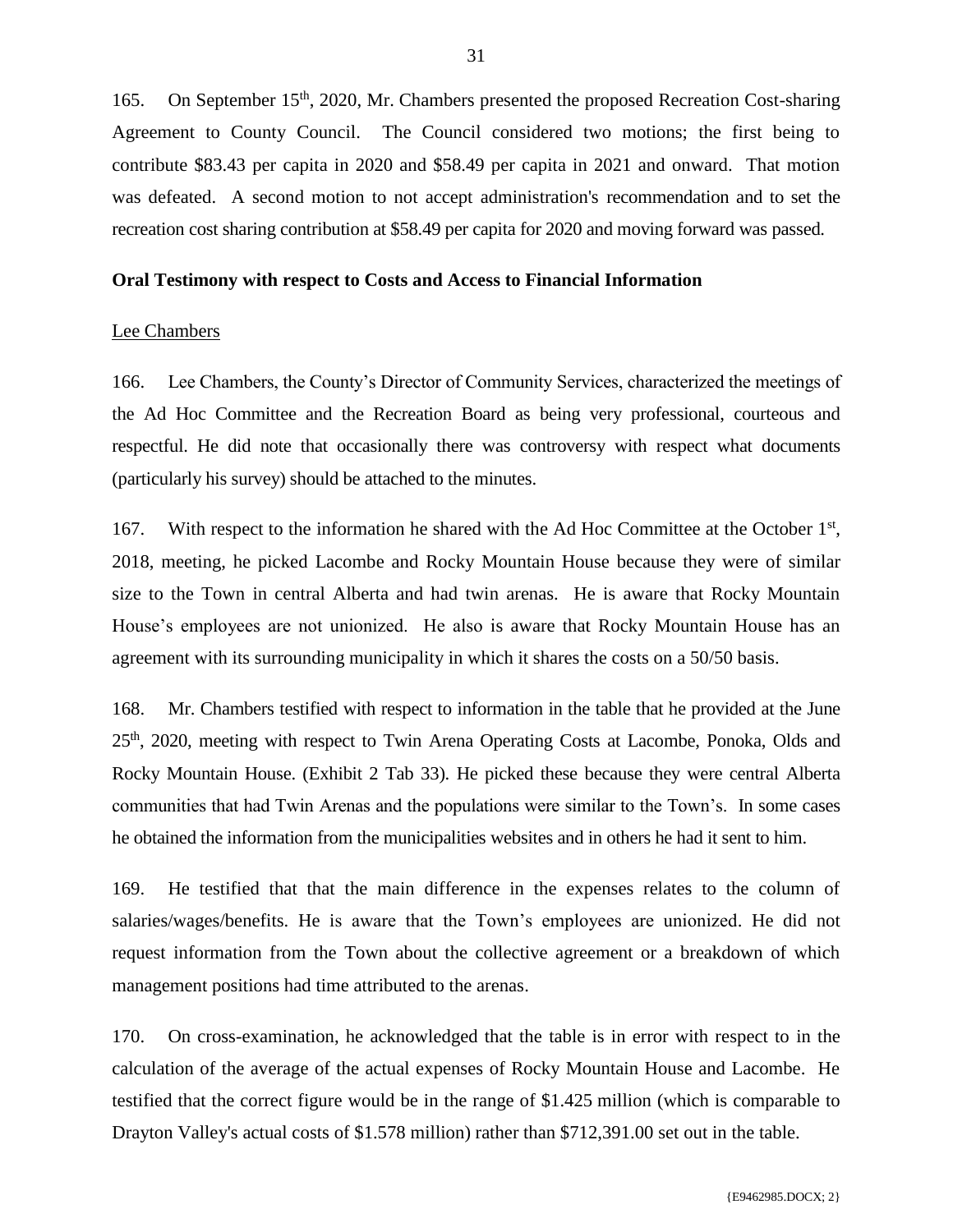171. Exhibit 2 Tab 33 also contains information prepared by Mr. Chambers with respect to the contributions that 6 counties make with respect to recreation. The 6 counties were Leduc, Clearwater, Wetaskiwin, Sturgeon County, Parkland County and Yellowhead County. Mr. Chambers' calculations indicated that the average dollars per capita cost sharing contributions was \$58.49.

172. Mr. Chambers acknowledged in his testimony that the population of the six counties significantly exceeded the County's population. They ranged from 10,995 (Yellowhead) to 32,097 (Parkland). The population of Brazeau is 7,771. He acknowledged that the calculation of a per capita amount would increase significantly if it was divided by a lower population than the counties he chose.

173. The chart contains a note that "Leduc County calculates per capita costs regionally based on the urban centre in the area which typically averages at \$160 to \$170 per capita". Mr. Chambers did not know what to make of that. It was just information that Leduc County had included when he asked for information.

174. Mr. Chambers also acknowledged that his calculations did not take into account any contributions that Sturgeon County, Leduc County and Parkland County made to the Capital Region as they are members of the Edmonton Regional Municipal Board.

175. Mr. Chambers testified that when he brought this information to the September 3 Recreation Board meeting the Town representatives did raise concerns about comparing facilities and whether the numbers in the municipalities chosen by Mr. Chambers had facilities such as a fitness centre.

## Annette Driessen

176. Annette Driessen testified on behalf of the Town. She was formerly the Director of Community Services for the Town.

177. Ms. Driessen gave detailed evidence about each of the Town's Recreation Facilities including their age, physical characteristics, rate of use, day to day operations and the number of employees typically on duty at each facility. I accept that testimony.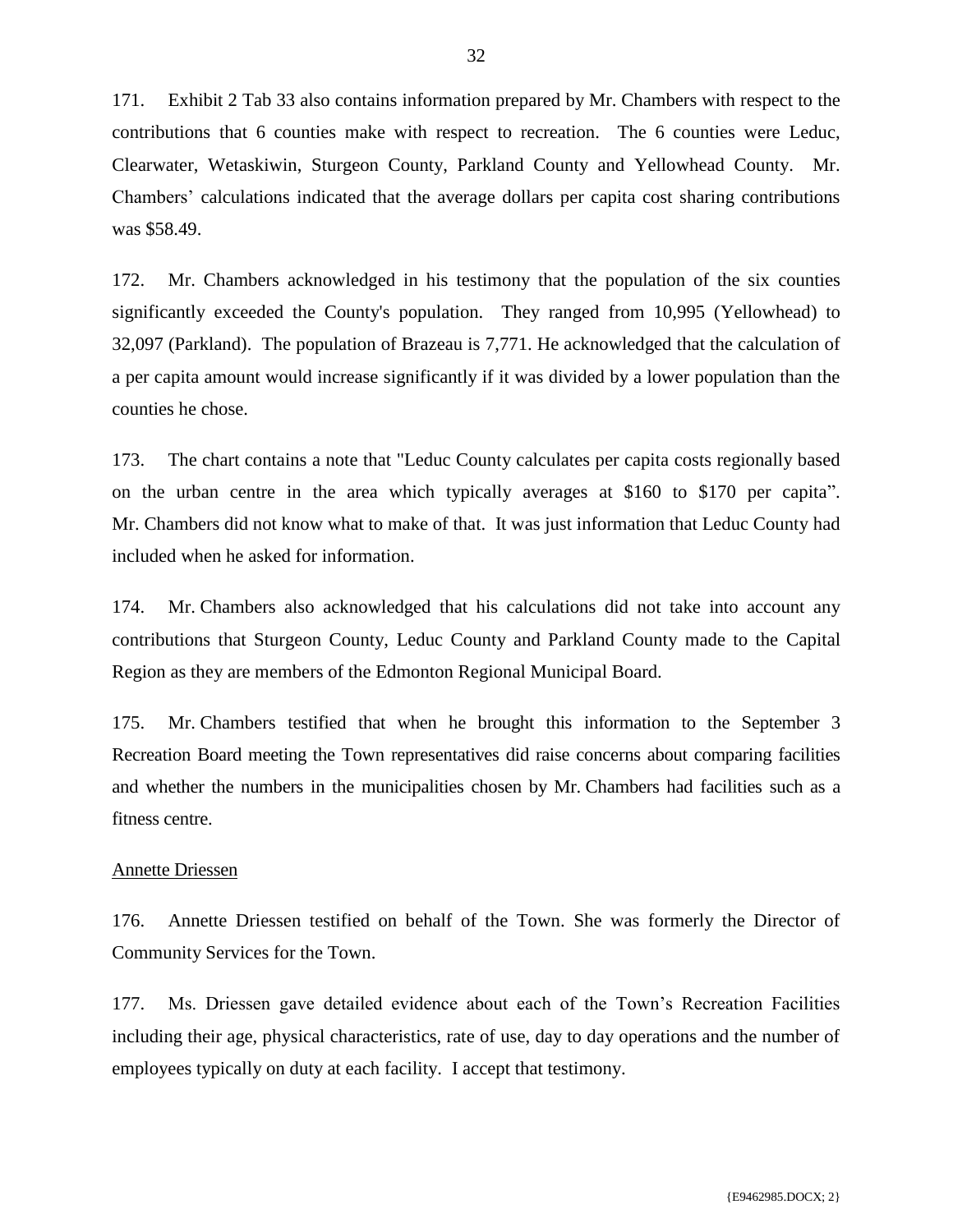178. With respect to the County's requests for specific financial information, Ms. Driessen testified that the County representatives did have access to the Town's finance manager and CAO. Ms. Driessen testified that the best summary that she could give would be that when the County would ask for additional information, the Town would ask them to tell it what they were looking for and it would be provided.

179. Ms. Driessen testified that she thought the Ad Hoc Committee and the Recreation Board performed a valuable function. The most important and critical thing in her view was that it brought the two parties together to communicate, something that in her view had been lacking for quite some time. In her view the Recreation Board was making great strides in September 2020 with its recommendations to meet with users such as the curling club, take physical tours of other facilities to see how comparable they were, and to have the finance departments meet together to review detailed quarterly transactions.

#### Colin Swap

180. Colin Swap, the General Manager of Finance for the County testified on behalf of the County.

181. Mr. Swap began working for the County in June 2015 as a tax assessment coordinator. In 2017 he became the financing coordinator In August 2018 he became the interim General Manager of Finance and in January 2019 he took that role fulltime.

182. Mr. Swap was born and raised in Drayton Valley and completed his grade school and high school education there. He took his post-secondary education in Edmonton and is currently pursuing his CPA.

183. Mr. Swap noted that during his schooling in Drayton Valley a lot of his friends were reliant on the bus to bring them into town. He noted that his experience was that he didn't see a lot of them after school hours or on weekends.

184. After Mr. Swap became the General Manager of Finance in 2019 he became aware that the 2016 Inspection Report's findings that the funding provided by the County was significant when compared to that of other municipalities in their agreements.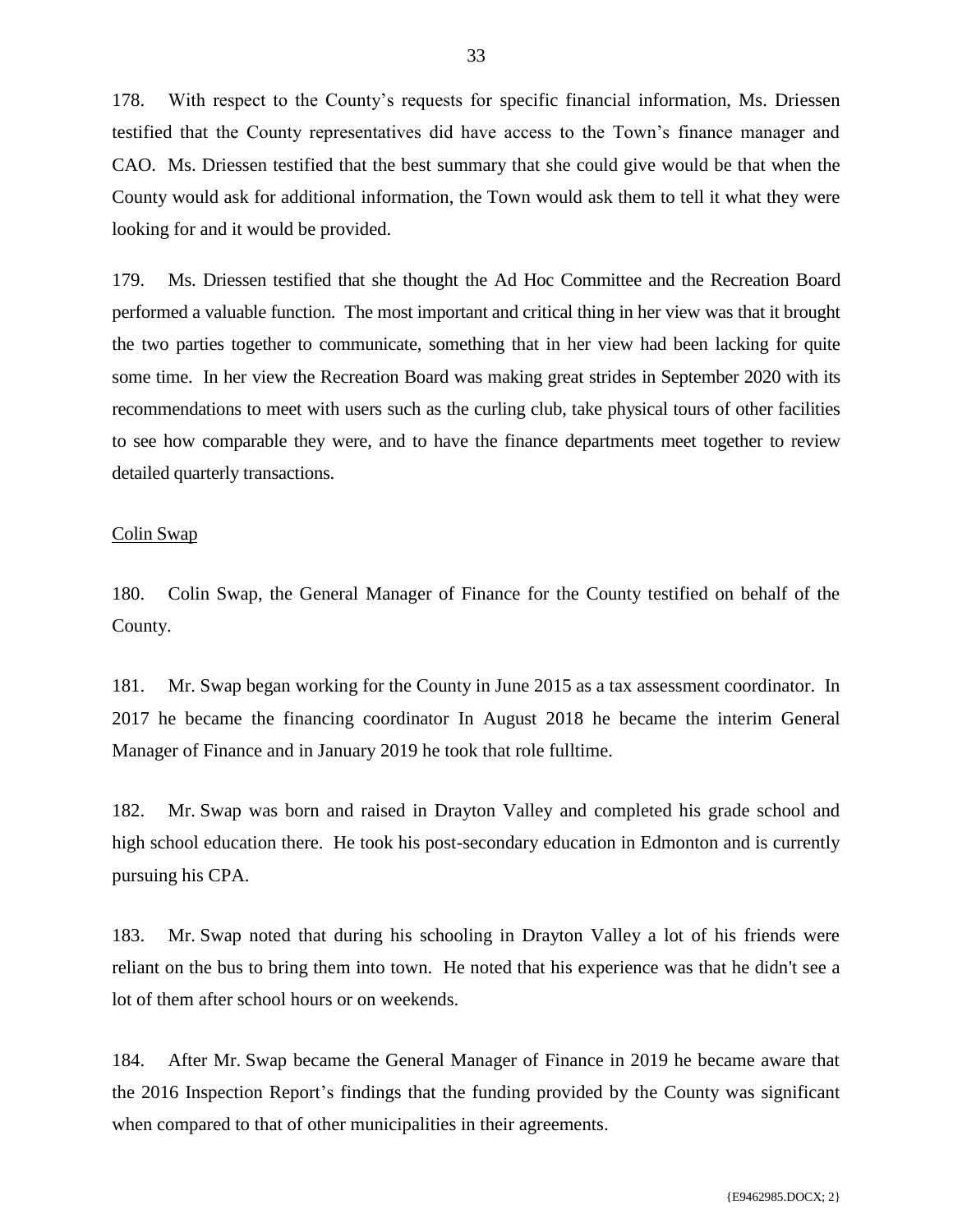185. Mr. Swap testified that with respect to the level of financial information to be shared as set out in the previous Recreation and Culture Agreements in section 4.12 (for example Exhibit 2 Tab 4) and noted that his expectation was that these agreements called for a detailed trial balances at the transaction level.

186. Mr. Swap dealt primarily with his counterpart at the Town with respect to the providing of accounting information. Initially that was apparently an individual named Mr. McMillan. Mr. Swap testified in re-examination that he had only had a brief crossover with Mr. McMillan and that they had discussed detailed trial balances for the recreation centres.

187. Mr. McMillan was succeeded by Ms. Fancy. Mr. Swap asked Ms. Fancey to provide transaction level details. She agreed to do so and did so within a reasonable time of his request. She initially provided transaction level detail for the last quarter of 2019. It was discussed that on an ongoing basis that would be the information that would be shared back and forth.

188. He confirmed that when he asked Ms. Fancey for the transaction level detail, she had no problem with providing it to him. Further, he was not aware whether anybody in the County had ever asked for the transaction level trial balances prior to him assuming the role of General Manager of Finance.

189. Mr. Swap testified that it was the Omniplex that they were concerned about. The County's concerns about the level of expenses, salaries and wages were never satisfied.

## **2021 Farmer & Associates Report**

190. As noted in Agreed Fact 23, in December 2020 the Town in cooperation with the County's administration engaged Farmer & Associates Consulting Ltd. to conduct a benchmark study of the Omniplex facility which compares it to other facilities in similarly sized municipalities in Alberta.

191. That report was marked as an Exhibit 3 during the Hearing over the objection of the County's counsel. At the time that it was admitted into evidence, I noted that as Mr. Farmer was apparently not going to be called as a witness to testify with respect to the report, the matter of what weight, if any, would be provided for the report would be a matter for consideration by me.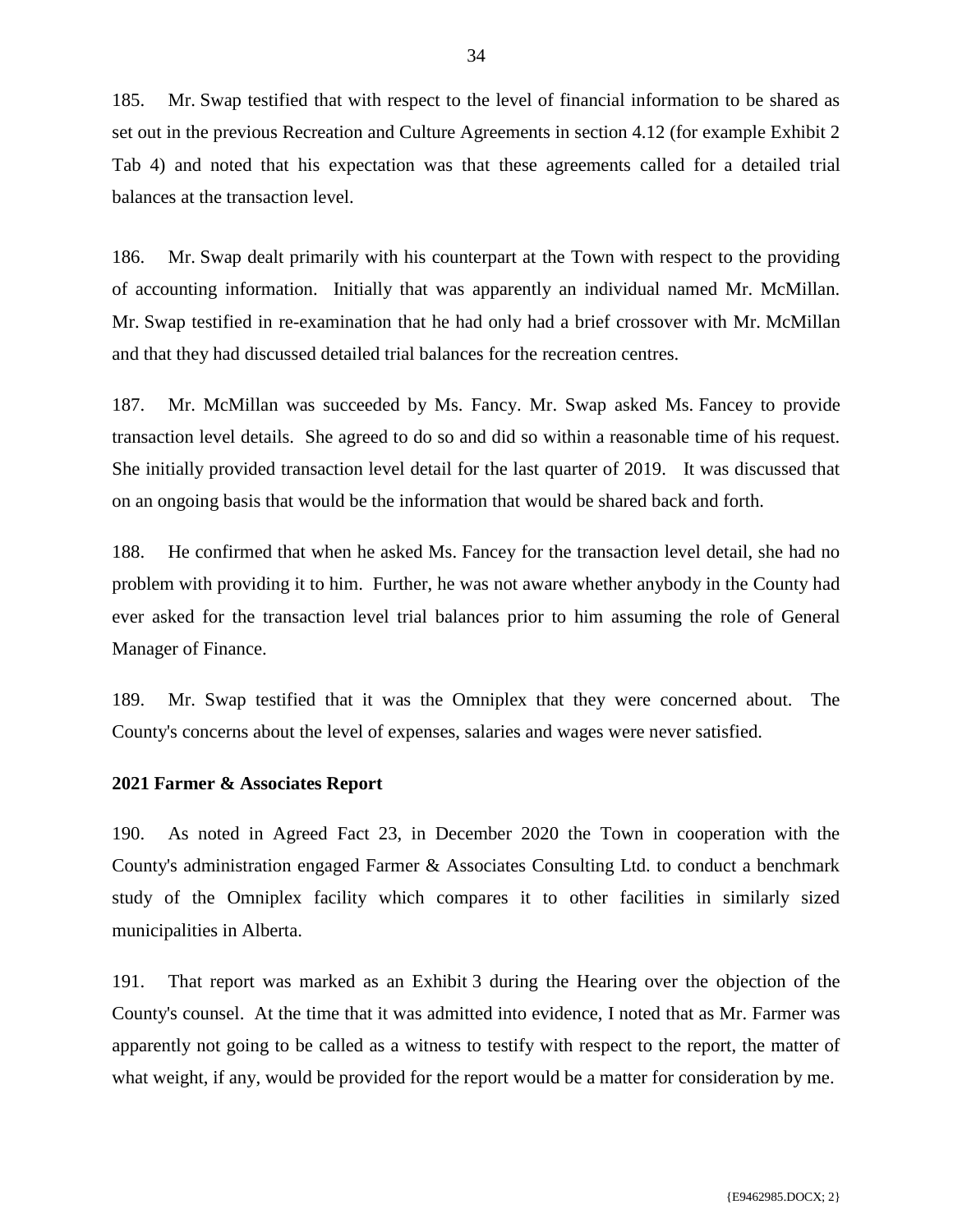192. Mr. Chambers testified that he had spoken with Russell Farmer prior to Mr. Farmer completing his benchmark 2021 benchmark report and that the purpose of Mr. Russell calling him was to get his input on the benchmark report. He doesn't recall if he provided Mr. Farmer with the comparables that he had previously gathered with respect to the County's contributions to Recreation Facilities.

193. Mr. Farmer selected five comparables focusing on facilities with an equivalent variety of amenities large enough to provide services to surrounding municipalities. These five benchmarks varied significantly from Drayton Valley with respect to population and geography. The report compared the condition of the various facilities and their usage and the financial information with respect to each facility and the operating structure.

194. With respect to per capita funding, Mr. Farmer opined that the County's per capita contribution is very close to the median of the comparables (Omniplex \$76.62 compared to a median of \$75.62). He also opined that the County is slightly higher than the mean average. Mr. Farmer opined that Brazeau County's 2019 per capita funding of the Omniplex, though in the higher half amongst comparables, is by no means an inappropriate number.

195. Ultimately however, Mr. Farmer concluded that there was too much variation in terms of ownership models and cost sharing arrangements to reach any firm conclusions about what would be a fair cost sharing model between the Town and the County in this matter.

196. I am not privy to any discussions between counsel with respect to the reasons that Mr. Farmer was not called as a witness at the Hearing. I am not aware of whether there was any request to have him made available for cross-examination by the County on his report. However, given that he was not made available for cross-examination on his report, I will not put any weight on any of the opinions he reached in his report.

### **Finding with respect to reasonableness of costs**

197. As noted, the County alleges that the operating expenses with respect to the Omniplex 1 and 2 are too high. In support of its position, it notes that operating expenses in other municipalities are significantly less than the Towns.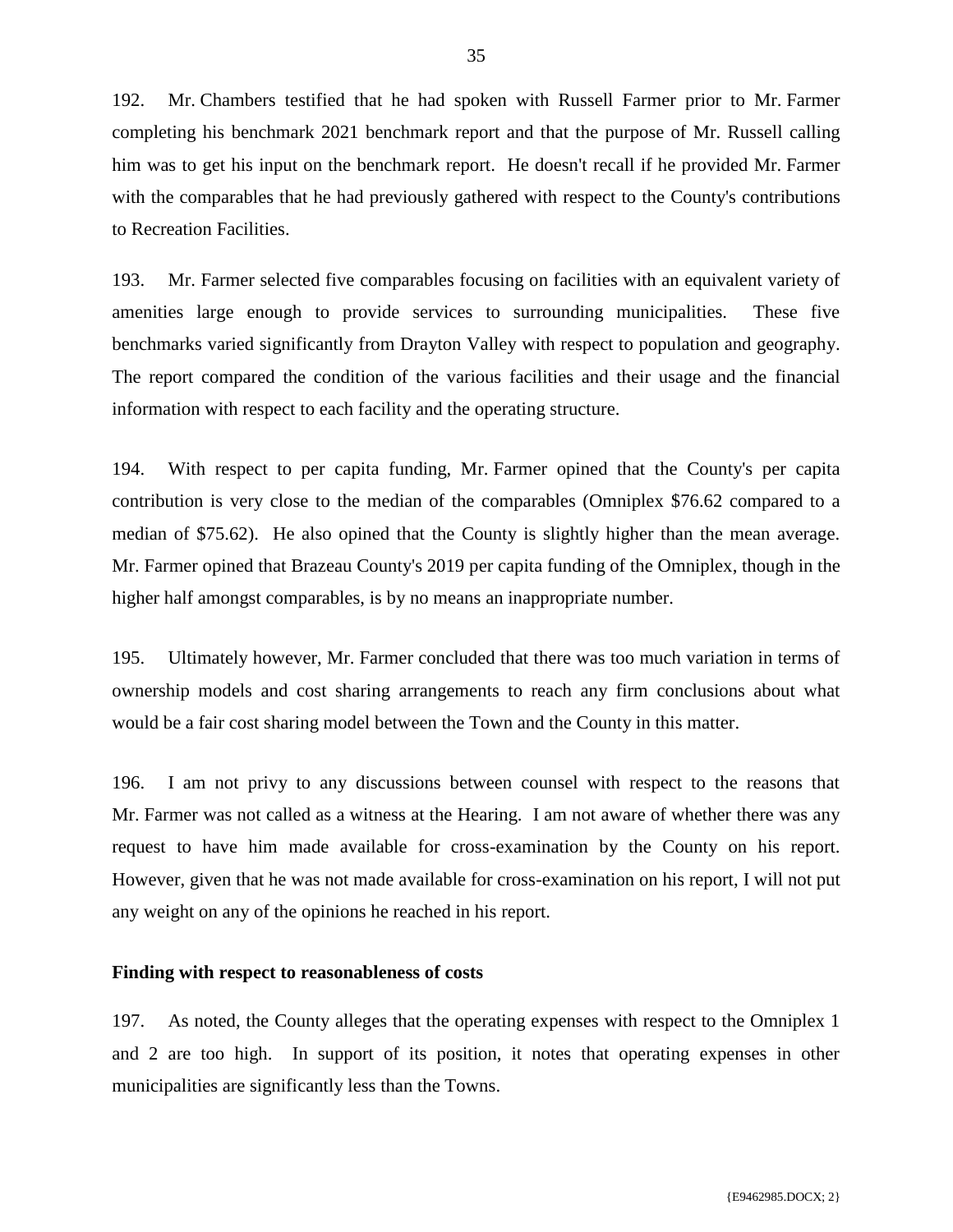198. The level of expenses at the Omniplex are presumably influenced by the fact that a portion of the salaries and benefits for the managers and supervisors (if any) are allocated to the subfunction for Omniplex 1 and the fact that the Town's wages with respect to the Omniplex are governed by the collective bargaining agreements that it has with the union.

199. There is no evidence before me that the number of employees working at any one time at the Omniplex is excessive. Or that the level of service is unreasonable, out of the ordinary or unnecessary. Or that Town is able to do anything about the wages it is mandated to pay pursuant to its collective bargaining agreements. Or that its salaries are excessive or improperly allocated to the Recreation Facilities.

200. In short, I am not satisfied that the County's operating expenses with respect to the Omniplex are, in and of themselves, unreasonable.

201. As noted, the Town submits that Mr. Chambers' surveys are not helpful from a benchmarking perspective in the absence of additional information and analysis of the factors contributing to the differences. I agree.

202. I accordingly find that the Town's operating costs as outlined in paragraph 31 of the Agreed Statement of Facts are reasonable.

## **Finding with Respect to Access to Financial Information**

203. My review of the minutes of the Ad Hoc Committee and Recreation Board from August 2018 to September 2020, together with evidence of the witnesses noted above, indicates that through those committees the Town shared most, if not all, of the financial information that the County ever requested. The shared information includes the staff allocations and salaries at various facilities. The evidence before me does not establish that there were any instances where the County requested information and the request was refused by the Town.

204. It is clear that since early 2020 (when the 2019 Q4 financial results became available) the Town has provided transaction level financial information to the County. It did so upon the request from Mr. Swap and it is prepared to continue to do so.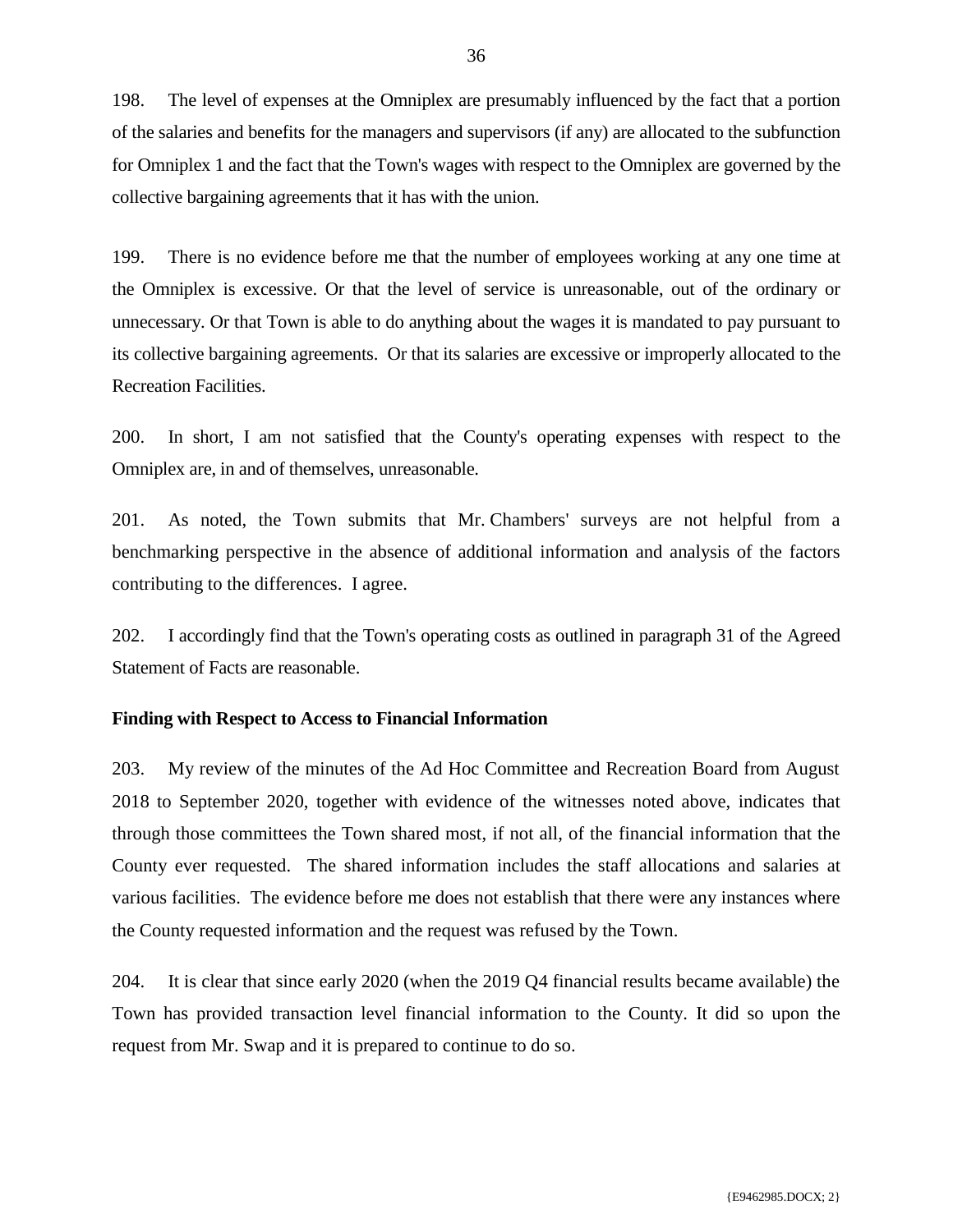205. As noted by letter and email dated December 23, 2021, the parties provided me with their respective suggestions with respect to the clause in the ICF to deal with the level of financial information to be shared between the County and the Town.

206. The Town is seeking to have the following clause included as Article 4.12.

4.12. No later than thirty (30) days after the last day of each Quarter, each Party shall provide the other Party a quarterly report for the preceding Quarter which includes:

4.12.a. Transaction level reporting for each sub-function, the purpose of which is to provide a listing and description of the costs and expenses of the Facilities including the amounts spent to date in the year.

207. In its December 23 correspondence, the County seeks to have a slightly different clause included as 4.12.a. and 4.12.b.

208. Upon reviewing and comparing the Town's suggested clause of 4.12 and the County's clause 4.12.a. and 4.12.b., it became apparent that for all practical intents and purposes they result in the same information being provided. There is no practical difference between them.

209. I accordingly direct that the Town's suggested clause 4.12 as set out above is appropriate and should be included in the ICF.

210. In addition, however, the County suggests a further clause 4.12.c. as follows:

- 4.12.c. For the Omniplex, Mackenzie Conference Centre, Park Valley Pool and the Aquatic Centre, a report identifying, by position, all employees having worked at those Facilities during the relevant time period and:
	- i. The number of hours each employee worked by date; and
	- ii. Each employee's wage and/or salary.

211. In response, the Town submits that this level of detail unacceptably infringes on the autonomy of the Town as the operator of the facilities and is unnecessary given the continuation of the Recreation Board which facilitates requests for additional information or details as required. It indicates that this is particularly true if the County's purpose in requesting this information is to enable the County to independently verify all costs and expenses incurred by the Town in the operation of its Recreation Facilities.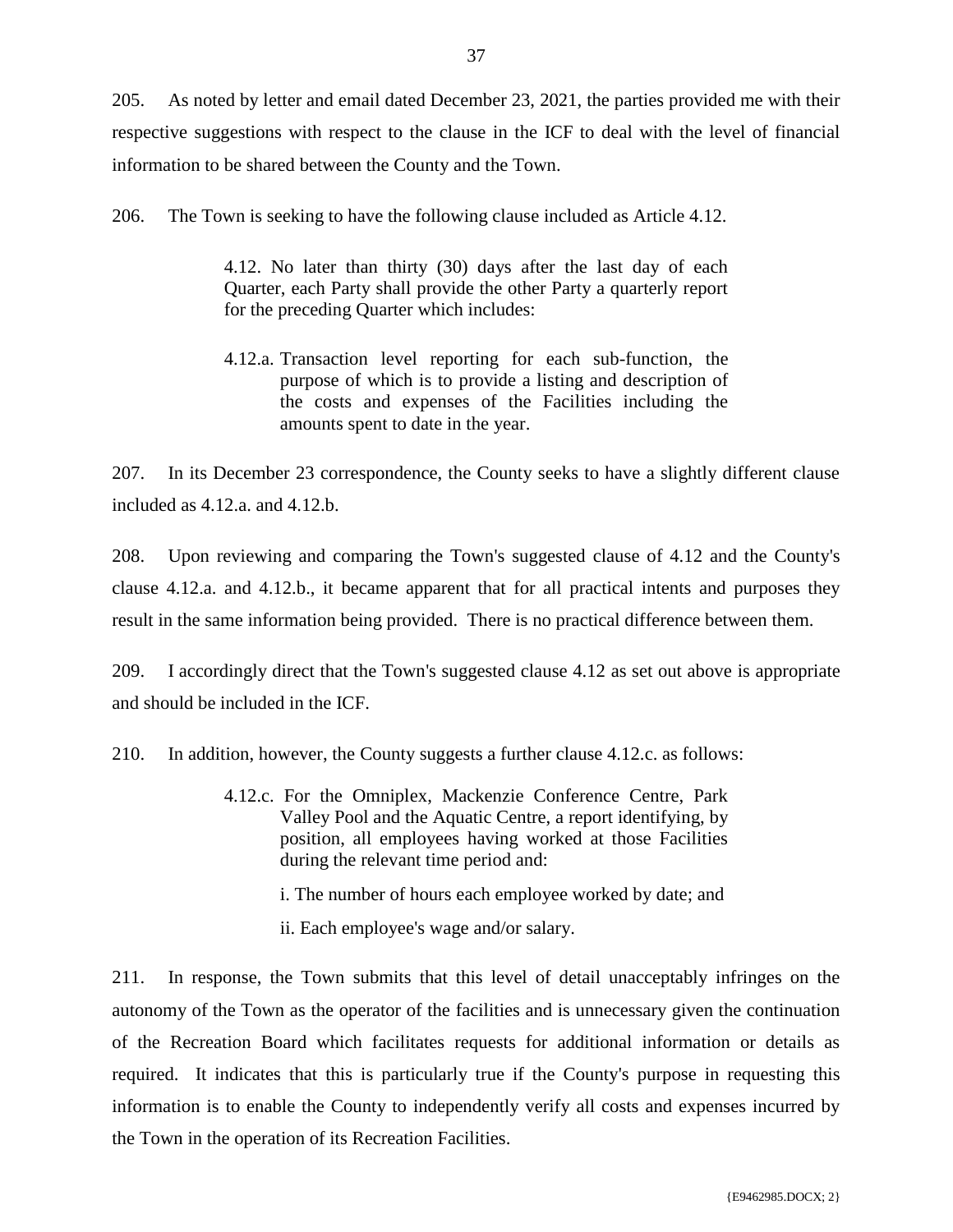212. It submits that transaction level reporting provides the County with detailed categorized information about the facilities' operating expenditures is sufficient to identify any concerns without duplication of effort or second guessing.

213. The Town further points out that while the County raised concerns during the arbitration with respect to the salaries and wages attributed to the Omniplex, similar concerns were not raised with respect to the Mackenzie Conference Centre or the Park Valley Pool about the salary or wages or the expenses generally.

214. In response to these submissions, counsel for the County indicates that the Town and the County agree to disagree on this point.

215. I have considered the parties' Submissions. I decline to order that paragraph 4.12.c. suggested by the County be included in the ICF.

216. In my view, to require a quarterly detailed report identifying by position all employees having worked at the Facilities and each employee's wage and/or salary and the number of hours each employee worked is overkill and unnecessary.

217. In my view, if there is a need for this type of information, it is much better dealt with through the operation of the Recreation Board which, working collaboratively, can facilitate requests for additional information as required.

## <span id="page-39-0"></span>**VII. WHAT SHOULD BE THE EFFECTIVE DATE AND TERMINATION DATE OF THE ICF?**

218. This portion of the Award will deal with the effective date and termination date of the ICF.

219. The Town submits that the effective date of the ICF should be April 1, 2020, and that the County should be ordered to pay the Town shortfall, if any, between what it paid for 2020 and what it's required to pay for 2020 under the ICF agreement resulting from this Award.

220. The Town further submits that the next review period ought to be 2024 to allow the ICF sufficient time to be properly evaluated by each municipality and to not fall for review during an election year.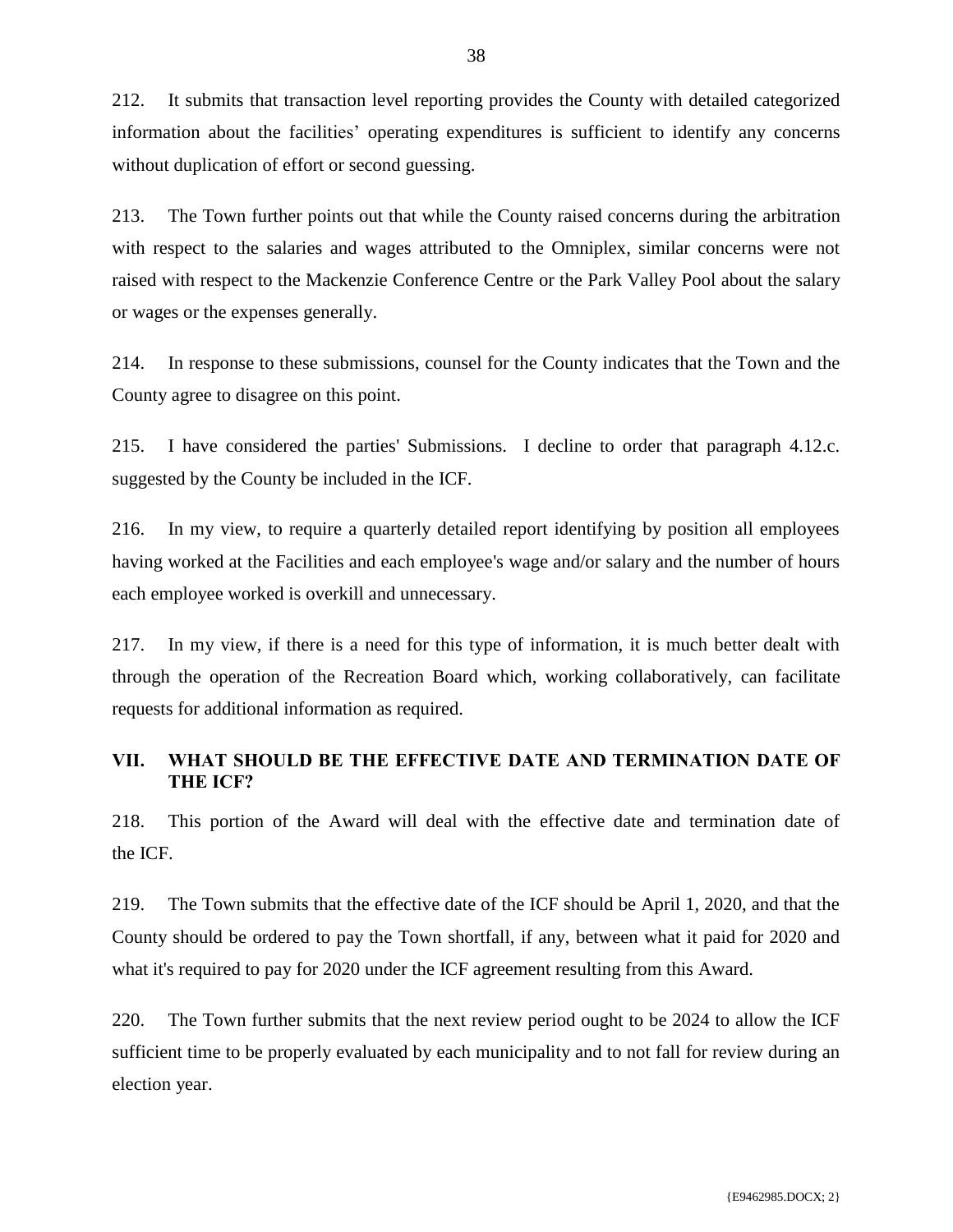221. While the County's initial Written Submission appears to suggest at paragraph 66 that the ICF be made retroactive to January 1, 2020, and be based on a five-year term concluding on December 31, 2024, this was clarified and addressed more fully in its Rebuttal Submissions. In its Rebuttal Submissions, the County proposed that the ICF term be made retroactive to January 1, 2021, and that there be a five-year term concluding on December 31, 2025.

222. The County objects to this Award or the ICF including any amounts for the year 2020. It notes that while the County did reduce its 2020 contributions to the Town, it, at the time, advised the Town of the reasons for that. Those reasons included that the County (and other Alberta municipalities) faced considerable downloading from the Province in areas of policing and changes in linear assessment forcing the council to revisit all areas of the operating budget; and that the proposed 2020 cost share contribution and the County's historical cost share contribution for recreation were significantly higher than similar and neighboring counties in the Province.

223. It further submits that awarding additional amounts for 2020 would place an "unfair financial burden" on the County.

224. I have considered the parties' submissions on this point. I am of the view that it would be fair and equitable for the effective date of the ICF to be April 1, 2020, and for it to include a provision that the County pay the Town the shortfall between what it paid in 2020 and what it is required to pay pursuant to this Award.

225. My reasoning and rationale for this is as follows.

226. First, having the ICF commence for the year 2020 results in continuity and consistency in the Recreation and Culture Cost-sharing Agreements between the Town and the County.

227. The last negotiated agreement was for the calendar year 2019. As noted earlier, commencing in early 2020 and up to September 2020 the Town and the County, through the Recreation Board, attempted to negotiate and agree upon an agreement for 2020. The Recreation Board unanimously recommended cost sharing for 2020 in an amount which involved a payment of \$1,046,141.00 plus GST from the County to the Town.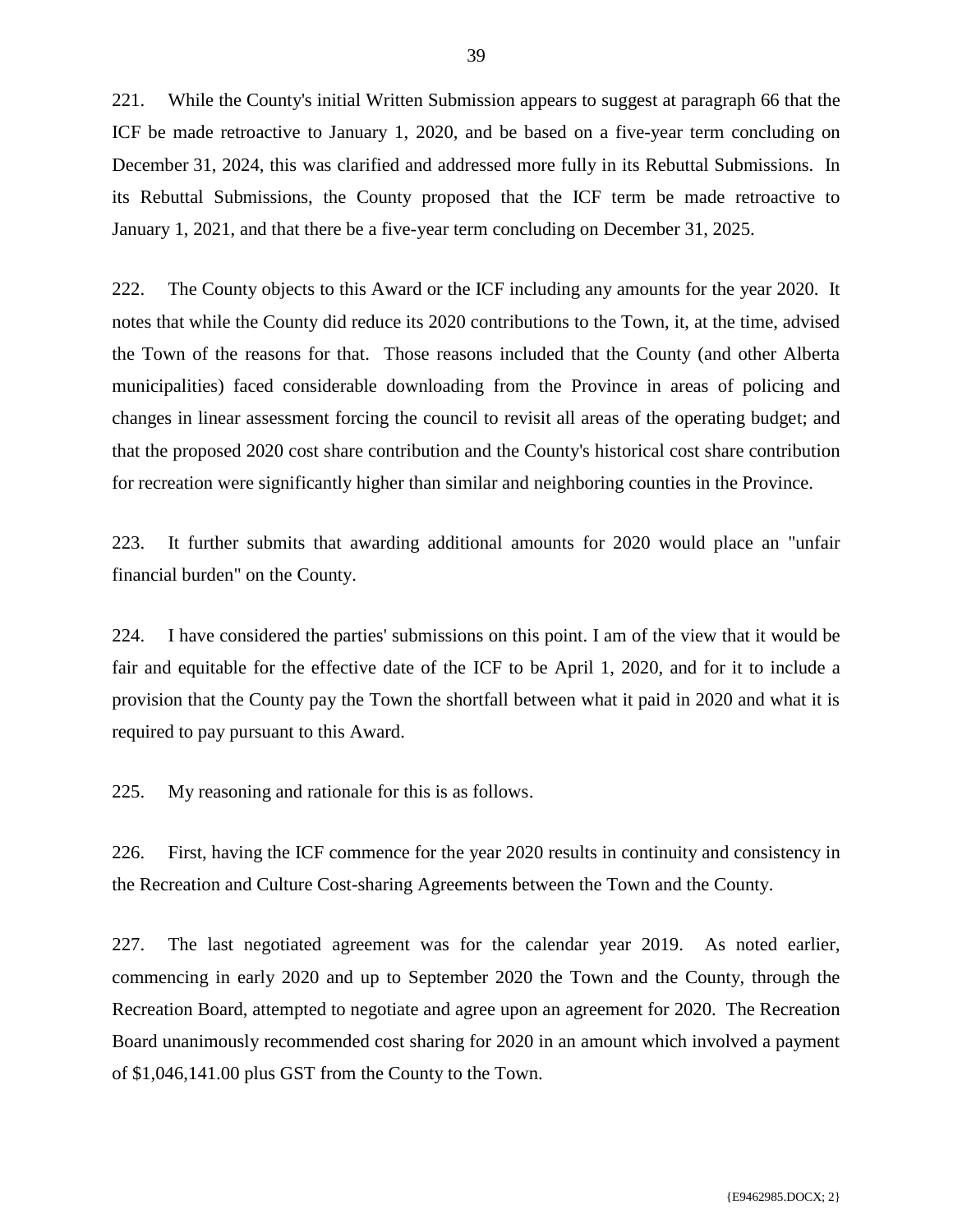228. As noted, the County decided to pay only \$58.49 per capita for a total of \$454,548.28. As noted in the Town's Written Submissions, the County's per capita payment of \$58.49 for the year 2020 sees the County contributing only 21.7% of the cost of the Town's Recreation Facilities.

229. This would be (and is) an unfair allocation of the costs. It does not recognize the benefit that the County and its residents received from the Recreation Facilities for the balance of 2020. An ICF that provides that the County pay its shortfall for 2020 will rectify that.

230. The County's rationale for its reduced payment was in part that the County had faced considerable downloading from the Province in various areas forcing it to revisit all areas of its operating budget. However, that downloading was also faced by the Town, and is not a reason to perpetuate the shortfall.

231. The County's further rationale for reducing it cost share contribution was that the County's historical cost share contribution was significantly higher than similar and neighboring counties in the Province. I have dealt with this concern earlier in this Award.

232. The County further submits that requiring it to make payments for 2020 would cause it undue financial hardship. The evidence does not support this submission. Rather, the evidence supports that the County is in a strong financial position.

233. Its equalized assessment is approximately three times that of the Town. It has very low tax rates, apparently in part because of an earlier decision to roll back commercial and residential tax rates by some 30%. While the County is entitled to set its tax rates at whatever level wants, it cannot then use its low tax rates as a rationale to pay less than its fair share for the benefits that the County and its residents obtain from the Recreation Facilities.

234. With respect to the end date of the ICF, Section 708.32(1) of the *Act* provides that the municipalities that are parties to a framework must review the framework at least every five years after the framework is created or within a shorter period of time as provided for in the framework.

235. The Town submits that the next review period ought to be 2024 to allow the ICF sufficient time to be properly evaluated by each municipality and to not fall for review during an election year.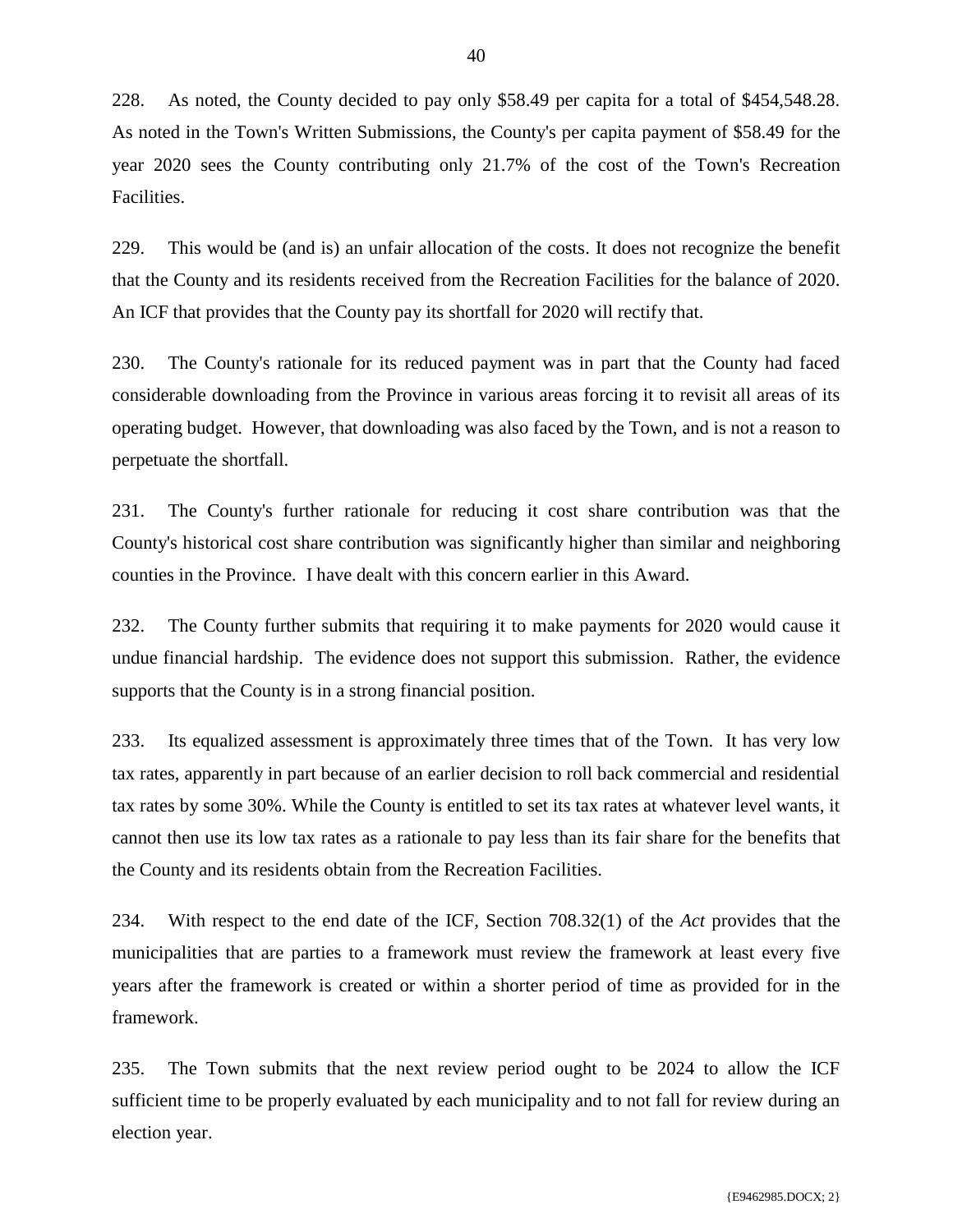236. This makes sense. I agree with the submission and so order.

### <span id="page-42-0"></span>**VIII. CONCLUSION**

237. The purpose of this Award is to resolve the remaining issues in dispute between the parties with respect to the proposed ICF as outlined in their respective communications of December 23, 2021. I believe that this Award resolves those issues.

238. If there are any outstanding issues in dispute with respect to the proposed ICF that have not been dealt with by this Award, or if counsel disagree as to how to incorporate this Award into their draft agreement, they are at liberty to contact me. I reserve jurisdiction to make any additional orders that may be necessary to complete the ICF.

#### **Costs**

239. The default position with respect to the costs of an arbitration are set out in s. 708.41 of the *Act*. That section provides that the costs be paid on a proportional basis based on the municipalities' respective equalized assessments.

240. The Town submits that the default provisions should be followed in this case. It submits that both parties have come to the table to try to collaboratively deal with this matter, that both parties went to mediation and that there was no evidence that one party was being difficult or dragging their heels or not being reasonable in trying to reach an agreement.

241. The County submits that I should deviate from s. 708.41 and award the County the costs of the arbitration. Its rationale is that the arguments it has advanced are all legitimate. However, I note that in this Award the Town has succeeded in many of the arguments that it put forward.

242. I order that the costs of this arbitration be assessed pursuant to the default position in s. 708.41 of the *Act.*

DATED at the City of Edmonton, in the Province of Alberta, this 20<sup>th</sup> day of January, 2022.

Robert G. McBean, Q.C. **Arbitrator**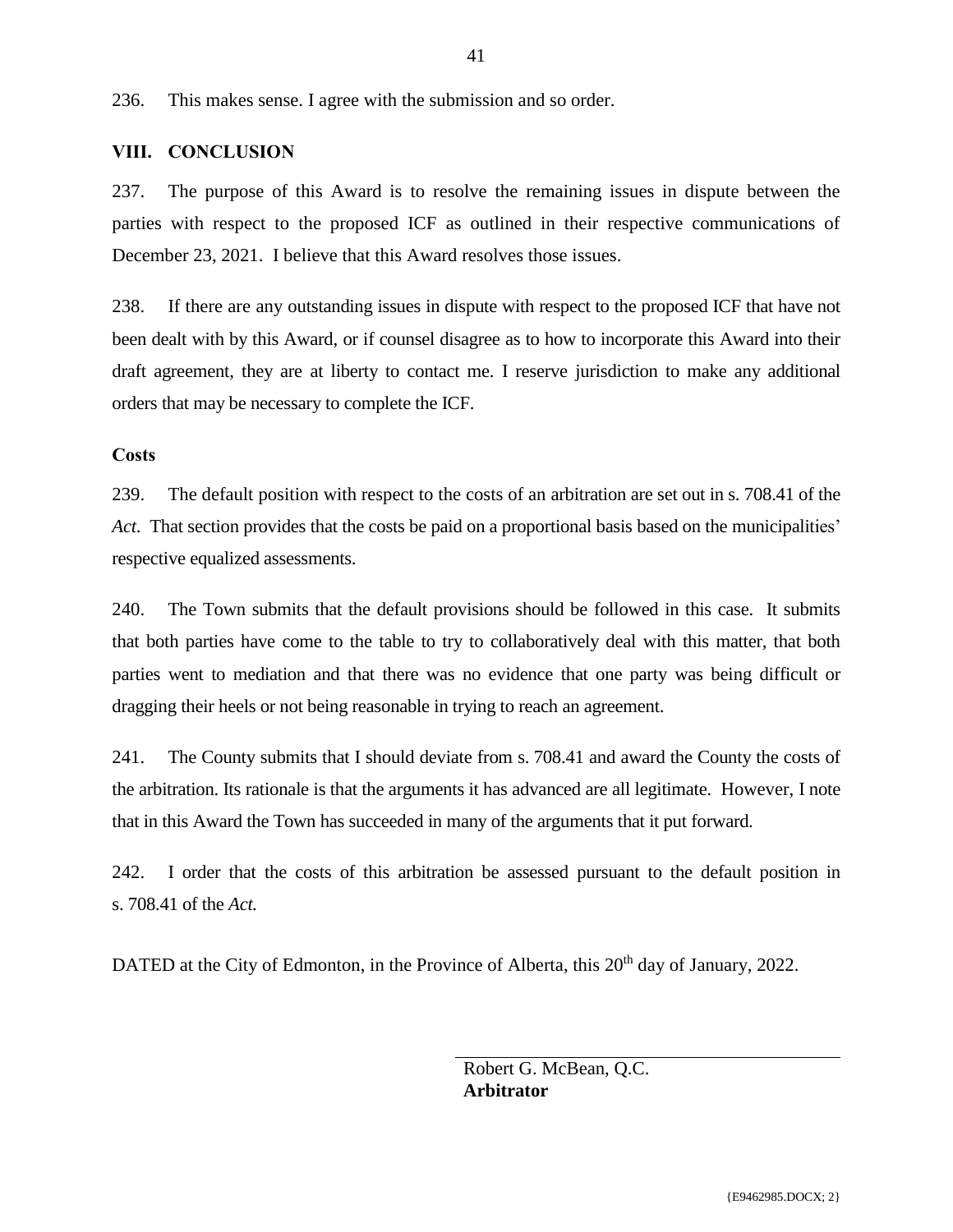# **SCHEDULE "A"**

# <span id="page-43-0"></span>**JURISDICTIONAL RULING RE ECDC**